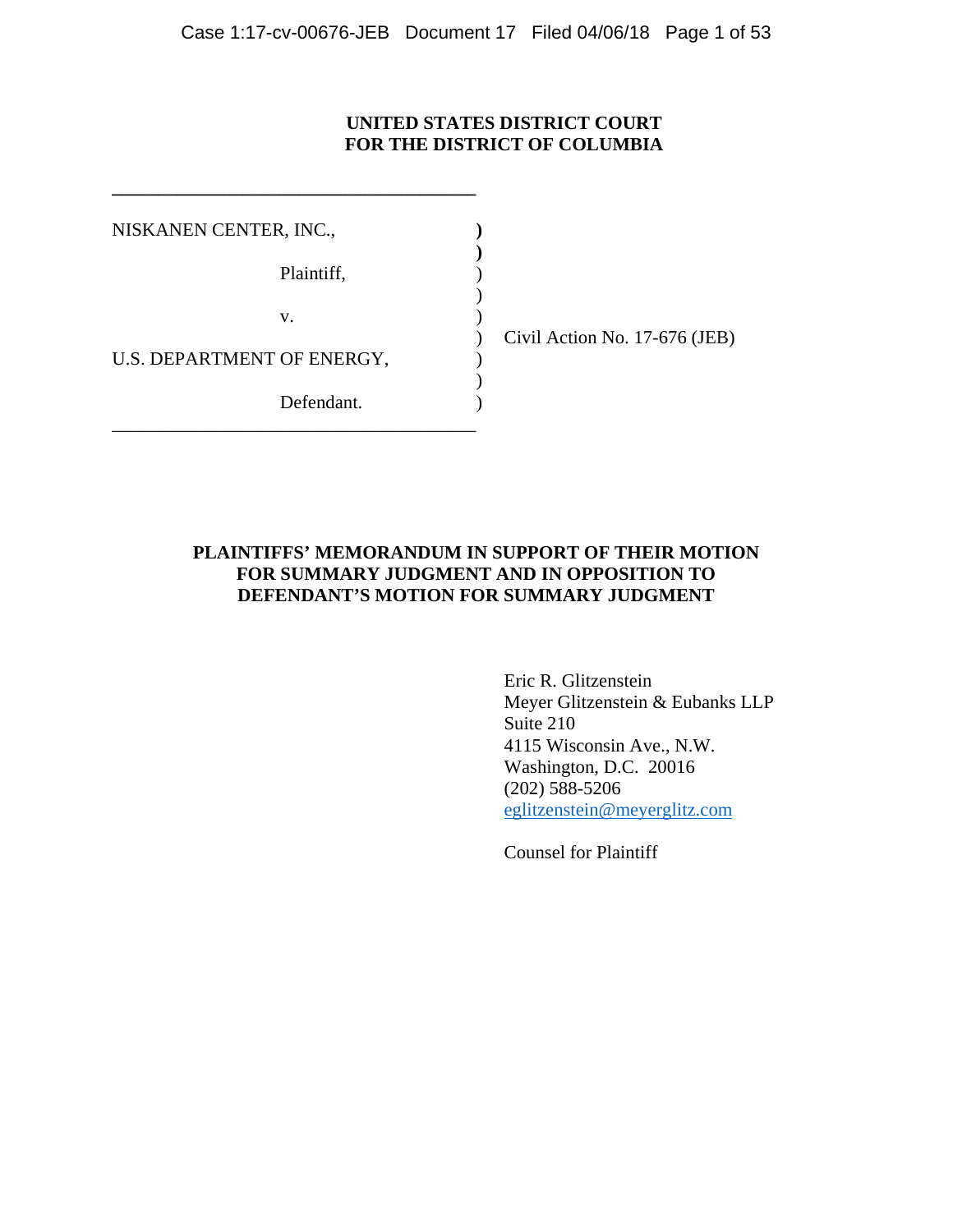# **TABLE OF CONTENTS**

# **PAGE**

| A. |                                                                                                                                                                                |    |                                                                                                                                         |
|----|--------------------------------------------------------------------------------------------------------------------------------------------------------------------------------|----|-----------------------------------------------------------------------------------------------------------------------------------------|
| B. |                                                                                                                                                                                |    |                                                                                                                                         |
| C. |                                                                                                                                                                                |    |                                                                                                                                         |
| D. |                                                                                                                                                                                |    |                                                                                                                                         |
| Е. |                                                                                                                                                                                |    |                                                                                                                                         |
|    |                                                                                                                                                                                |    |                                                                                                                                         |
| I. | DOE HAS NOT SATISIFIED ITS BURDEN TO DEMONSTRATE<br>THAT THE MATERIAL WITHHELD PURSUANT TO EXEMPTION<br>With Regard to the Materials Withheld on Exemption 4<br>A <sub>1</sub> |    |                                                                                                                                         |
|    |                                                                                                                                                                                |    | Grounds, DOE Has Not Even Satisfied Its Obligation to Provide<br>the Court With a <i>Vaughn</i> Index and/or Declarations Meeting Basic |
|    | <b>B.</b>                                                                                                                                                                      |    | DOE Has Not, and Cannot, Satisfy Its Burden to Establish that<br>Information Has Been Properly Withheld Under Exemption 4 20            |
|    |                                                                                                                                                                                | 1. | Whether All of the Withheld Information is "Commercial<br>.20                                                                           |
|    |                                                                                                                                                                                | 2. | Whether the Information is "Confidential": Which Legal                                                                                  |
|    |                                                                                                                                                                                | 3. | The Withheld Information Does Not Satisfy the National                                                                                  |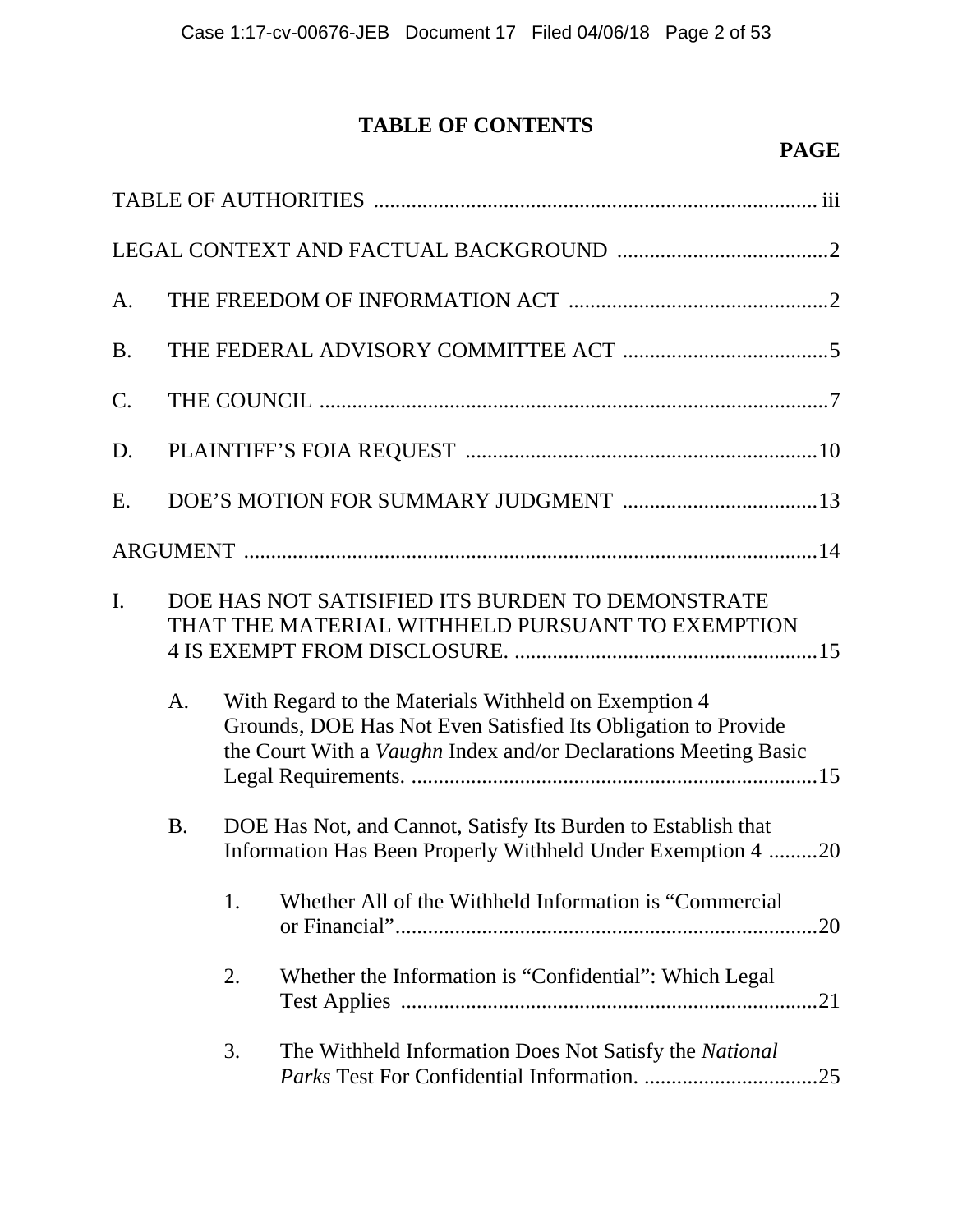|     |    | There is No Assertion, Let Alone Evidence, of<br>a.            |
|-----|----|----------------------------------------------------------------|
|     |    | <b>Impairment of Government Information Gathering</b>          |
|     |    |                                                                |
|     |    | $\mathbf b$ .<br>There Is No Evidence that the Council Has Any |
|     |    | "Competitors" Within the Meaning of Exemption 4,               |
|     |    | Let Alone that Disclosure Would Cause It "Substantial"         |
|     |    |                                                                |
|     | 4. | Alternatively, DOE Has Not Satisfied the Critical Mass         |
|     |    |                                                                |
|     | 5. |                                                                |
|     | 6. | Even If Any of the Information Is Subject to Exemption 4,      |
|     |    | DOE Has Not Demonstrated that All Segregable                   |
|     |    | Non-Exempt Information Has Been Disclosed. 37                  |
| II. |    | DOE HAS NOT CONDUCTED A REASONABLE SEARCH. 39                  |
|     |    |                                                                |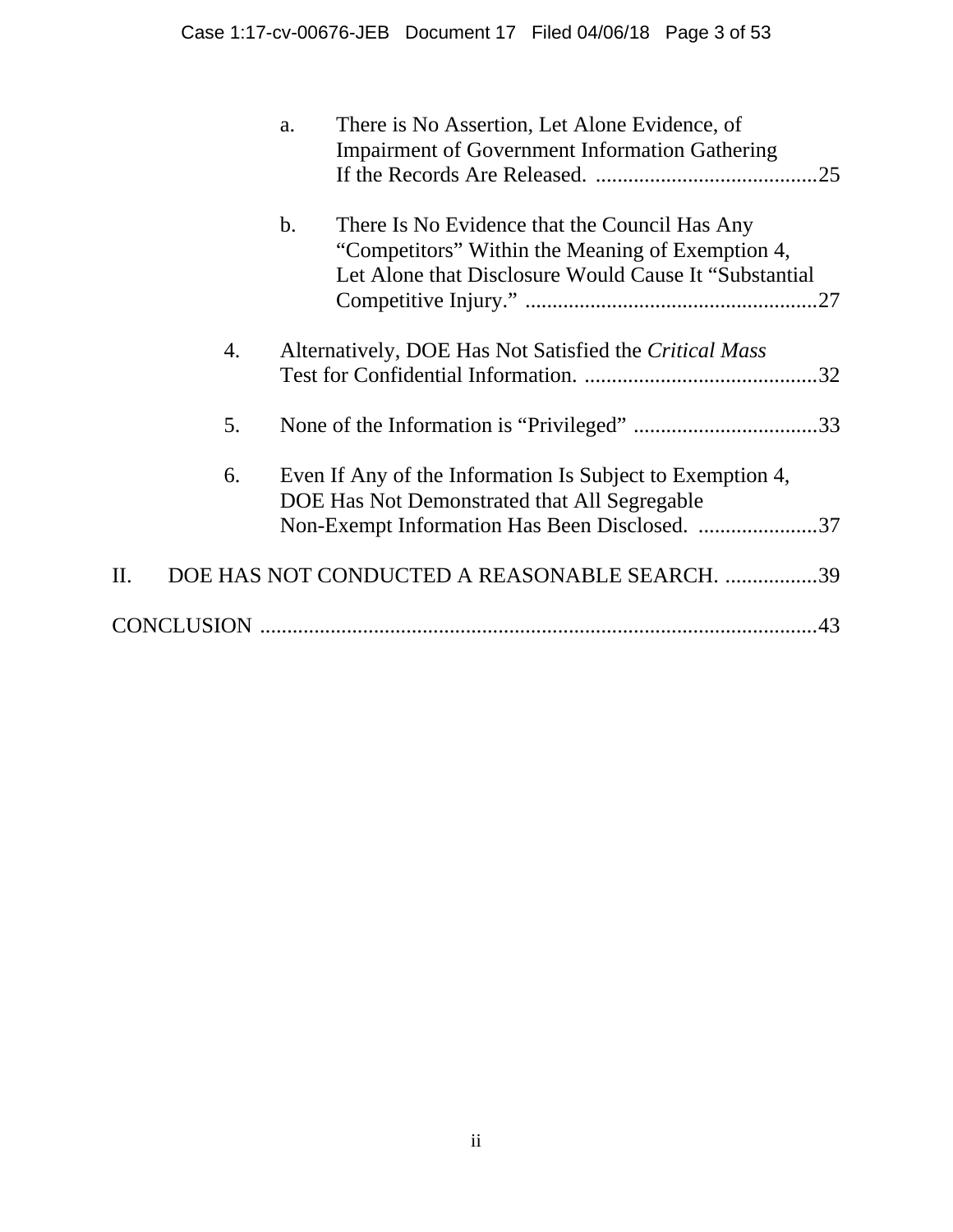# **TABLE OF AUTHORITIES**

| <b>CASES</b><br><b>PAGE</b>                                          |
|----------------------------------------------------------------------|
| United States ex rel. Al-Amin v. George Washington University,       |
| Am. Civil Liberties Union v. U.S. Dep't of Justice,                  |
| Am. Immigration Council v. U.S. Dep't of Homeland Security,          |
| Biles v. Dep't of Health and Human Servs.,                           |
| Campbell v. U.S. Dep't of Justice,                                   |
| Chrysler Corp. v. Brown,                                             |
| Critical Mass Energy Project v. Nuclear Regulatory Comm'n,           |
| Ctr. for Auto Safety v. Nat'l Highway Traffic Safety Admin.,         |
| Ctr. for Auto Safety v. U.S. Dep't of Treasury,                      |
| Ctr. for Public Integrity v. U.S. Dep't of Energy,                   |
| Ctr. for Public Integrity v. U.S. Dep't of Energy,                   |
| Debrew v. Atwood,                                                    |
| Def. of Animals v. United States Dep't of Health and Human Services, |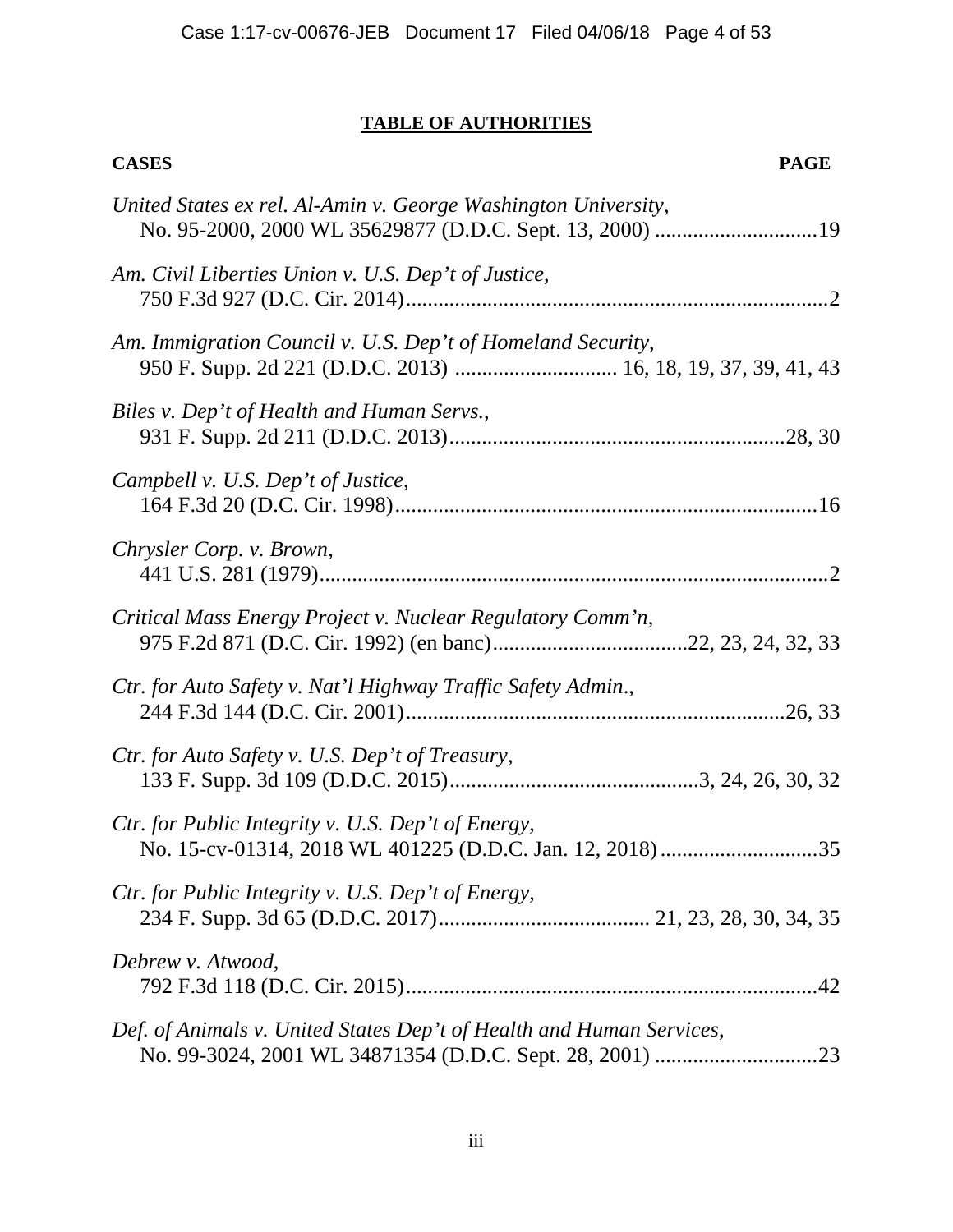| Defenders of Wildlife v. United States Dep't of Interior, |
|-----------------------------------------------------------|
| Delta Ltd. v. U.S. Customs & Border Protection Bureau,    |
| Dep't of Air Force v. Rose,                               |
| DiBacco v. U.S. Army,                                     |
| Elliott v. U.S. Dep't of Agric.,                          |
| Friends of Blackwater v. U.S. Dep't of Interior,          |
| In re Grand Jury,                                         |
| In Def. of Animals v. U.S. Dep't of Agric.,               |
| Indian Law Resource Center v. Dep't of the Interior,      |
| James Madison Project v. Dep't of Justice,                |
| Jordan v. U.S. Dep't of Justice,                          |
| Jurewicz v. U.S. Dep't of Agric.,                         |
| Mead Data Cent., Inc. v. U.S. Dep't of Air Force,         |
| Milner v. U.S. Dep't of Navy,                             |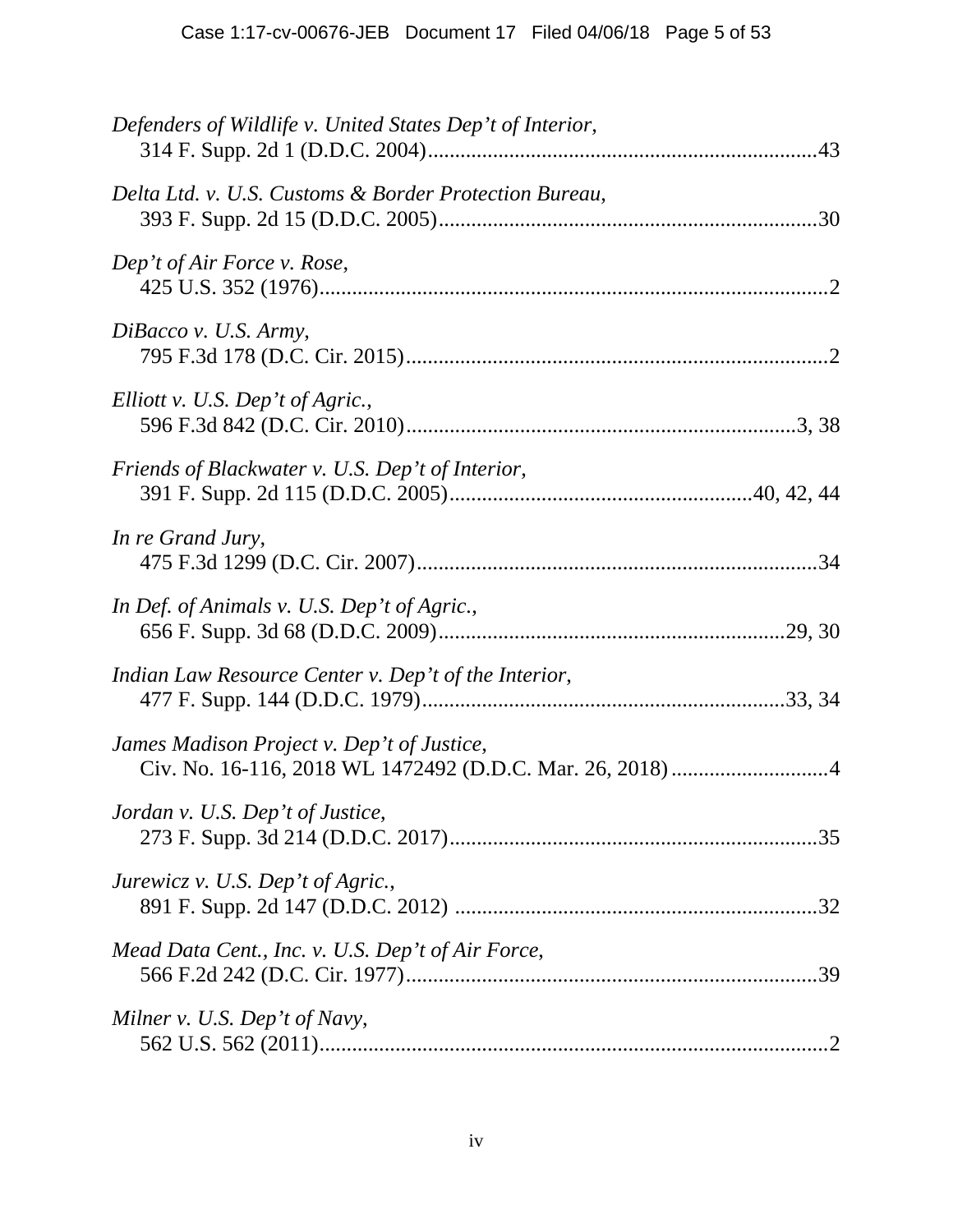| Nat'l Anti-Hunger Coal. v. Executive Comm. of the President's<br>Private Sector Survey on Cost Control,       |
|---------------------------------------------------------------------------------------------------------------|
| Nat'l Ass'n of Home Builders v. Norton,                                                                       |
| Nat'l Cmty. Reinvestment Coal. v. Nat'l Credit Union Admin.,                                                  |
| Nat'l Parks Conservation Ass'n v. Morton,                                                                     |
| National Ass'n of Criminal Defense Lawyers v. Dep't of Justice<br><i>Executive Office for U.S. Attorneys,</i> |
| Niagara Mohawk Power Co. v. U.S. Dep't of Energy,                                                             |
| Occidental Petroleum Corp. v. SEC,                                                                            |
| Parker v. U.S. Dep't of Justice, Office of Prof. Resp.,                                                       |
| People for the Ethical Treatment of Animals v. U.S. Dep't of Health<br>and Human Servs.,                      |
| Permian Corp. v. United States,                                                                               |
| Pub. Citizen Health Research Grp. v. Food & Drug Admin.,                                                      |
| Pub. Citizen v. Dep't of Justice,                                                                             |
| Public Citizen Health Research Group v. Food & Drug<br>Administration,                                        |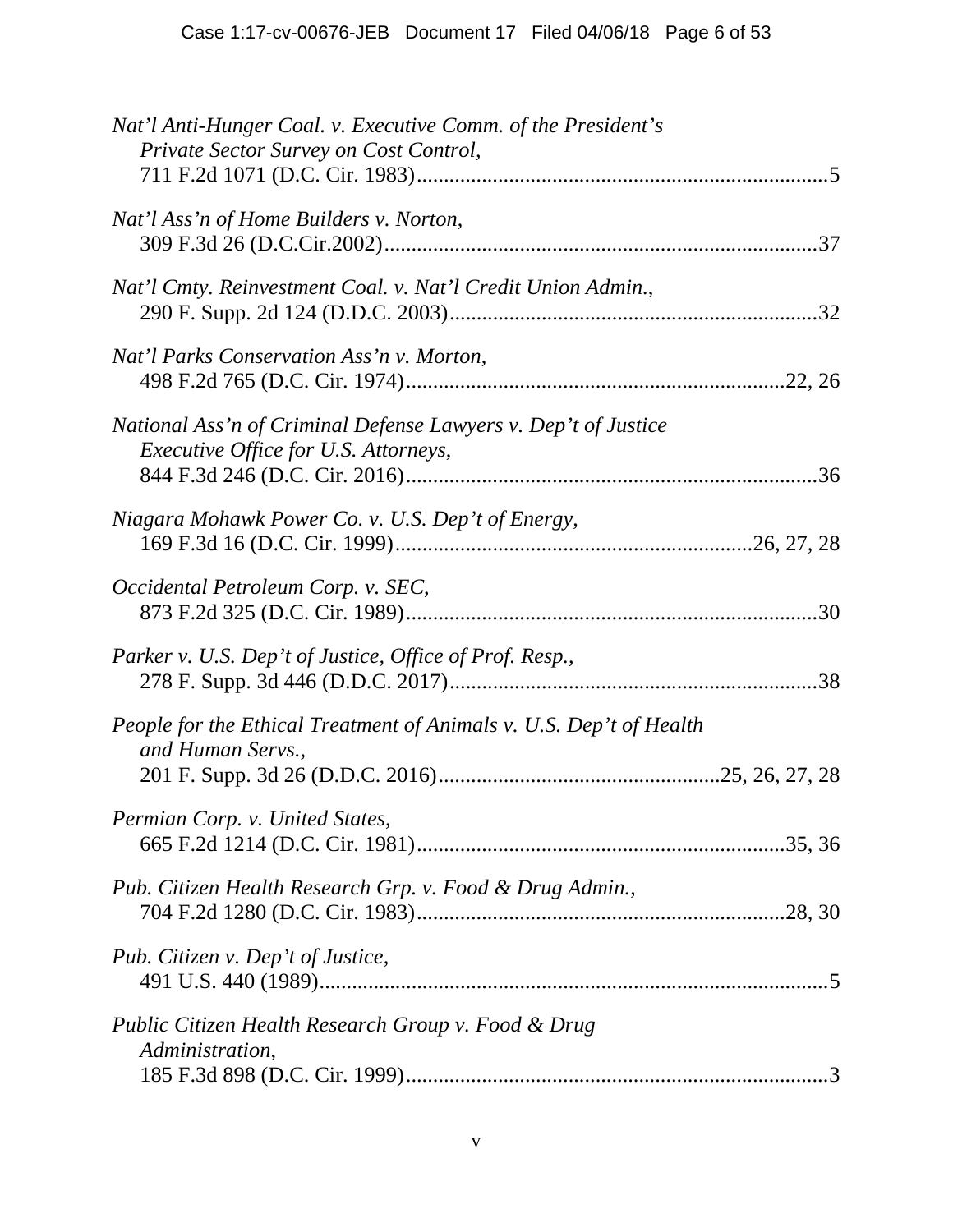| Public Citizen v. U.S. Dep't of Health & Human Servs.,                         |
|--------------------------------------------------------------------------------|
| Reporters' Comm. for Freedom of the Press v. FBI,                              |
| Rodriguez v. FBI,<br>No. 16-cv-02465, 2018 WL 999908 (D.D.C. Feb. 21, 2018) 39 |
| Stotl-Nielsen Transp. Grp. Ltd. v. United States,                              |
| STS Energy Partners LP v. Federal Energy Regulatory Comm.,                     |
| U.S. Dep't of Justice v. Reporters Comm. for Freedom of the Press,             |
| United States v. Massachusetts Institute of Technology,                        |
| Wash. Post Co. v. U.S. Dep't of Health and Human Servs.,                       |
| Wisdom v. U.S. Trustee Program,                                                |
| <b>STATUTES</b>                                                                |
|                                                                                |
|                                                                                |
|                                                                                |
|                                                                                |
|                                                                                |
|                                                                                |
|                                                                                |
|                                                                                |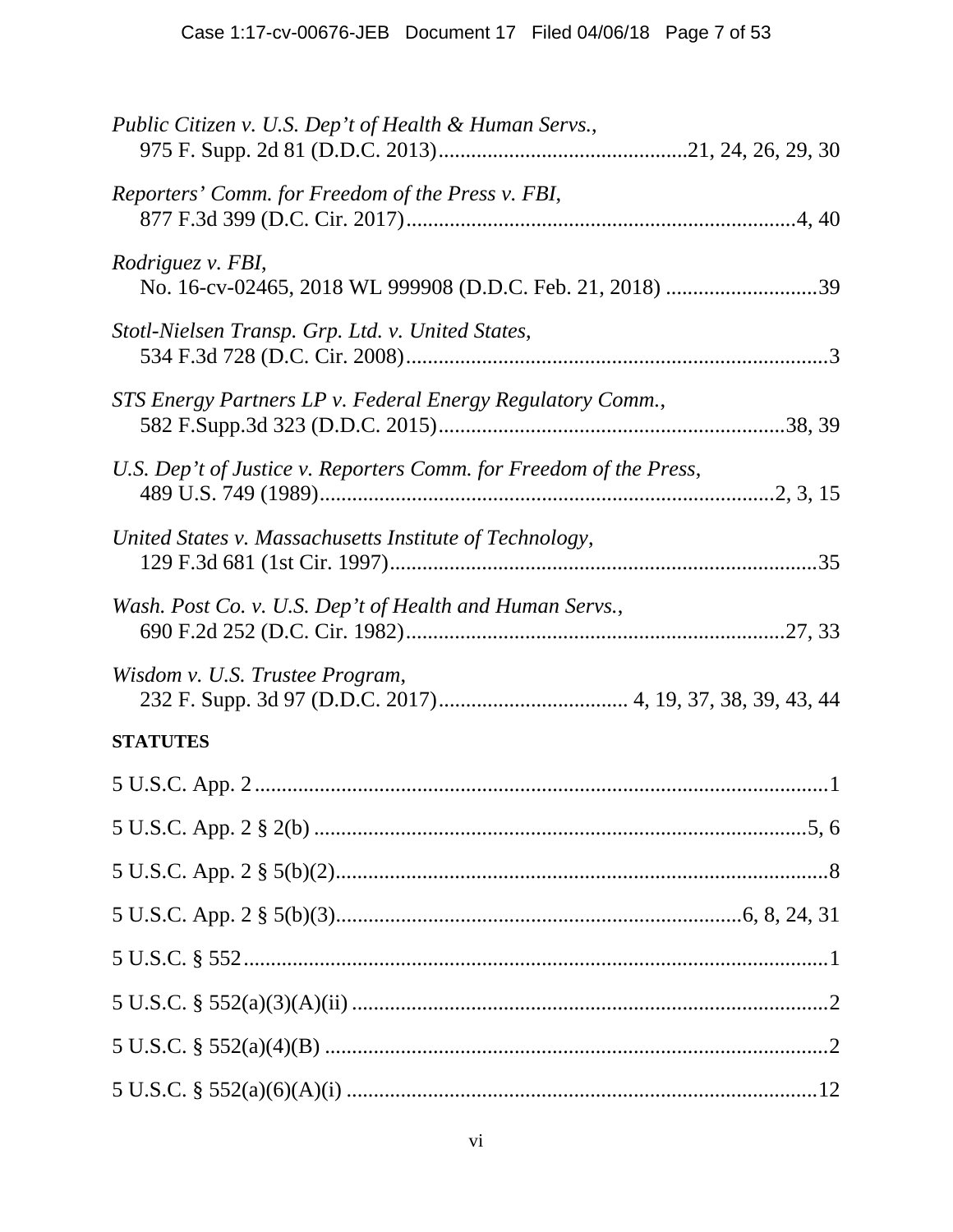| <b>OTHER AUTHORITIES</b> |  |
|--------------------------|--|
|                          |  |
|                          |  |
|                          |  |
|                          |  |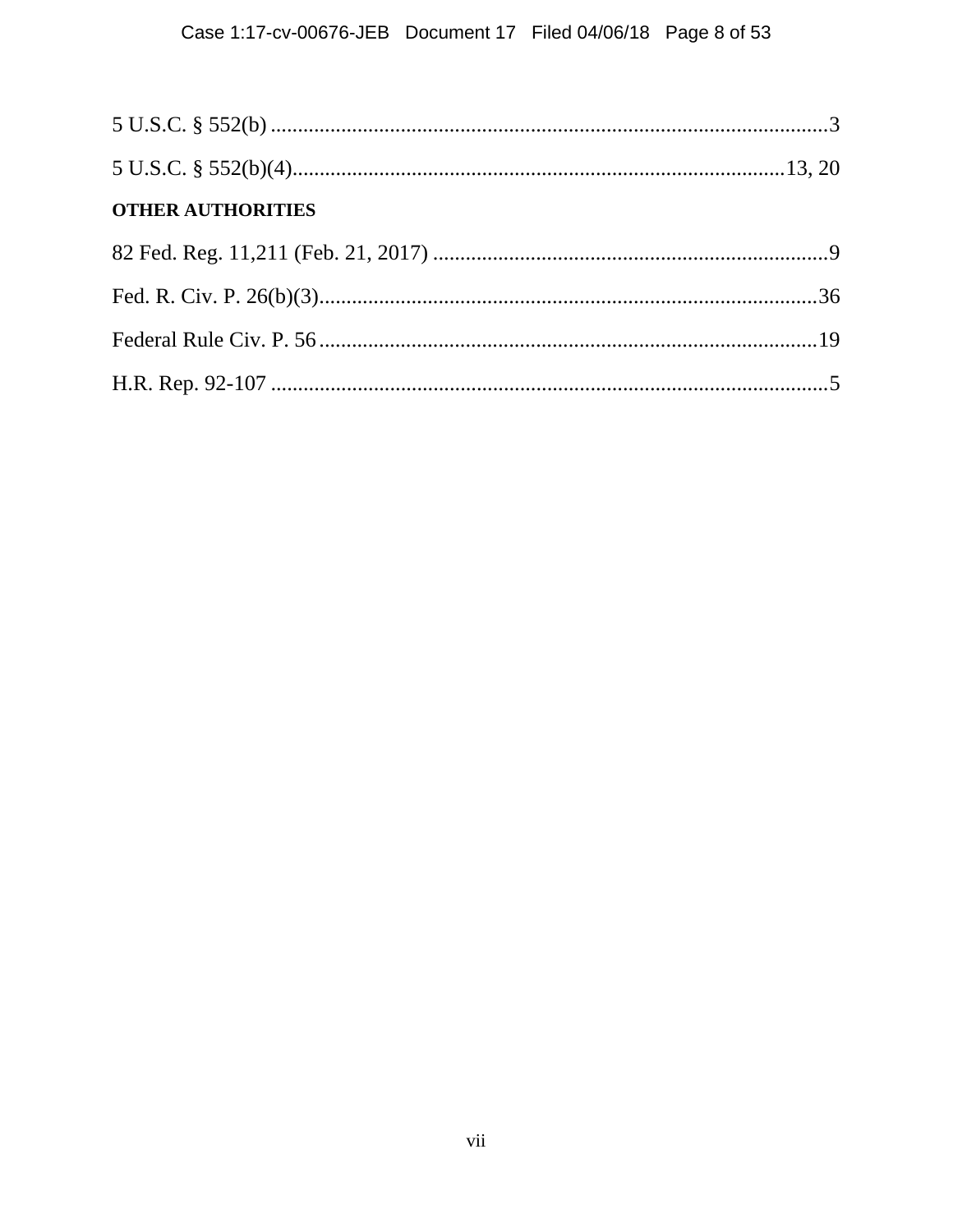# **UNITED STATES DISTRICT COURT FOR THE DISTRICT OF COLUMBIA**

| NISKANEN CENTER, INC.,     |            |  |
|----------------------------|------------|--|
|                            | Plaintiff, |  |
|                            | V.         |  |
| U.S. DEPARTMENT OF ENERGY, |            |  |
|                            | Defendant. |  |

**\_\_\_\_\_\_\_\_\_\_\_\_\_\_\_\_\_\_\_\_\_\_\_\_\_\_\_\_\_\_\_\_\_\_\_\_\_\_\_** 

) Civil Action No. 17-676 (JEB)

# **PLAINTIFF'S MEMORANDUM IN SUPPORT OF THEIR MOTION FOR SUMMARY JUDGENT AND IN OPPOSITION TO DEFENDANT'S MOTION FOR SUMMARY JUDGMENT**

This Freedom of Information Act ("FOIA" or "Act"), 5 U.S.C. § 552, case concerns Department of Energy ("DOE") records relating to the National Coal Council ("Council")—a formally chartered federal advisory committee established pursuant to the Federal Advisory Committee Act ("FACA"), 5 U.S.C. App. 2. Although the Council, as a formal FACA committee, has extraordinary access to DOE and the Secretary of Energy, and for decades has used that access to promote the interests of the coal industry, DOE is withholding, among other materials, records relating to the finances and sources of financial support for the Council information that is not covered by any FOIA exemption and that the public has a significant interest in obtaining and analyzing. In addition, DOE has performed a woefully inadequate search for materials responsive to the FOIA request submitted by Plaintiff Niskanen Center (the "Center")—a non-profit think tank in Washington, D.C. that is studying the effectiveness of federal advisory committees.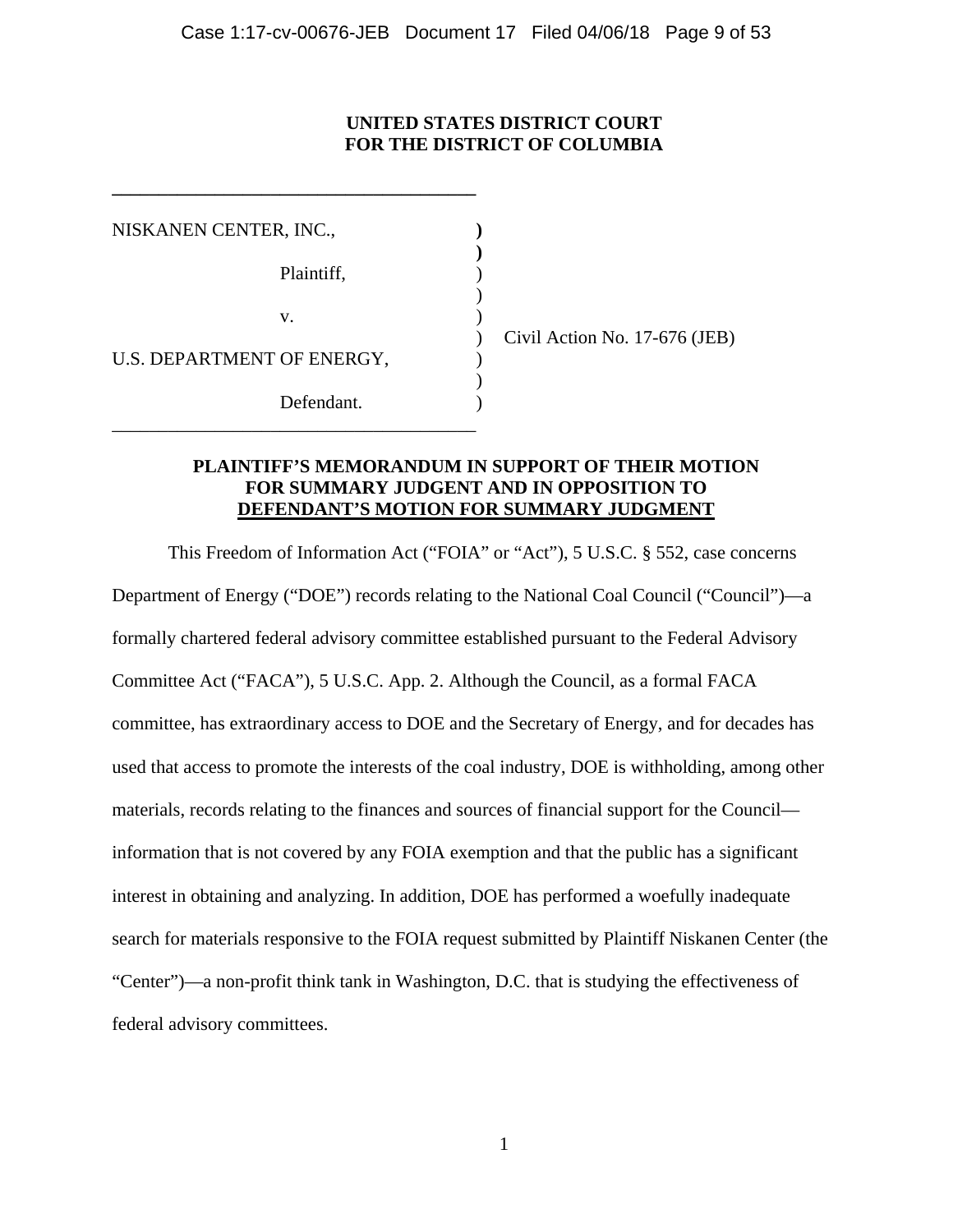Accordingly, as explained further below, because DOE has not satisfied its burden to support its exemption claims, and nor has it performed an adequate search for responsive materials, DOE's motion for summary judgment should be denied and Plaintiff's motion for summary judgment should be granted.

# **LEGAL CONTEXT AND FACTUAL BACKGROUND**

# **A. THE FREEDOM OF INFORMATION ACT**

 Congress enacted FOIA in order "to open agency action to the light of public scrutiny," *Am. Civil Liberties Union v. U.S. Dep't of Justice*, 750 F.3d 927, 929 (D.C. Cir. 2014) (quoting *Dep't of Air Force v. Rose*, 425 U.S. 352, 361 (1976)), and to "promote the broad disclosure of Government records by generally requiring federal agencies to make their records available to the public on request." *DiBacco v. U.S. Army*, 795 F.3d 178, 183 (D.C. Cir. 2015) (citing *Dep't of Justice v. Julian*, 486 U.S. 1, 8 (1988)). Since the "basic objective of the Act is disclosure," *Chrysler Corp. v. Brown*, 441 U.S. 281, 290 (1979), the nine statutory exemptions from disclosure "are explicitly made exclusive and must be narrowly construed." *Milner v. U.S. Dep't of Navy*, 562 U.S. 562, 565 (2011) (internal quotation marks and citations omitted). "[T]hese limited exemptions do not obscure the basic policy that disclosure, not secrecy, is the dominant objective of the Act." *Rose*, 425 U.S. at 116.

 The Act requires each federal agency to make non-exempt records "promptly available to any person" upon request, 5 U.S.C. §  $552(a)(3)(A)(ii)$ , and vests jurisdiction in the district courts "to enjoin the agency from withholding agency records and to order the production of any agency records improperly withheld." 5 U.S.C.  $\S$  552(a)(4)(B). The agency wishing to withhold a requested record has the burden of proving that the record is exempt, and the Court must decide the matter *de novo*. *Id.*; *see also U.S. Dep't of Justice v. Reporters Comm. for Freedom of the*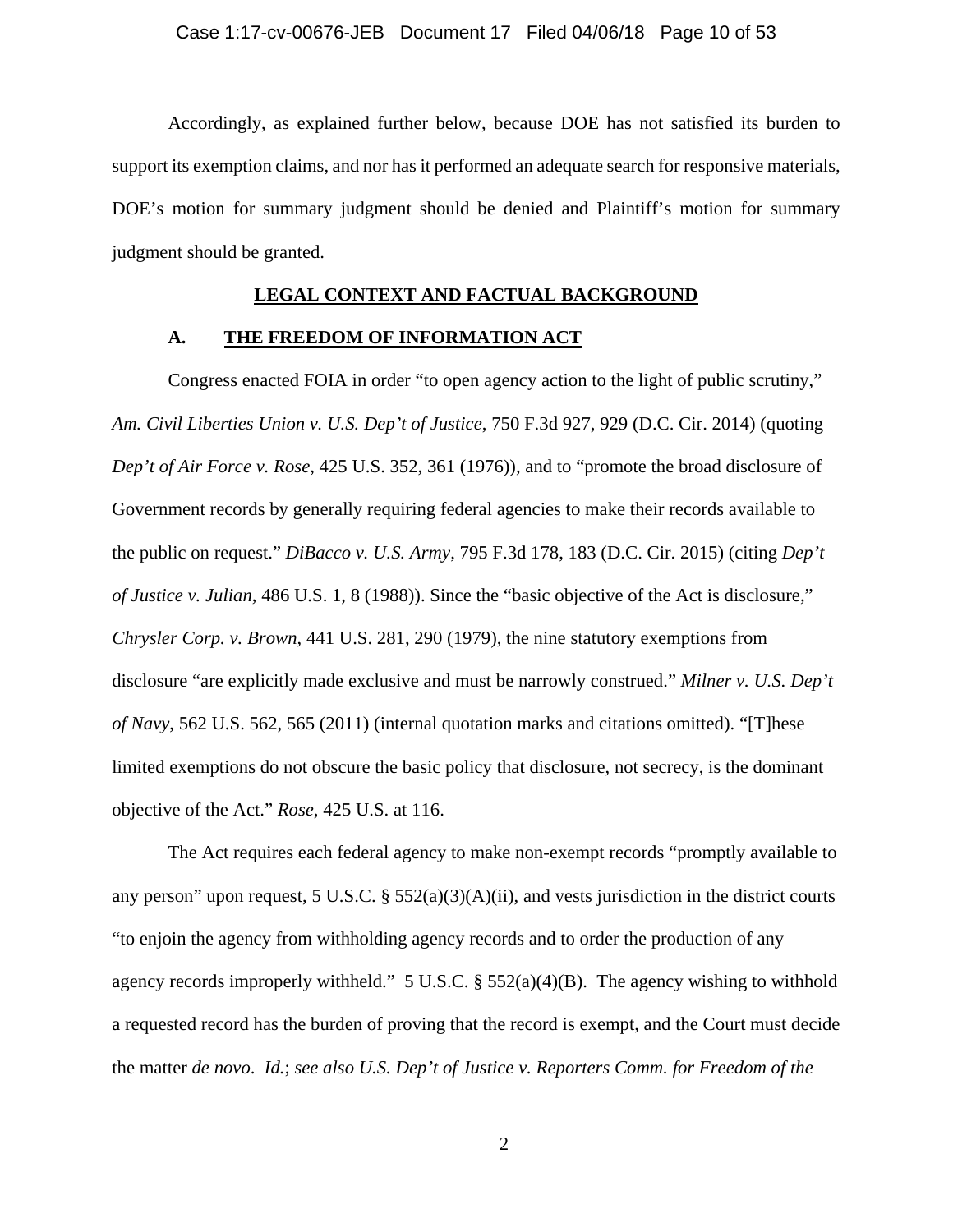# Case 1:17-cv-00676-JEB Document 17 Filed 04/06/18 Page 11 of 53

*Press*, 489 U.S. 749, 755 (1989). Therefore, when an agency fails to meet its burden of proof that an exemption applies to the withheld information, summary judgment should be entered for the requester. *Id.*; *see also, e.g., Public Citizen Health Research Group v. Food & Drug Administration*, 185 F.3d 898, 906 (D.C. Cir. 1999) (finding summary judgment for the requester to be appropriate because the agency's "[c]onclusory and generalized allegations of substantial competitive harm . . . cannot support an agency's decision to withhold requested documents").

 In order to carry its burden of establishing that a particular document, or portion of a document, may be withheld, "an agency must submit sufficiently detailed affidavits or declarations, a *Vaughn* index of the withheld documents, or both, to demonstrate that the government has analyzed carefully any material withheld, to enable the court to fulfill its duty of ruling on the applicability of the exemption, and to enable the adversary system to operate by giving the requester as much information as possible, on the basis of which the requester's case may be presented to the trial court." *Ctr. for Auto Safety v. U.S. Dep't of Treasury*, 133 F. Supp. 3d 109, 117 (D.D.C. 2015) (citing *Oglesby v. U.S. Dep't of Army*, 79 F.3d 1172, 1176 (D.C. Cir. 1996)). Hence, the "district court must review the *Vaughn* index and any supporting declarations 'to verify the validity of each claimed exemption.'" *Ctr. for Auto Safety*, 133 F. Supp. 3d at 117 (quoting *Summers v. U.S. Dep't of Justice*, 140 F.3d 1077, 1080 (D.C. Cir. 1998)).

In addition, a reviewing court has an "affirmative duty" to determine whether the agency has produced all segregable, non-exempt information contained in an agency record. *Elliott v. U.S. Dep't of Agric.*, 596 F.3d 842, 851 (D.C. Cir. 2010); *see also Stotl-Nielsen Transp. Grp. Ltd. v. United States*, 534 F.3d 728, 734 (D.C. Cir. 2008) ("[B]efore approving the application of a FOIA exemption, the district court must make specific findings of segregability regarding the documents to be withheld.") (internal quotation omitted); 5 U.S.C. § 552(b) ("Any reasonably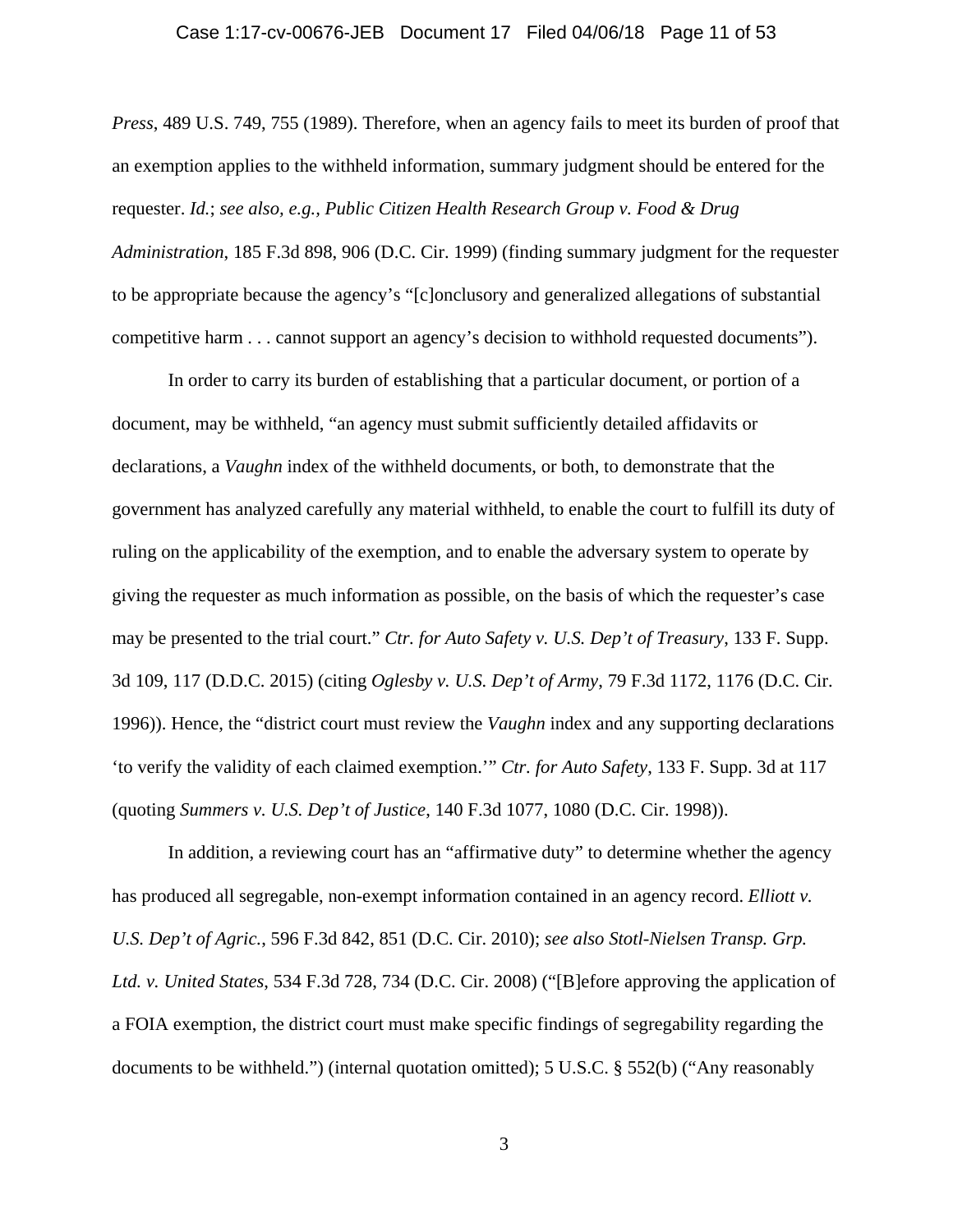### Case 1:17-cv-00676-JEB Document 17 Filed 04/06/18 Page 12 of 53

segregable portion of a record shall be provided to any person requesting such record after deletion of the portions which are exempt under this subsection.").

 An agency also bears the burden to demonstrate that it has conducted a reasonable search for responsive documents, and "'[w]hen a plaintiff questions the adequacy of the search an agency made in order to satisfy its FOIA request, the factual question it raises is whether the search was reasonably calculated to discover the requested documents . . . .'" *Wisdom v. U.S. Trustee Program*, 232 F. Supp. 3d 97, 116 (D.D.C. 2017) (Boasberg, J.) (quoting *Safecard Servs., Inc. v. SEC*, 926 F.3d 1197, 1201 (D.C. Cir. 1991)). If the record before the Court "'leaves substantial doubt as to the sufficiency of the search, summary judgment for the agency is not proper.'" *Wisdom*, 232 F. Supp. 2d at 116 (quoting *Truitt v. Dep't of State*, 897 F.2d 540, 542 (D.C. Cir. 1994)); *see also Reporters' Comm. for Freedom of the Press v. FBI*, 877 F.3d 399, 402 (D.C. Cir. 2017) ("[t]o prevail on summary judgment, an 'agency must show that it made a good faith effort to conduct a search for the requested records, using methods which can reasonably be expected to produce the information requested'") (quoting *Oglesby*, 920 F.2d 57, 62 (D.C. Cir. 1990)); *James Madison Project v. Dep't of Justice*, Civ. No. 16-116, 2018 WL 1472492, at \*2 (D.D.C. Mar. 26, 2018) ("The Court will grant summary judgment to the government in a FOIA case only if the agency can prove 'that it has fully discharged its obligations under the FOIA, after the underlying facts and the inferences to be drawn from them are construed in the light most favorable to the FOIA requester.'") (quoting *Friends of Blackwater v. U.S. Dep't of Interior*, 391 F. Supp. 2d 115, 119 (D.D.C. 2005)).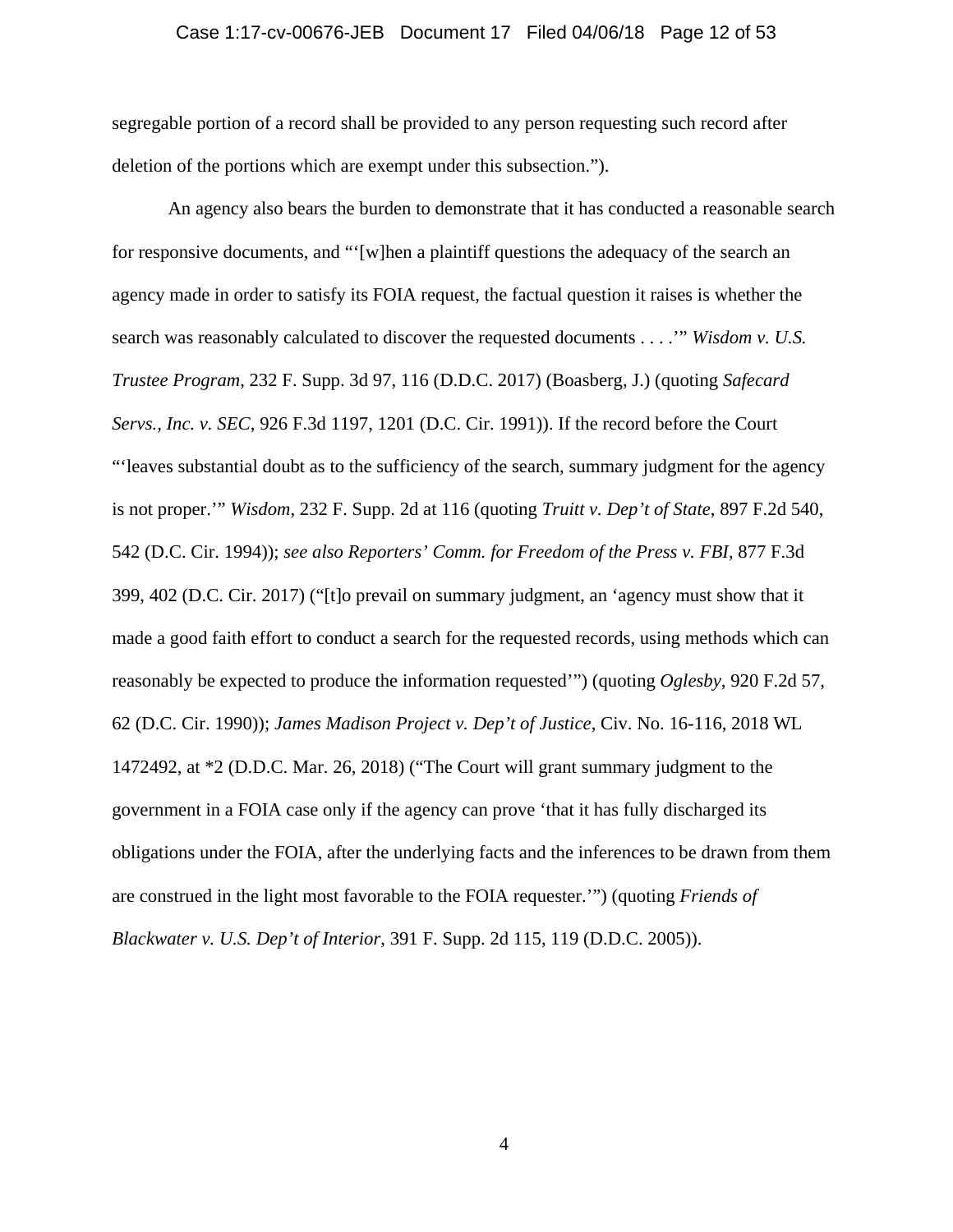# **B. THE FEDERAL ADVISORY COMMITTEE ACT**

 FACA was enacted in 1972 in an effort to "control the advisory committee process and to open to public scrutiny the manner in which government agencies obtain advice from private individuals." *Nat'l Anti-Hunger Coal. v. Executive Comm. of the President's Private Sector Survey on Cost Control*, 711 F.2d 1071, 1072 (D.C. Cir. 1983) (internal quotation omitted). The statute was "enacted to cure specific ills, above all the wasteful expenditure of public funds for worthless committee meetings and biased proposals." *Pub. Citizen v. Dep't of Justice*, 491 U.S. 440, 453 (1989).

 Of particular concern to Congress in enacting FACA was the potential for undue influence by special interest groups in government decision making. As explained by the House Report:

One of the greatest dangers in unregulated use of advisory committees is that special interest groups may use their membership on such bodies to promote their private concerns. Testimony . . . pointed out the danger of allowing special interest groups to exert undue influence upon the government through the dominance of advisory committees which deal with matters in which they have vested interests.

H.R. Rep. 92-107, *reprinted in* 1972 U.S.C.C.A.N. 3496 and *Source Book: Legislative History,* 

*Texts, and Documents*, at 156 (Comm. Print 1978).

 In adopting FACA, Congress made certain findings, including that "standard and uniform procedures should govern the establishment, operation, administration, and duration of advisory committees," and that the "Congress and the public should be kept informed with respect to the number, purpose, membership, activities, and cost of advisory committees." 5 U.S.C. App. 2 § 2(b). FACA's openness and accountability requirements apply to any advisory committee "established or utilized by one or more agencies, in the interest of obtaining advice or recommendations for the President or one or more agencies or officers of the Federal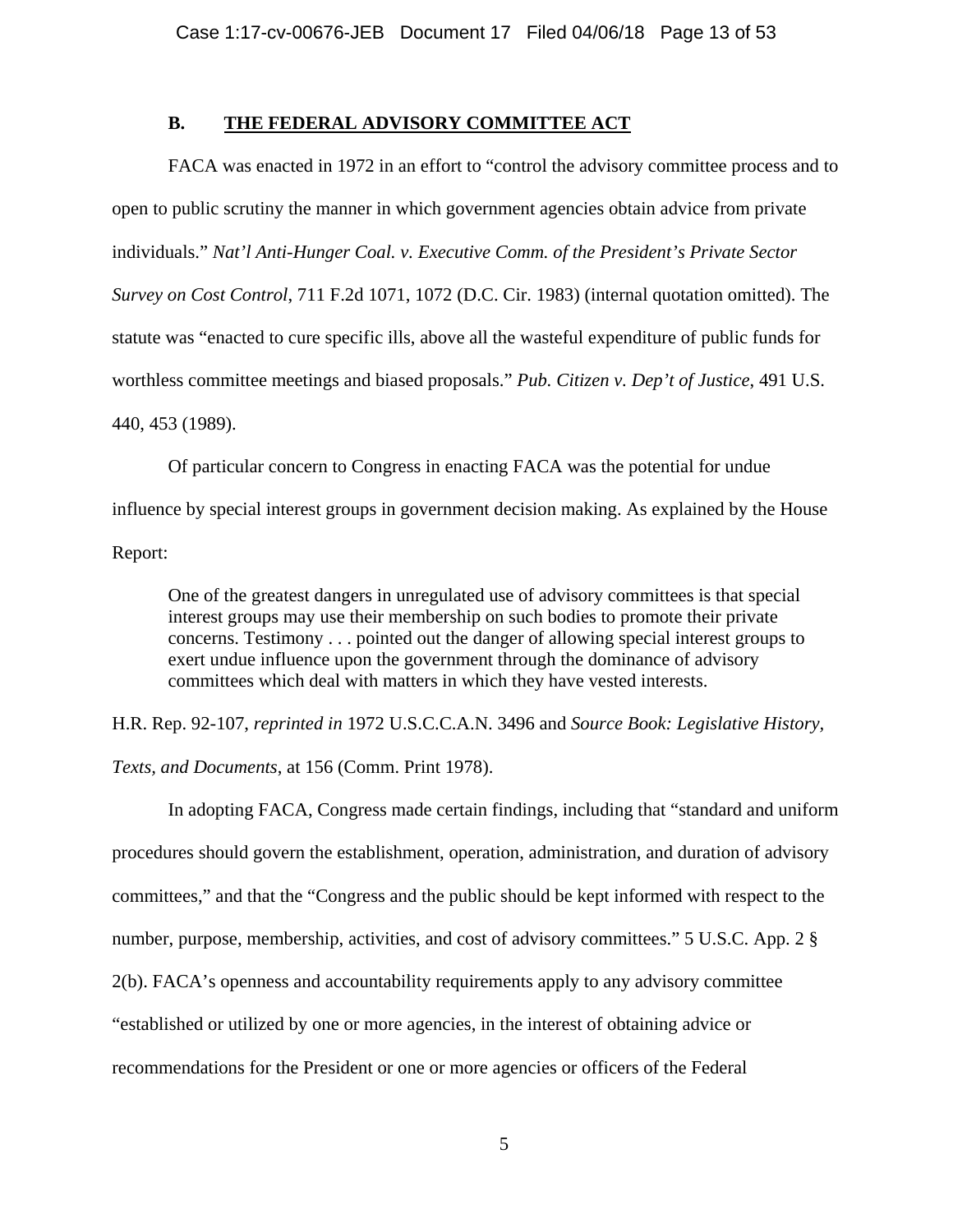# Case 1:17-cv-00676-JEB Document 17 Filed 04/06/18 Page 14 of 53

Government . . . ." *Id*. § 3. The work of advisory committee must generally be open to public scrutiny, *see id*. § 10(a)(1) (meetings); *id*. § 10(b) (documents), and the agencies to which committees report must take appropriate steps to "assure that the advice and recommendations of the advisory committee will not be inappropriately influenced by the appointing authority or by any special interest . . . . " *Id*.  $\S$  5(b)(3).

 The operations and activities of federal advisory committees are extensively overseen by Congress, the General Services Administration, and the specific agencies to which the committees report. The Administrator of the General Services Administration ("GSA") has within it a "Committee Management Secretariat" which shall be "responsible for all matters relating to advisory committees," *id*. § 7(a), and GSA is required to "prescribe administrative guidelines and management controls applicable to advisory committees . . . ." *Id*. § 7(c). In addition, "[e]ach agency head shall establish uniform administrative guidelines and management controls for advisory committees established by that agency, which shall be consistent with the directives" of the GSA, *id*. § 8(a), and each agency "shall designate an Advisory Committee Management Officer who shall . . . exercise control and supervision over the establishment, procedures, and accomplishments of advisory committees established by that agency"; "assemble and maintain the reports, records, and other papers of such committee during its existence"; and "carry out, on behalf of the agency, the provisions [of FOIA] with respect to such reports, records, and other papers." *Id*. § 8(b). In addition, "[n]o advisory committee shall meet or take any action until an advisory committee charter has been filed . . . with the head of the agency to whom [the] advisory committee reports and with the standing committees of the Senate and the House of Representatives having legislative jurisdiction of such agency." *Id*. § 9(c).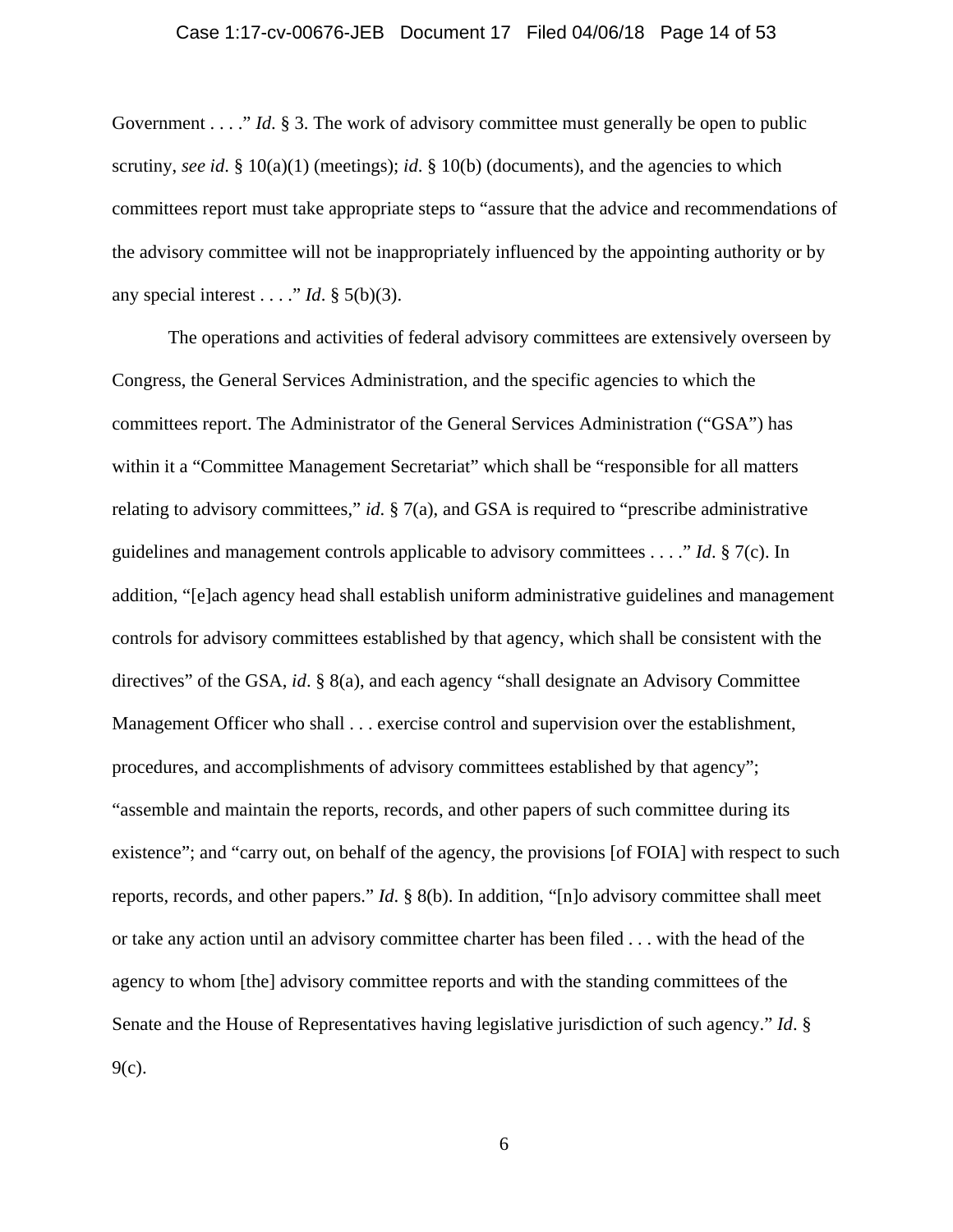# **C. THE COUNCIL**

 The National Coal Council is a federal advisory committee established by DOE. As explained on the Council's web-site, in 1984, "Secretary of Energy Don Hodel announced the establishment of the [Council]" and, "[i]n creating the [Council], Secretary Hodel noted that '[t]he Reagan Administration believes the time has come to give coal—our most abundant fossil fuel—the same voice within the federal government that has existed for petroleum for nearly four decades.'" *See* Plaintiff's Exhibit ("Pl. Ex. A") at 1; *see also* Pl. Ex. B (Transcript of May 2010 Council Meeting) at 47-48 ("tutorial session" by Council Secretary explaining that "back in the early '80s, the days of the Reagan Administration, it was decided that the coal industry needed a voice from a citizen-based group, like the petroleum industry had, and as a result . . . President Reagan asked Don Hodel, then the Secretary [of DOE], to take steps to do this."). More than three decades later, "the [Council] continues to serve as an advisory group to the Secretary of Energy, chartered under [FACA]," Ex. A at 1.

According to the Council's formal federal charter, the Council "provides advice and recommendations to the Secretary of Energy on general policy matters relating to coal and the coal industry," "including providing the Secretary with advice on: Federal policy that directly or indirectly affects the production, marketing and use of coal"; "[p]lans, priorities, and strategies to address more effectively the technological, regulatory and social impact of issues relating to coal production and use"; the "appropriate balance between various elements of Federal coal-related programs"; and the "progress of coal research and development" conducted in accordance with federal law. Pl. Ex. C at 1-2.

 The Council's charter provides that the "estimated annual operating cost [to the federal government] associated with supporting the Council is approximately \$ 100,000" and that a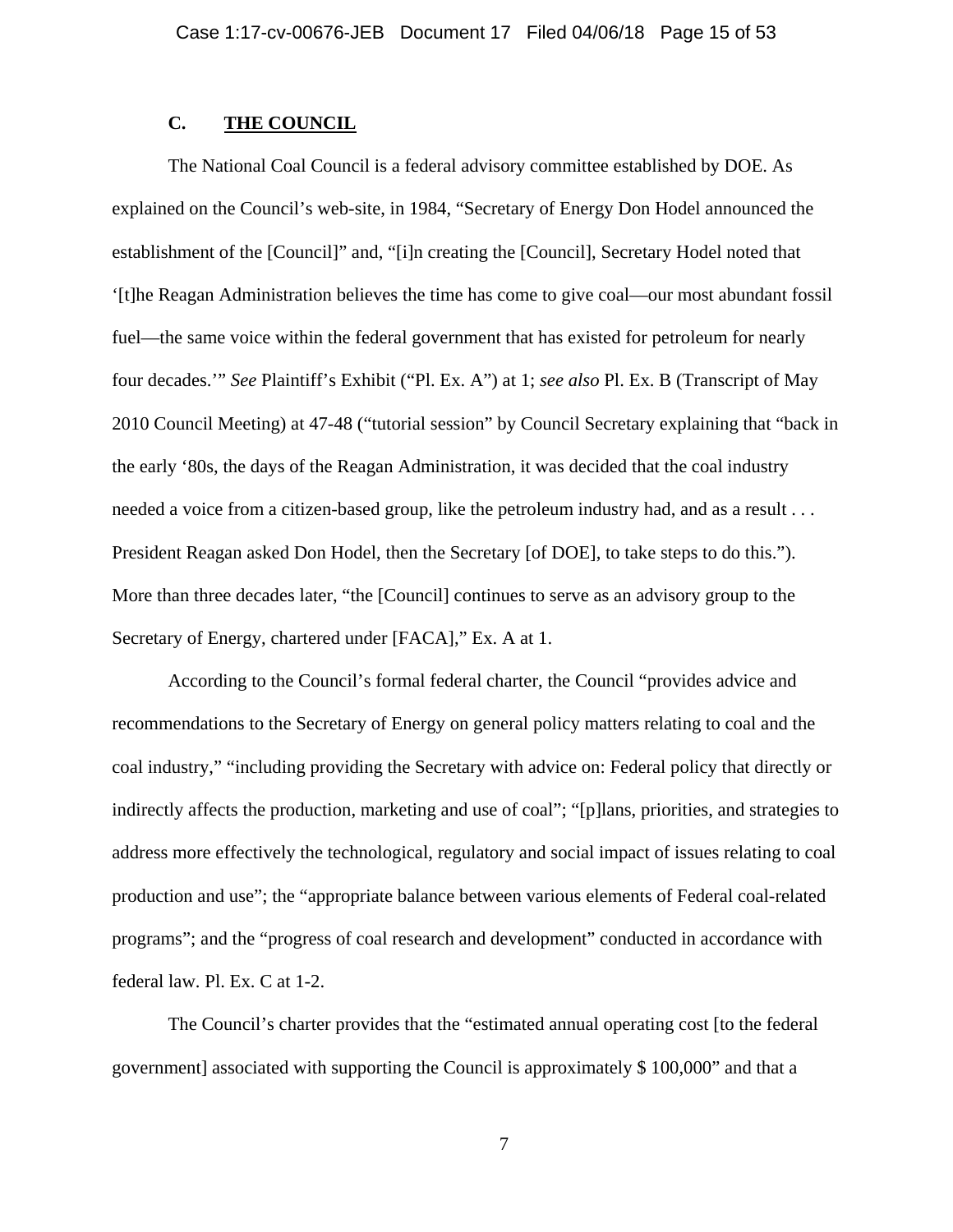# Case 1:17-cv-00676-JEB Document 17 Filed 04/06/18 Page 16 of 53

"full-time or permanent part-time [DOE] employee, appointed in accordance with agency procedure, will serve" as the Council's Designated Federal Officer, who must "approve or call all of the advisory council's and subcommittee's meetings, and prepare and approve all meeting agendas, attend all council and subcommittee meetings, and adjourn any meeting when the [Designated Federal Officer] determines adjournment to be in the public interest." Pl. Ex. C at 2. Pursuant to the Council's charter, Council members may be compensated by the federal government for their "per diem and travel expenses," the Council's members may be "appointed as special government employees," and the records of the Council must be handled in accordance with federal recordkeeping laws and "be available for public inspection and copying, subject to the [FOIA]." *Id*. at 2-3.

 Notwithstanding FACA's requirements that all federal advisory committees be "fairly balanced" and "not be inappropriately influenced by . . . any special interest," 5 U.S.C. App. 2 §§ 5(b)(2), (3), the composition of the Council, as well as its leadership, is dominated by representatives of, and advocates for, the coal industry. *See, e.g.*, Pl. Ex. D (indicating that the Council's Chair works for Dominion Resources and that its Vice Chairs work with Arch Coal and Hunton & Williams, a law firm that regularly represents coal companies); Pl. Ex. E ("Member Roster- 2017"); Pl. Ex. F (draft Council "White Paper" explaining that "[m]embers of the [Council] are appointed by the Secretary of Energy and represent all segments of coal interests and geographic distribution"); Pl. Ex. K (2016 "Members of Coal Policy Committee").

 Studies prepared by the industry-dominated Council play a significant role in federal decsionmaking bearing on the coal industry, as touted by the Council itself. For example, DOE staff recently relied on Council reports in producing a report for DOE Secretary Rick Perry who delivered the keynote address at the Council's 2017 annual Spring meeting—that "reaffirms"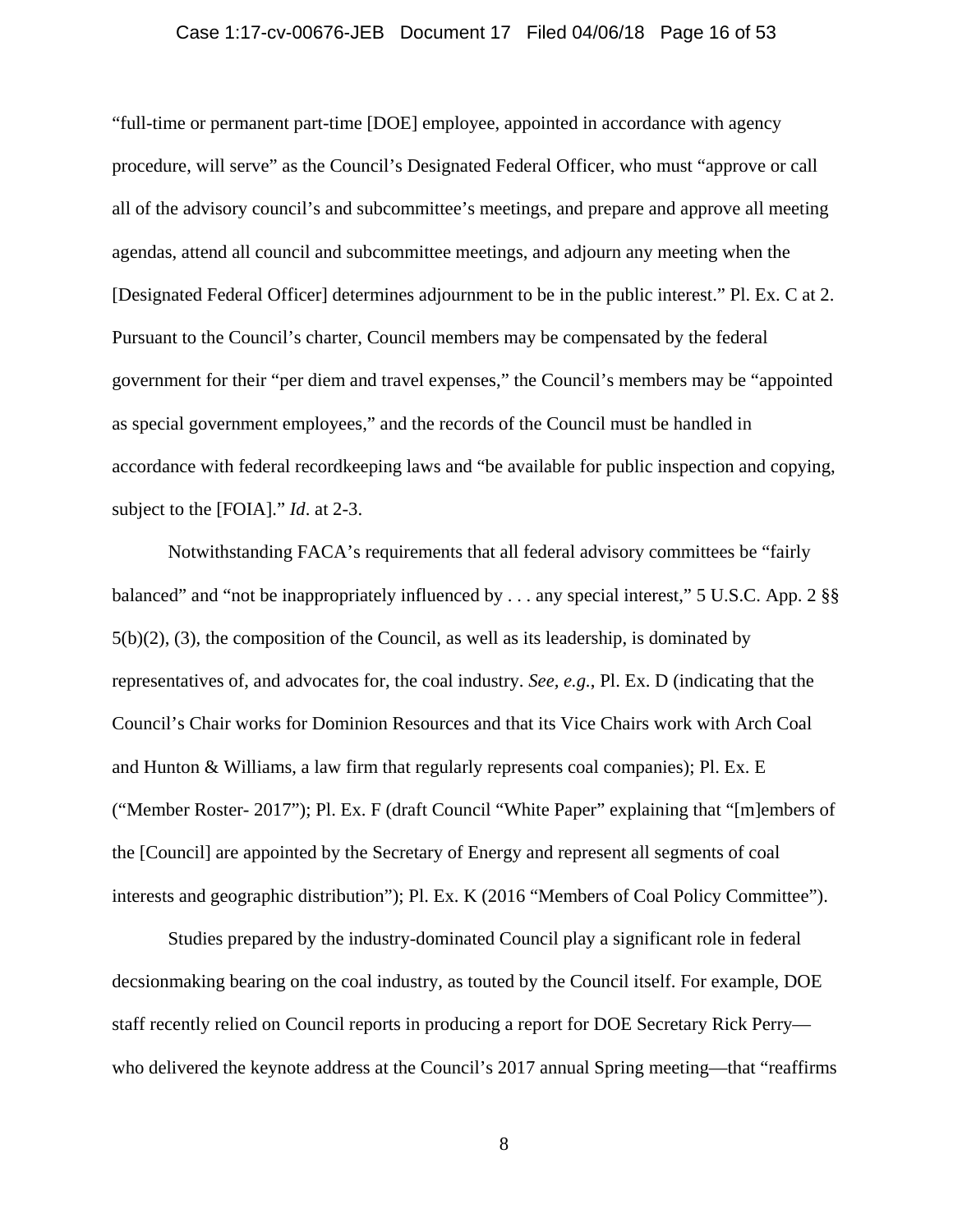# Case 1:17-cv-00676-JEB Document 17 Filed 04/06/18 Page 17 of 53

the value of baseload coal generation in our nation's energy mix," and complains about the "extent to which continued regulatory burdens are responsible for forcing the premature retirement of baseload [coal] power plants" and how "renewable energy, accelerated by government policies and mandates, has negatively impacted the economics of baseload [coal] plants." Pl. Ex. G at 1, 5; *see also* 82 Fed. Reg. 11,211 (Feb. 21, 2017) (Pl. Ex. H) (DOE announcement of the Spring 2017 meeting of the Council stating that the "Council provides advice and recommendations to the Secretary of Energy on general policy matters relating to coal and the coal industry," and indicating that among the agenda items to be discussed was "Opportunities for Coal in the Trump Administration").

 Although the Council operates as a federal advisory committee, and that has always been the only reason and justification for its existence, in 1985 the Council "incorporated as a 501c6 non-profit organization in the State of Virginia." Pl. Ex. A at 2.<sup>1</sup> The non-profit organization— "NCC, Inc."—is the alter ego of the Council itself, i.e., the "leadership of the [Council] serves as officers of NCC, Inc. and members of the Council serve as NCC Inc. shareholders," and the sole function of NCC, Inc. is to "manage the business aspects of running the Council." *Id*.; *see also* Pl. Ex. B at 51-52 (explanation by attorney instrumental in creation of the NCC, Inc. that it was

 $\overline{a}$ 

<sup>&</sup>lt;sup>1</sup> Section 501(c)(6) of the Internal Revenue Code "provides for the exemption of business leagues, chambers of commerce, real estate boards, boards of trade and professional football leagues, which are not organized for profit and no part of the net earnings of which inures to the benefit of any private shareholder or individual." https://www.irs.gov/charities-non-profits/othernon-profits/business-leagues. According to the IRS, a "business league is an association of persons having some common business interest, the purpose of which is to promote such common interest and not to engage in a regular business of a kind ordinarily carried on for profit." *Id*. The IRS returns filed by the non-profit entity created by the Council states that the organization's sole "mission" is exactly the same as the Council itself: to "serve[] as an advisory committee to the Department of Energy" and to "provide[] advice and recommendations to the Secretary of Energy regarding general policy matters relating to coal production and technological, regulatory and social impact issues." Pl. Ex. N (2014 return).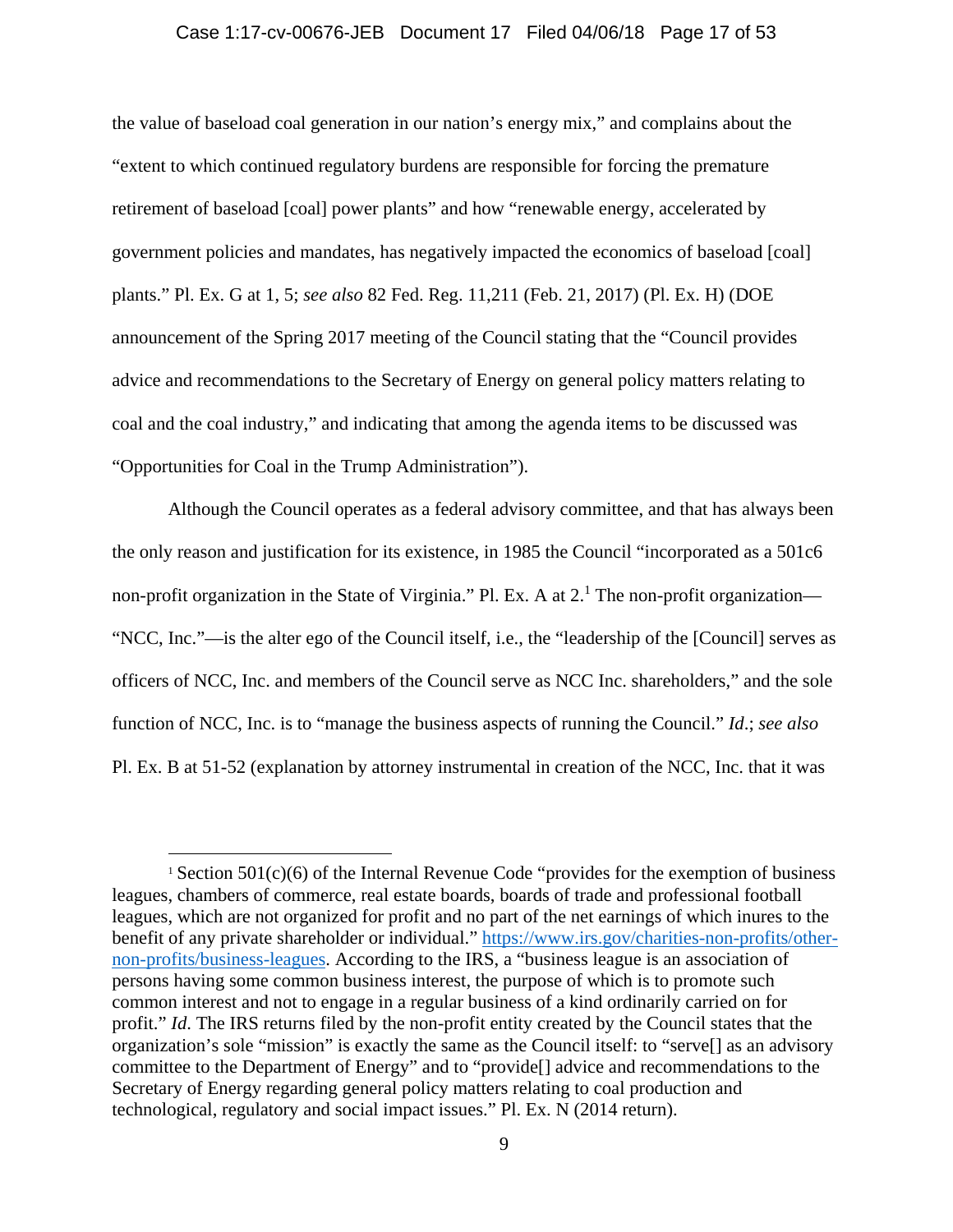# Case 1:17-cv-00676-JEB Document 17 Filed 04/06/18 Page 18 of 53

"established in order to do the housekeeping for the National Coal Council" and is a "totally parallel organization" and that these "processes protect our work and . . . our work is one thing: an advisory opinion or a document in writing that goes to the Secretary of Energy. That's the sole reason for our being."); *see also* Pl. Ex. M (NCC, Inc. Bylaws reflecting that facilitating the work of the FACA committee is the only function of NCC, Inc.).<sup>2</sup>

# **D. PLAINTIFF'S FOIA REQUEST**

 $\overline{a}$ 

 By letter dated March 10, 2017, the Niskanen Center's Director of Technology Policy advised DOE that the Center "is engaged in a study of the long-term effectiveness of certain federal advisory committees that deal with emerging technologies," and that the "National Coal Council is one of eight such advisory committee that we have chosen for our study." Defendant's Exhibit ("Def. Ex.") A; Pl. Ex. O. Accordingly, the Center requested under FOIA five categories of information "for all years since 1985," including (1) membership lists; (2) information regarding Council subgroups; (3) reports or studies issued by the Council; (4) newsletters, announcements, and other public communications by the Council or any Council subgroup; and (5) agendas, transcripts, and minutes of all meetings of the Council and Council subgroups. *Id*. at 1-2. In addition, "[b]ecause the NCC (perhaps uniquely among federal advisory committees) appears to have been incorporated," the Center also requested eight additional categories of information specifically relating to NCC, Inc., including (6) "all documents" relating to NCC, Inc.'s "application for  $501(c)(6)$  status"; (7) "[a]ll documents relating to the decision to incorporate NCC, Inc."; (8) all financial statements of the Council and NCC, Inc.;

<sup>&</sup>lt;sup>2</sup> According to a public statement by the attorney who helped establish NCC, Inc., its core function was to "create a structure which could withstand an assault by opponents" of the industry-dominated federal advisory committee, evidently by cloaking as many of the committee's operations in secret as possible. Pl. Ex. B at 50.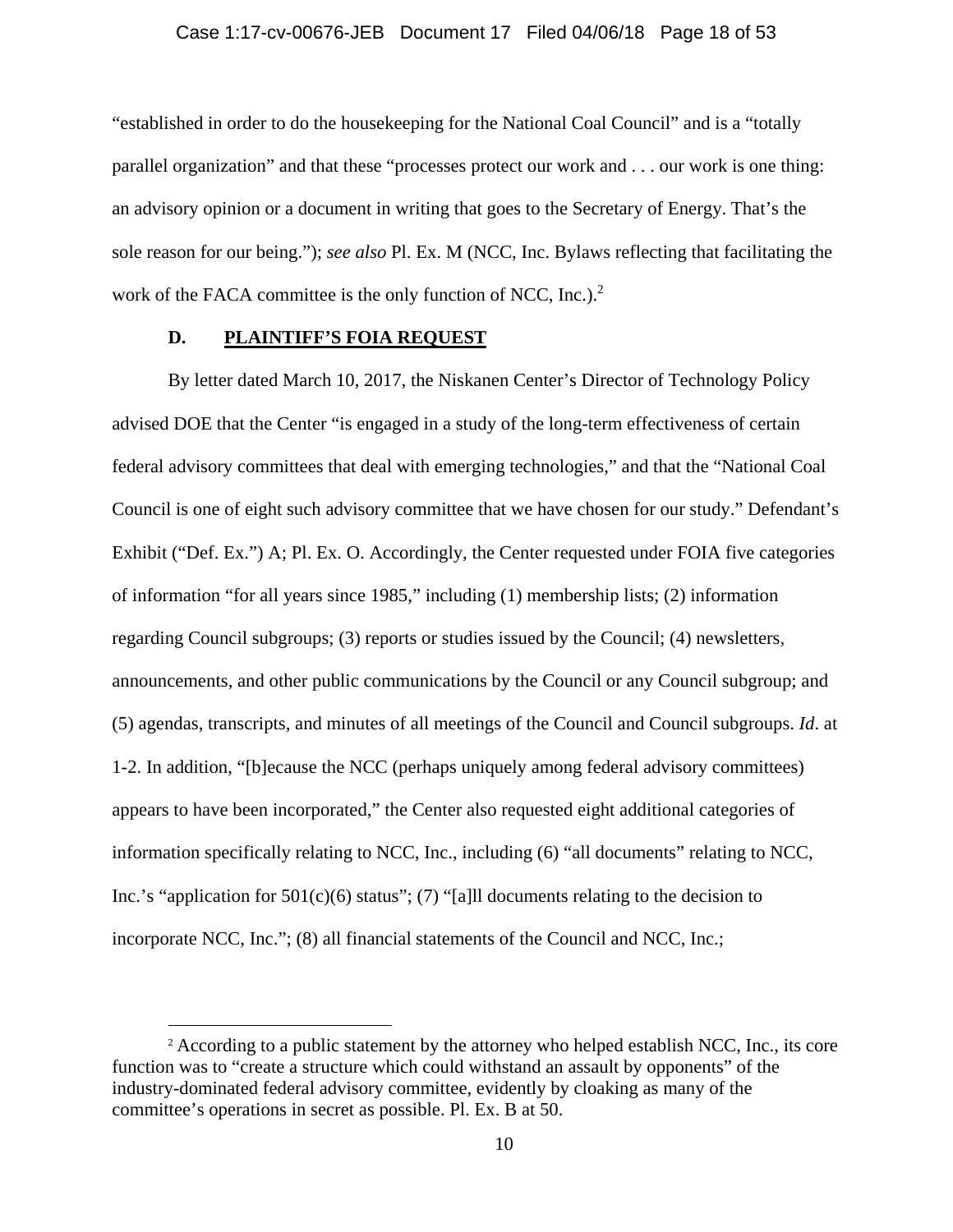# Case 1:17-cv-00676-JEB Document 17 Filed 04/06/18 Page 19 of 53

(9) "[a]ll documents describing the relationship" between the Council and NCC, Inc.; (10) "[a]ll documents describing NCC, Inc., income and expenditures, including the source of all such income and the recipients of all such expenditures"; (11) lists of officers and directors of NCC, Inc.; (12) agendas and minutes of all meetings of the officers or directors of NCC, Inc.; and (13) all reports, registrations, disclosure, or any other submissions by the NCC or NCC, Inc. to the IRS or the Commonwealth of Virginia.<sup>3</sup>

 In a March 16, 2017 e-mail, the Center advised DOE that the Center was requesting all responsive documents generated since 1986 (rather than 1985) and was also seeking a waiver of processing fees on the grounds that the "purpose of the requested information is to attempt to gain a better understanding of the institutional dynamics at work in federal advisory committees," and that the Center is a  $501(c)(3)$  "nonprofit think tank operating in the public interest and would be disseminating the findings and research to the broader public." Def. Ex. B at 1-2. By letter to the Center dated April 7, 2017, DOE's FOIA Officer confirmed that the Center's request encompassed "all years since 1986," and also stated that the request had been "assigned" to "DOE's Office of Fossil Energy (FE) to conduct a search of their files for responsive documents." Def. Ex. C at 2. The FOIA Officer did not explain why the Office of Fossil Energy was the only component of DOE in which a search for responsive materials would be conducted. However, DOE"s FOIA Officer did grant the Center's fee waiver request "because the subject of the request relates to a government activity, and information about the activity could lead to greater understanding by the public about the matter," and the Center also

 $\overline{a}$ 

<sup>&</sup>lt;sup>3</sup> The Center's letter also requested such records directly from the Council/NCC, Inc., citing the broad disclosure mandate imposed on all advisory committees by FACA. *See* Def. Ex. A; Pl. Ex. O. The Council/NCC, Inc. has never responded to that request in any manner.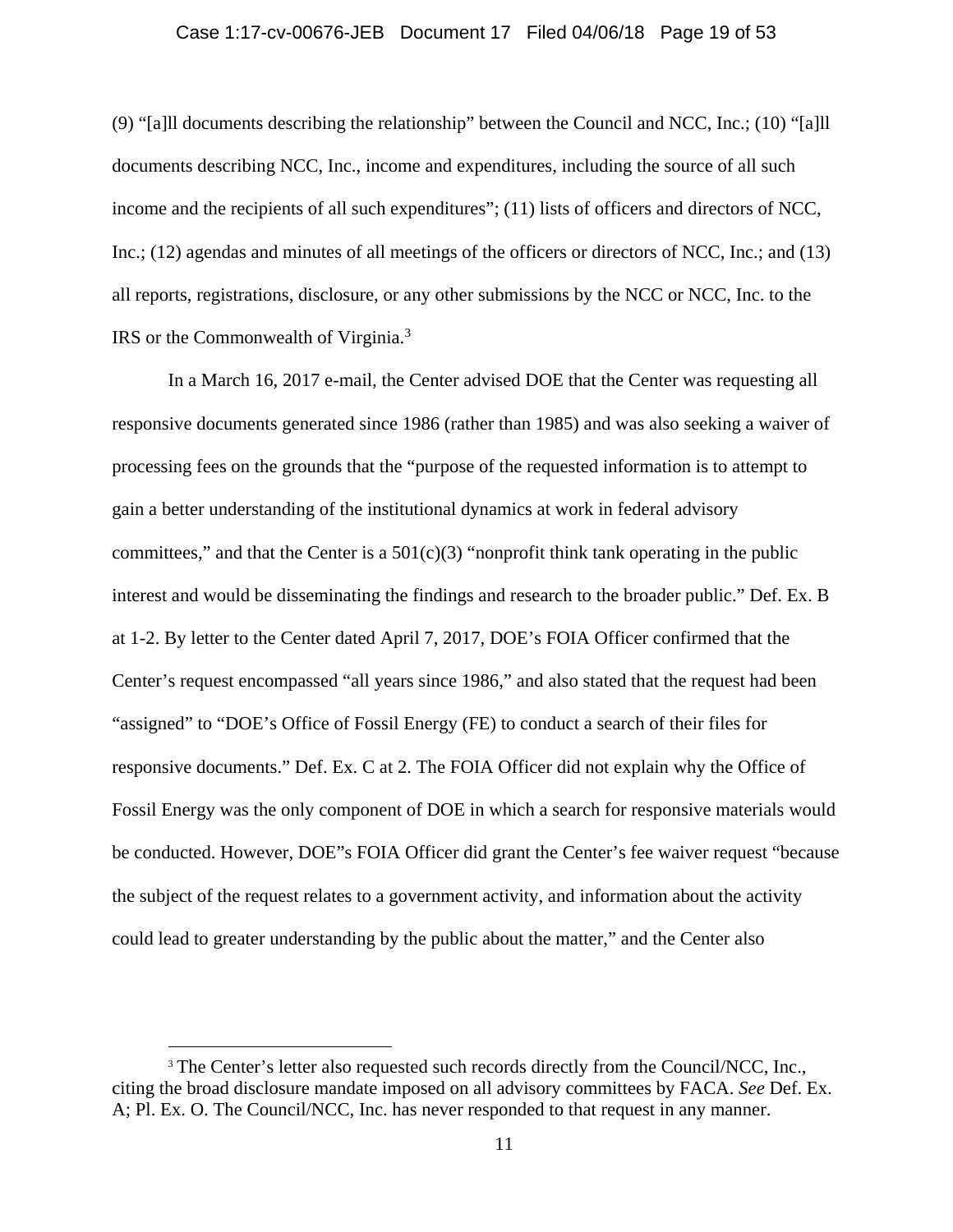# Case 1:17-cv-00676-JEB Document 17 Filed 04/06/18 Page 20 of 53

"demonstrated the ability and intent . . . to disseminate the information to the public in a form that can further understanding of the subject matter." *Id*.

 When DOE failed to provide any documents by FOIA's statutory deadline, the Center failed this lawsuit on April 17, 2017. *See* 5 U.S.C. § 552(a)(6)(A)(i). Shortly after DOE's Answer was filed, by letter dated July 7, 2017, DOE provided the Center with what DOE said was its "final response" to the request. Def. Ex. D at 1. DOE stated that the Office of Fossil Energy had "completed its search and identified" only eleven documents and one "Windows Media Player" as "responsive to the request." *Id*. at 2. The released material consisted of previously published transcripts of public Council meetings dating from 2009. *See* Declaration of David Bookbinder (Niskanen Center Chief Counsel) at ¶ 2 (Pl. Ex. P). According to DOE, the only material being withheld as exempt consisted of "home addresses, personal email addresses, and cell phone numbers," Def. Ex. D at 2—information that the Center told DOE it has no interest in obtaining and hence is not at issue in this litigation. *See* ECF No. 16-1 (Declaration of Alexander C. Morris) at ¶ 30 (stating that the Center's counsel "consented to the redactions of personal contact information, such as mailing addresses, telephone numbers, and email addresses).

 After reviewing the July 7, 2017 production, the Center's Chief Counsel advised DOE's counsel that the agency's response was deficient, including because DOE had failed to provide any documents relevant to many of the 13 categories of information requested, including any information relating to the relationship between the Council and NCC, Inc. *See* Pl. Ex. P. ¶ 2; ECF No.16-1 ¶¶ 22, 23. On September 13, 2017, DOE advised the Center that it had located 21 additional documents and one video file, but that it was withholding information in the newly located materials pursuant to Exemption 4. *See* Def. Ex. E at 2. That exemption allows an agency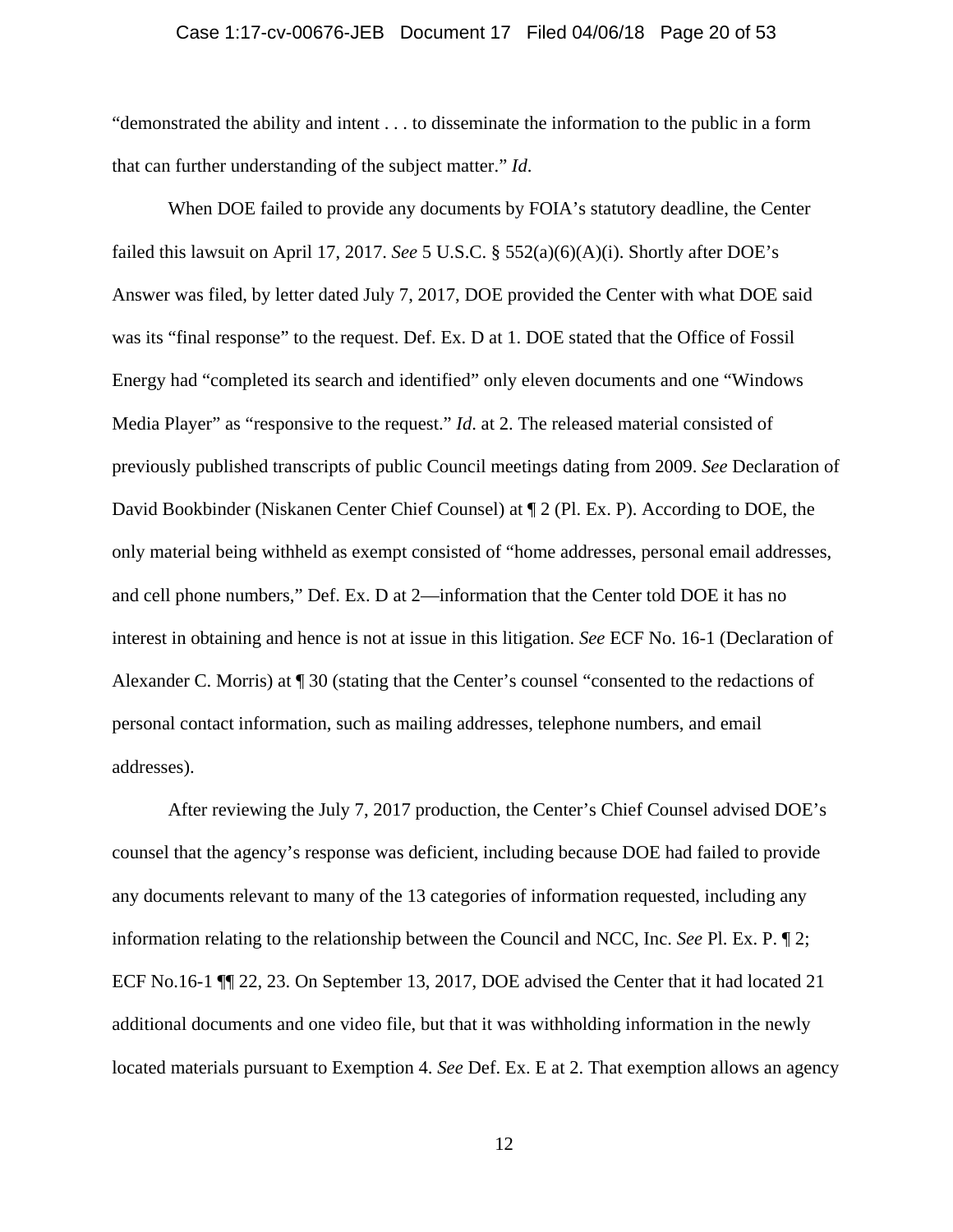#### Case 1:17-cv-00676-JEB Document 17 Filed 04/06/18 Page 21 of 53

to withhold "trade secrets and commercial or financial information obtained from a person [that is] privileged or confidential." 5 U.S.C. § 552(b)(4). DOE asserted that the "information withheld under Exemption 4 consists of sensitive financial and privileged whose disclosure would likely cause substantial harm to the competitive position of the NCC, Inc. to attract and maintain members, to negotiate salary and benefits with its staff, and to make decisions regarding private litigation." Def. Ex. E at 2-3. DOE did not explain how the Council/NCC, Inc. will purportedly suffer "substantial harm" to its "competitive position," who the Council's/NCC, Inc.'s purported "competitors" are, or even what it means for a federally chartered advisory committee (or its non-profit alter ego) to suffer competitive harm.

 As for DOE's search for responsive materials, DOE's September 13, 2017 letter still did not disclose any materials earlier than 2008, *see* Pl. Ex. P. ¶ 2, nor did it account in any manner for Council-related materials covering the 22 year period between 1986 and 2008. *See* Def. Ex. E. The letter conceded that DOE's search had failed to yield any documents coming within a number of the categories in the Center's request (including categories related to the decision to incorporate NCC, Inc. in the first instance and the relationship between the Council and NCC, Inc.) but otherwise provided no details on the extent or nature of the search conducted. *Id.* at 1-2.

#### **E. DOE'S MOTION FOR SUMMARY JUDGMENT**

 In an effort to satisfy its burden to justify the Exemption 4 withholdings at issue, as well as to establish the reasonableness of its search for responsive materials, DOE has submitted a single Declaration from DOE's FOIA Officer, along with a six-page *Vaughn* Index. *See* ECF No. 16-1, Def. Ex. F. The Declaration contains three conclusory paragraphs purporting to explain the basis for asserting Exemption 4, *see* ECF No. 16-1 at ¶¶ 33-35, and the *Vaughn* Index asserts similarly summary justifications for withholding one document in full and portions of four other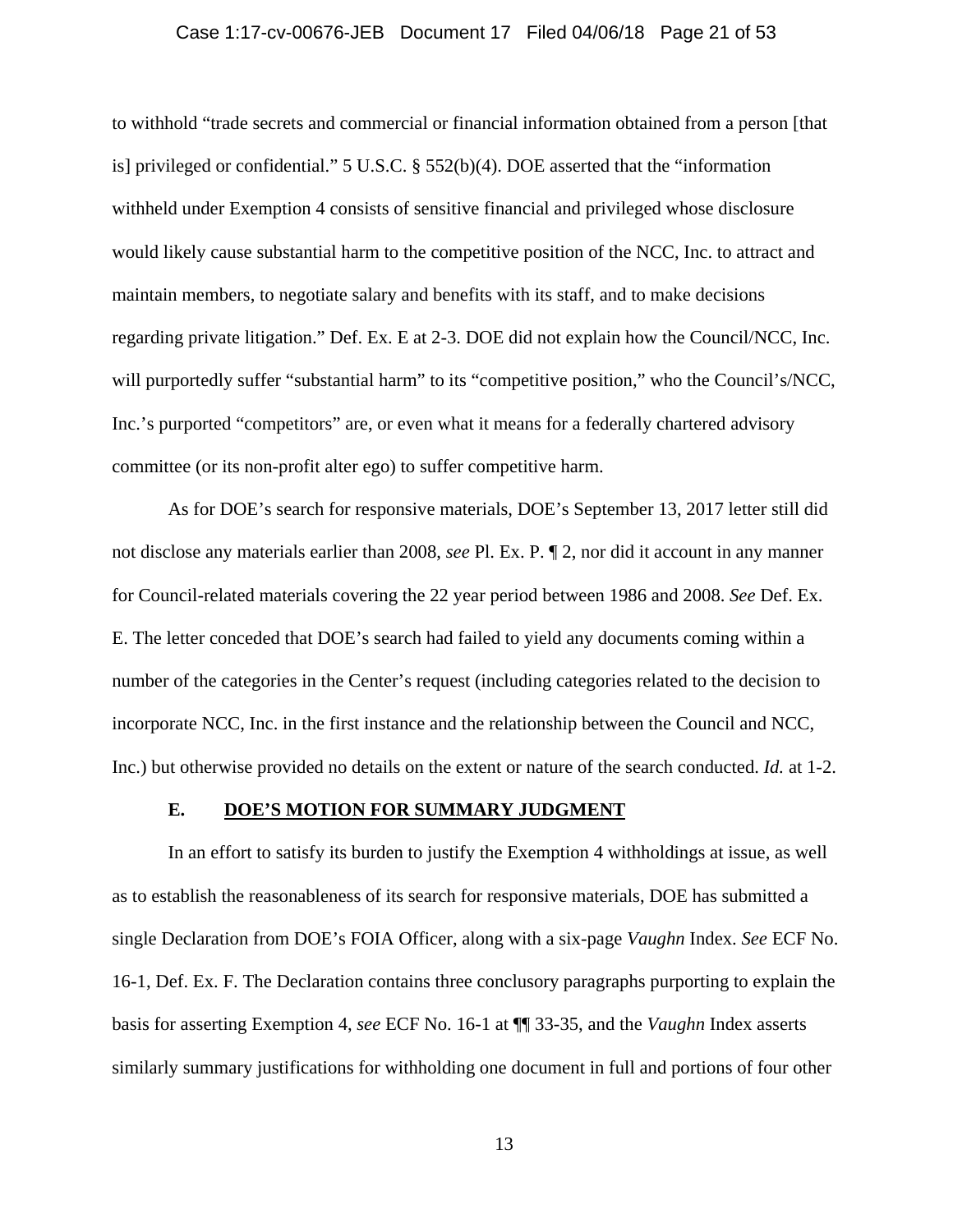# Case 1:17-cv-00676-JEB Document 17 Filed 04/06/18 Page 22 of 53

documents on the grounds that their release would somehow cause "substantial competitive harm," Def. Ex. F at 1-4, 6—again without even suggesting who the Council might be in "competition" with or how a formally chartered federal advisory committee could be deemed to be in competition with anyone for the purposes of an Exemption 4 claim.

 As for the adequacy of the search, DOE's Declaration concedes that only a single office within DOE was searched for responsive materials—the Office of Fossil Energy, *see* ECF No. 16-1 at ¶ 11—although responsive documents would likely be located in other parts of DOE including the Office of the Secretary of Energy, who is the designated *recipient* of the Counsel's advice and recommendations. The Declaration also asserts that, within the Office of Fossil Energy, the "search included locating files containing 'National Coal Council'" and various subject categories, *id*. ¶ 25, but contains no indication that the search was also designed to locate hard copy or electronic files designated "NCC, Inc.," while again acknowledging that the search "did not locate any documents" in a number of the request categories specifically pertaining to NCC, Inc. *Id*.  $\llbracket 31$ . In addition, the Declaration asserts that, within the Office of Fossil Energy, DOE's "search included locating files . . . for all years since 1986," *id*. ¶ 25, although in fact DOE did not release (or withhold) even a single document covering the 1986-2008 time frame. Pl. Ex. P ¶ 2.

#### **ARGUMENT**

 For a number of reasons, as set forth below, DOE has not remotely satisfied its burden to justify its Exemption 4 withholding and to establish the adequacy of its search. First, DOE's Declaration and *Vaughn* Index do not meet the most rudimentary standards imposed by Circuit precedent. Second, even aside from the threshold defects in DOE's submission, the agency's assertion of Exemption 4 does not contain even the most basic information necessary to support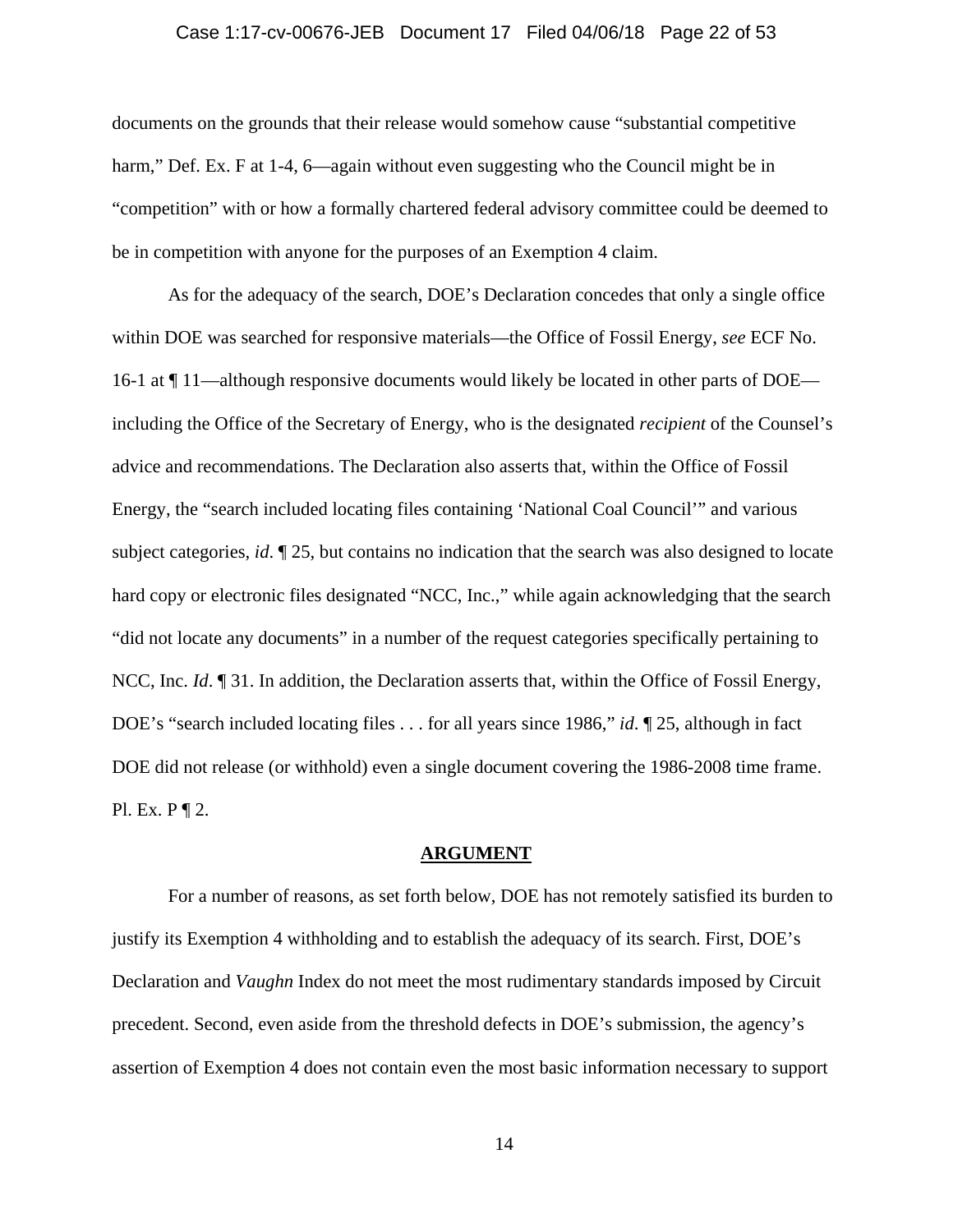# Case 1:17-cv-00676-JEB Document 17 Filed 04/06/18 Page 23 of 53

the proposition that the Council, a federal advisory committee, and/or NCC, Inc., the Council's alter ego, will, as DOE asserts, suffer "competitive injury" in the event that the withheld material is disclosed. Third, for a number of reasons—including the unexplained (and inexplicable) failure to locate or produce a single document covering more than two decades of the time frame delineated in the Center's request—DOE has not even begun to establish the reasonableness of its search.

 The public has an overriding interest (and a right under FOIA) to glean as much information as possible regarding the workings and financial support for an influential federal advisory committee that affords the coal industry special access to the Secretary of Energy. Indeed, not only does such information go to the heart of why FOIA was enacted, *see Dep't of Justice v. Reporters Comm. for Freedom of the Press*, 489 U.S. 749, 772 (1989) (explaining that the FOIA's central purpose "focuses on the citizens' right to be informed about 'what their government is up to'"), but it also implicates the core reasons why FACA was enacted. *See supra* at 13-14. Consequently, under the circumstances here and especially given the anemic effort made by the government to explain its response to a FOIA request that DOE has conceded is in the public interest, DOE's motion for summary judgment must be denied and Plaintiff's motion must be granted.

# **I. DOE HAS NOT SATISIFIED ITS BURDEN TO DEMONSTRATE THAT THE MATERIAL WITHHELD PURSUANT TO EXEMPTION 4 IS EXEMPT FROM DISCLOSURE.**

# **A. With Regard to the Materials Withheld on Exemption 4 Grounds, DOE Has Not Even Satisfied Its Obligation to Provide the Court With a** *Vaughn* **Index and/or Declarations Meeting Basic Legal Requirements.**

Before turning to the specific reasons why DOE has not, and cannot, satisfy the stringent strictures for withholding documents under Exemption 4, DOE's Exemption 4 withholdings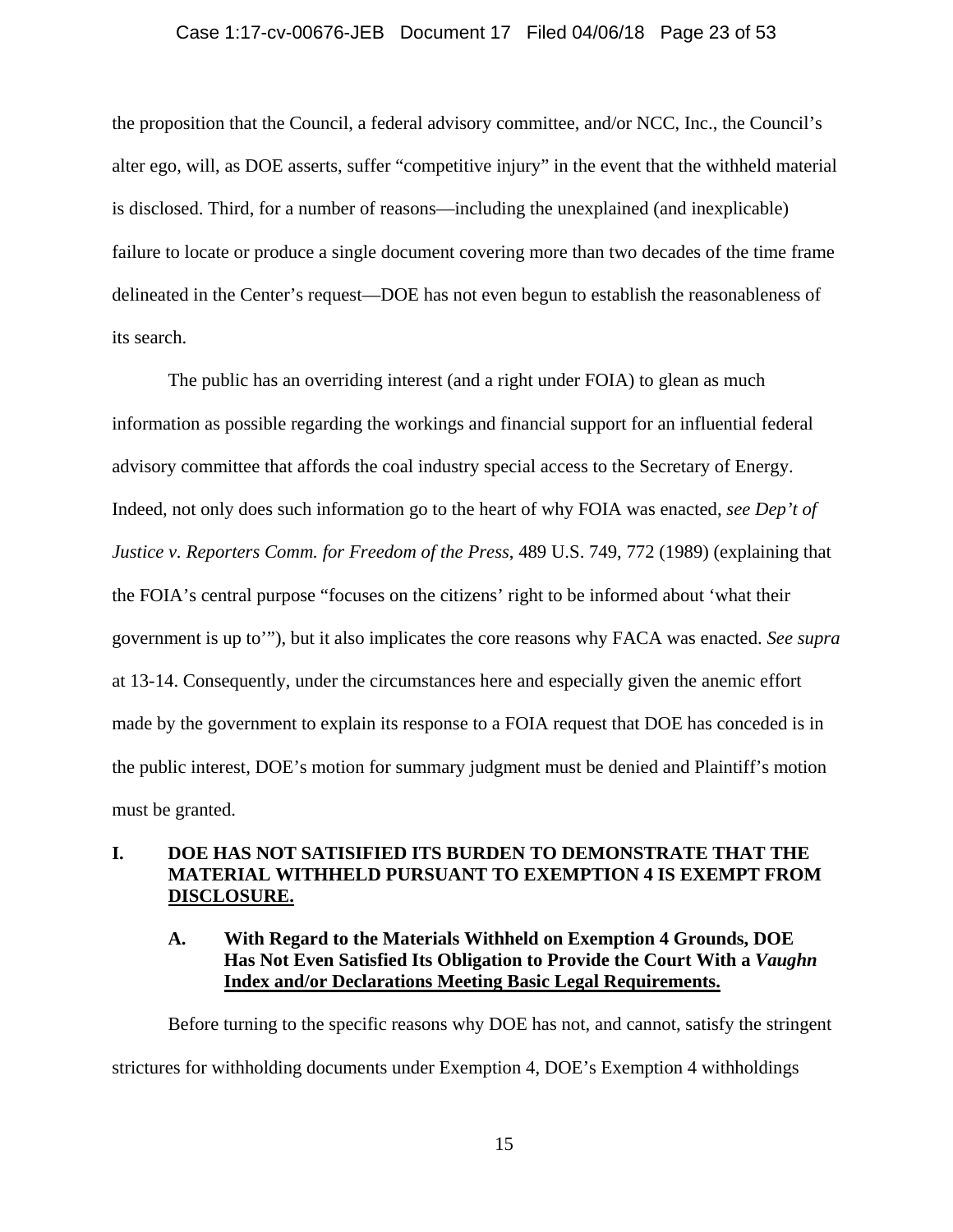# Case 1:17-cv-00676-JEB Document 17 Filed 04/06/18 Page 24 of 53

suffer from an even more overarching flaw: they do not satisfy Circuit precedents for how federal agencies must meet their burdens under FOIA, and they do not even satisfy the requirements under the Federal Rules of Civil Procedure for parties moving for summary judgment.

As this Court has explained, in light of FOIA's "objective of affording the public maximum access to most government records," in order for an agency to meet its "burden of demonstrating that at least one exemption applies," and to "assist a court in its *de novo* review of the withholdings and to allow the party seeking access to documents to engage in effective advocacy, the government must furnish 'detailed and specific information demonstrating that material withheld is logically within the domain of the exemption claimed.'" *Am. Immigration Council v. U.S. Dep't of Homeland Security*, 950 F. Supp. 2d 221, 235 (D.D.C. 2013) (Boasberg, J.) (quoting *Campbell v. U.S. Dep't of Justice*, 164 F.3d 20, 30 (D.C. Cir. 1998)); other internal quotations omitted). Consequently, "[t]ime and again, courts in this Circuit have stressed that the government cannot justify its withholdings on the basis of summary statements that merely reiterate legal standards," *Am. Immigration Council*, 950 F. Supp. 2d at 235, or that merely offer "vague" rationalizations for withholding. *Campbell*, 164 F.3d at 30.

Hence, "[w]hile FOIA's individual exemptions impose their own tailored evidentiary burden, as a starting point, the government must meet five overarching requirements for each withholding," including, of particular relevance here, by "'describ[ing] the document withheld or any redacted portion thereof, disclosing as much information as possible without thwarting the exemption's purpose'"; "'explain[ing] how this material falls within one or more of the categories'"; and "'if the exemption requires a showing of harm . . . explain[ing] how the disclosure of the material in question would cause the requisite degree of harm.'" *Am.*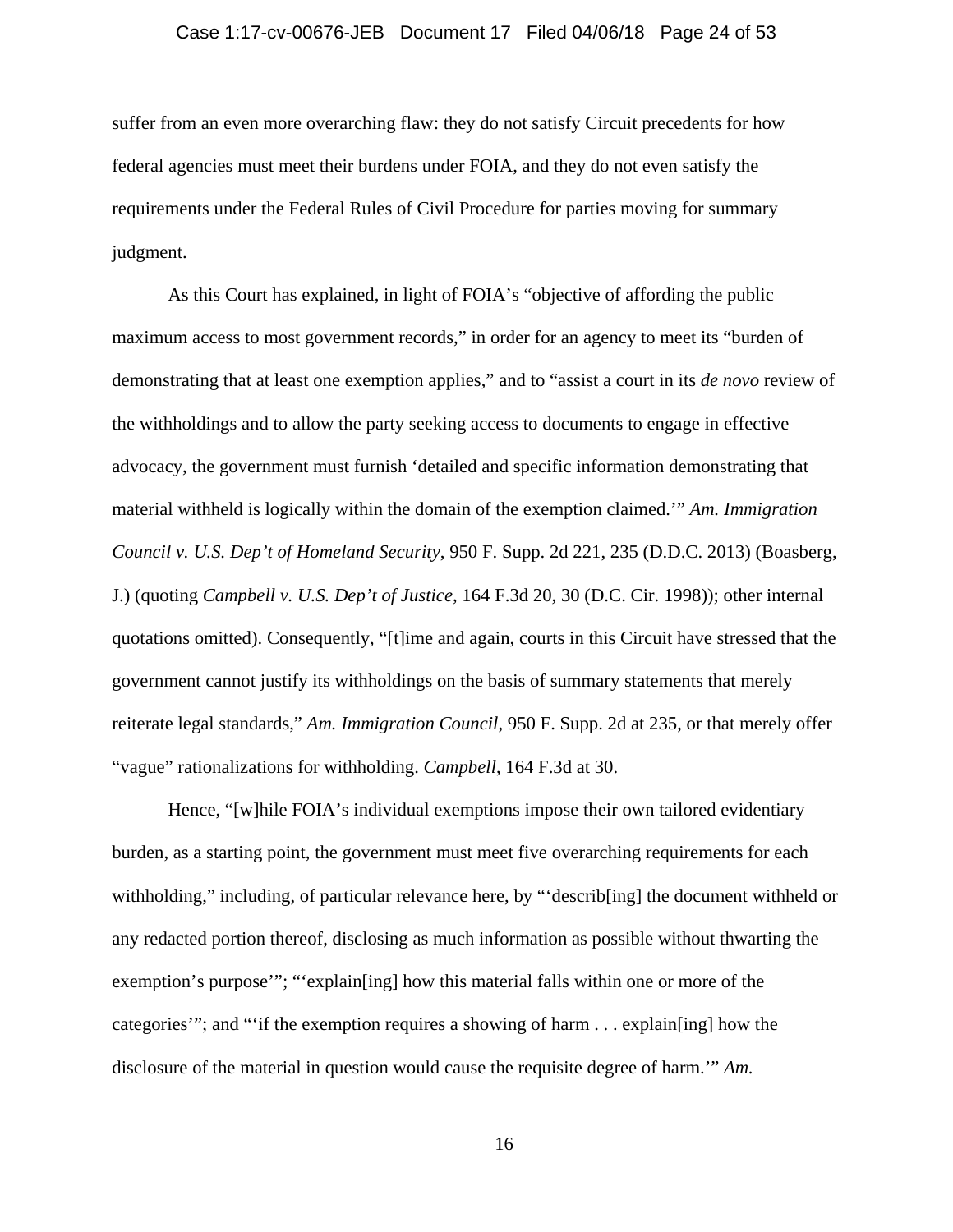# Case 1:17-cv-00676-JEB Document 17 Filed 04/06/18 Page 25 of 53

*Immigration Council*, 950 F. Supp. 2d at 235 (quoting *King v. U.S. Dep't of Justice*, 830 F.2d 210, 217 (D.C. Cir. 1987)).

DOE's Exemption 4 withholdings do not satisfy these standards. The single Declaration submitted by DOE's FOIA Officer says that DOE "withheld one document in full and withheld portions of four documents under FOIA Exemption 4," ECF No. 16-1 at ¶ 33, but says almost nothing beyond making boilerplate assertions that the documents are covered by Exemption 4.4 Thus, the Declaration summarily asserts that the "National Coal Council provided these documents to DOE without the need of a subpoena, court order, or warrant," *id*.—which, as explained below, has no bearing on whether the materials may be withheld under Exemption 4, *see infra* at 22-23—but does not otherwise explain the circumstances under which DOE *did* obtain the materials from its chartered federal advisory committee. The *only* other statement made in the Declaration bearing on the Exemption 4 withholding is that:

[d]isclosure of this information would cause substantial competitive harm to the National Coal Council, Inc.'s competitive interests because it would harm the National Coal Council Inc.'s transactions with third parties for memberships and membership fees, the ability to negotiate salary and benefits with staff, and the ability to make decisions regarding private litigation. In addition, the withheld material does not shed light on Government operations and disclosure may curtail companies from entering into contracts or other negotiations with the Government in the future.

*Id*. at ¶ 34. Even aside from the fact that these conclusory assertions make no sense in the factual context here (e.g., because information reflecting who is financially supporting a chartered federal advisory obviously *does* "shed light on Government operations") and cannot support an Exemption 4 withholding in any event (e.g., because disclosing information about a federal

<sup>4</sup> There is also a discrepancy between DOE's Declaration and its *Vaughn* Index. The Declaration asserts that "DOE withheld one document in full and withheld portions of four documents under FOIA Exemption 4," ECF No. 16-1 ¶ 33, whereas the *Vaughn* Index identifies *six* documents as being withheld in full or part under Exemption 4. *See* ECF No. 16-1 at 1-3, 6 (indicating that Documents 1-5 and 19 have been withheld pursuant to Exemption 4).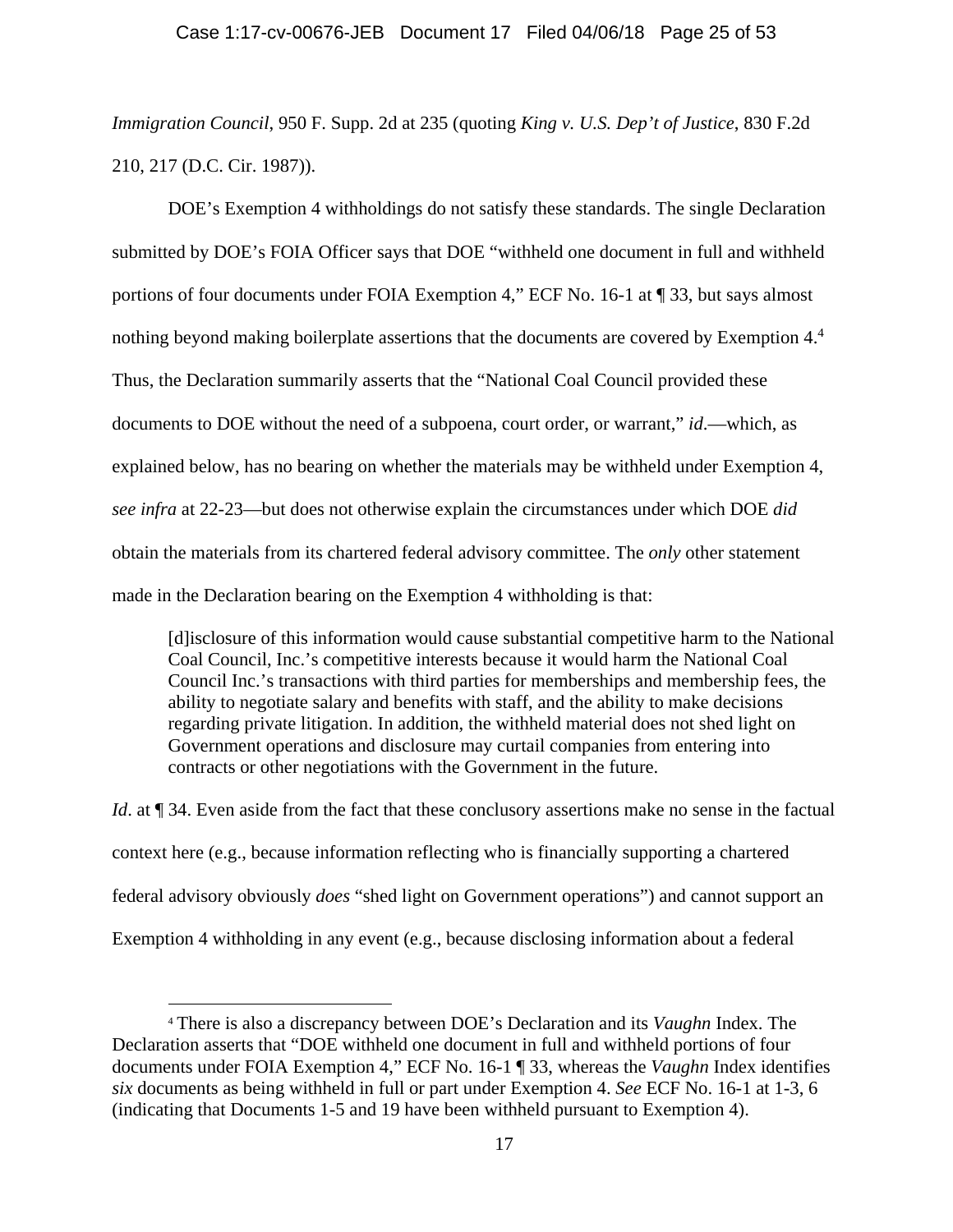# Case 1:17-cv-00676-JEB Document 17 Filed 04/06/18 Page 26 of 53

advisory committee bears no relationship to "contracts or other negotiations with the Government in the future") these are precisely the kinds of "summary statements" that this and other Courts have consistently held to be insufficient to "enable the reviewing court to make an informed and accurate determination" and to "allow the adversary system to operate effectively and encourage transparency by 'forc[ing] the government to analyze carefully any material withheld.'" *Am. Immigration Council*, 950 F. Supp. 2d at 236 (quoting *Lykins v. U.S. Dep't of Justice*, 725 F.2d 1455, 1463 (D.C. Cir. 1984)).

Indeed, Defendants' sole Declaration does not even satisfy the basic standards imposed by the Federal Rules of Civil Procedure for a party moving for summary judgment. Rule 56(c)(4) provides that an "affidavit or declaration used to support or oppose a motion for summary judgment must be made on personal knowledge, set out facts that would be admissible in evidence, and show that the affiant or declarant is competent to testify on the matters stated." Fed. R. Civ. P. 56(c)(4). The Declaration on which DOE relies satisfies none of these standards.

Rather, the assertion by DOE's FOIA Officer that the withheld information would somehow "cause substantial harm to the National Coal Council's competitive interests," ECF No. 16-1 at ¶ 34, is not being made by anyone representing (or even associated with) the Council itself or its non-profit alter ego, NCC, Inc. In fact, the assertion is not even being made by a DOE official or employee who claims to have any substantive knowledge or information regarding the Council's/NCC Inc.'s workings, its purported "competitors," the circumstances under which the information at issue was obtained from the Council/NCC, Inc., or any other information that might be relevant to the invocation of Exemption 4 based on a claim of business confidentiality and competitive injury. Thus, it would violate elementary rules of civil procedure as well as Circuit FOIA precedents for the Court to rely on this Declaration to sustain the government's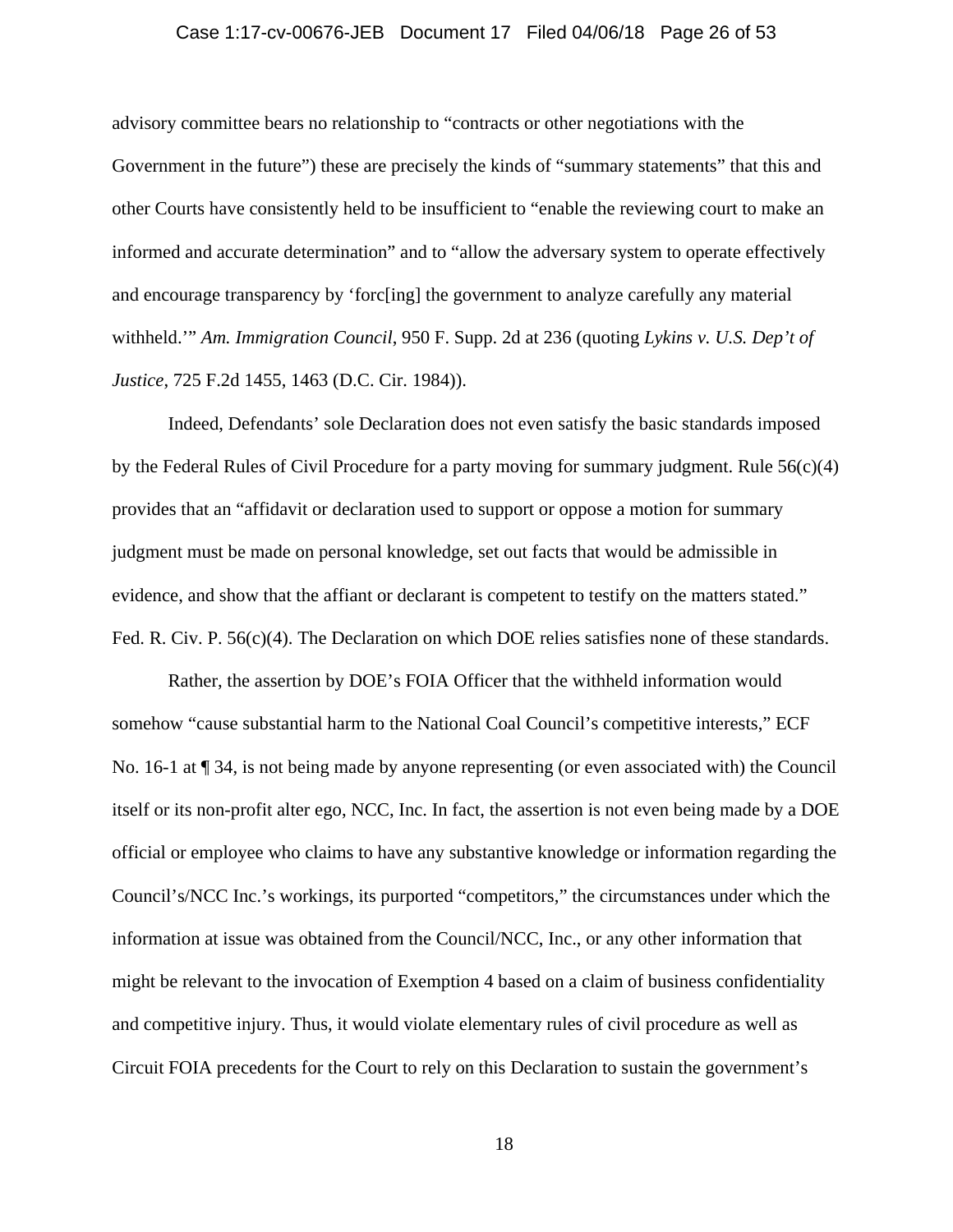#### Case 1:17-cv-00676-JEB Document 17 Filed 04/06/18 Page 27 of 53

burden. *See, e.g.*, *United States ex rel. Al-Amin v. George Washington University*, No. 95-2000, 2000 WL 35629877, at \*2 (D.D.C. Sept. 13, 2000) (striking paragraphs of declarations "where the declarants had no personal knowledge to support their allegations" in contravention of Federal Rule 56).<sup>5</sup>

 Further, DOE's *Vaughn* Index is equally lacking in substance and detail. Although the Index purports to correlate a "justification" for withholding to each withheld document, the justifications are little more than boilerplate assertions that release of a particular document (or portion of a document) "would cause substantial competitive harm to NCC, Inc." without providing any explanation, e.g., how that harm would purportedly occur, who is in competition with NCC, Inc., the way in which any alleged competitor would use the specific information at issue to the detriment of the Council and/or its non-profit alter ego, or any other information that might permit the Court to conclude that Exemption 4 has been properly invoked here. *See* ECF No. 16-1 at 1-2, 6 (descriptions/justifications for Documents 1-5, 19).

 In sum, this is the quintessential case in which DOE is relying on "generalized, categorical descriptions of the contents and conclusions that do little more than parrot established legal standards." *Am. Immigration Council*, 950 F. 2d at 236. Consequently, under these

 $\overline{a}$ 

<sup>&</sup>lt;sup>5</sup> Although statements based on hearsay may be more "acceptable for FOIA affidavits" than in some other contexts, *Wisdom*, 232 F. Supp. 3d at 115—specifically when the adequacy of an agency's search is called into question—the legal problem with the agency Declaration here goes far deeper than reliance on hearsay. Rather, the fatal defect in this case is that the Court has not been afforded even the remotest reason to believe that DOE's FOIA Officer has *any* factual basis (whether based on hearsay communications or anything else) for the conclusory assertions made underlying the Exemption 4 claim. This does not satisfy the plain terms of Rule 56 and could not be relied on as a basis for a summary judgment disposition in *any* context, let alone one in which DOE "bears the ultimate burden of proof" to establish that agency records may be withheld from scrutiny. *Id*. at 112.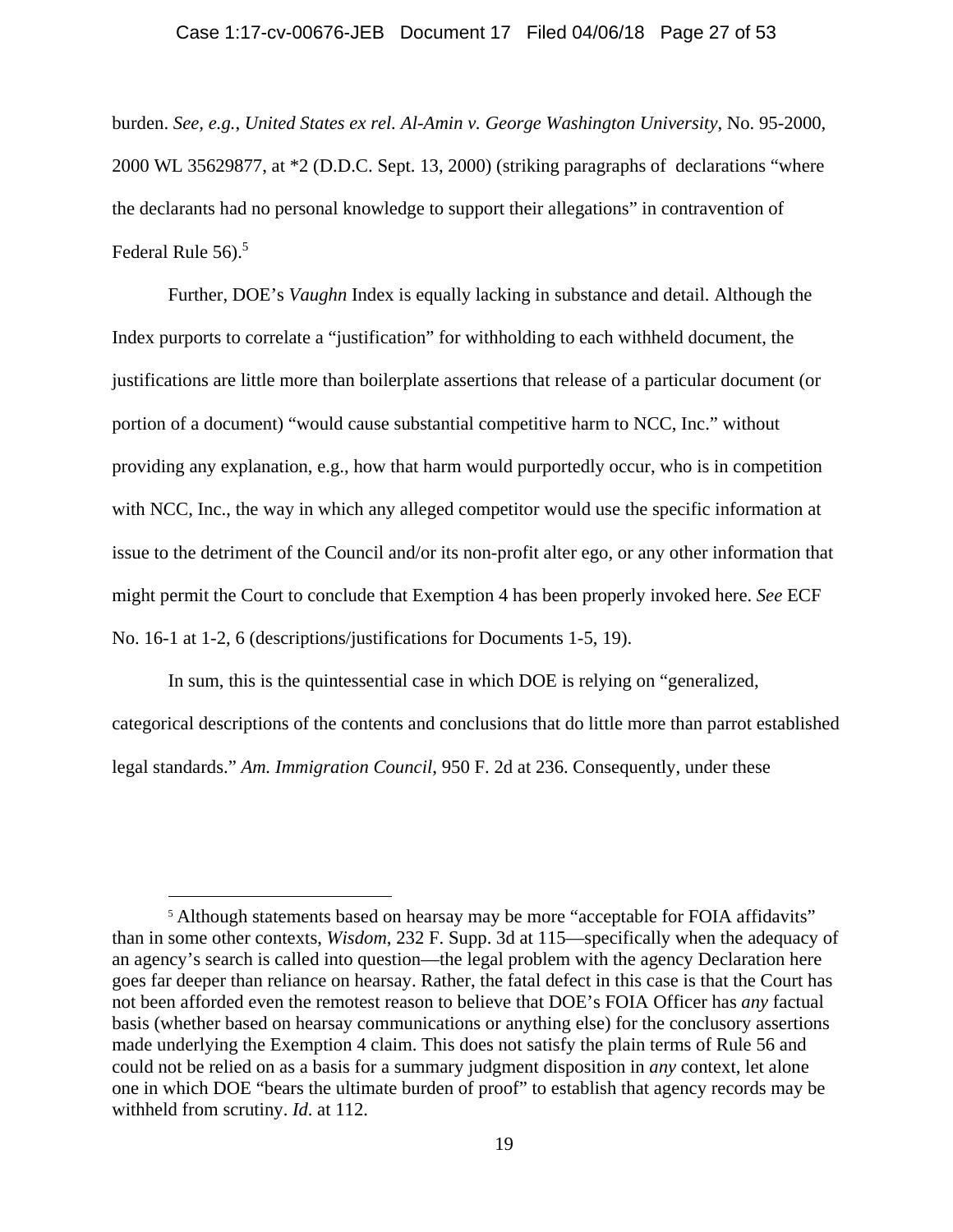# Case 1:17-cv-00676-JEB Document 17 Filed 04/06/18 Page 28 of 53

circumstances, the Court could properly reject DOE's showing at the threshold, without even applying the specific standards that must be met for an Exemption 4 withholding.

# **B. DOE Has Not, and Cannot, Satisfy Its Burden to Establish that Information Has Been Properly Withheld Under Exemption 4.**

Even putting aside the threshold flaw in DOE's motion for summary judgment, the agency's Exemption 4 withholdings cannot be sustained. Again, Exemption 4 applies to "trade secrets and commercial or financial information obtained from a person" that is "privileged or confidential." 5 U.S.C. § 552(b)(4). DOE does not contend that it withheld any "trade secrets" and Plaintiff does not dispute that the information was "obtained from a person" as that language has been interpreted by Circuit precedent. Therefore, the issue before the Court is whether all of the withheld material qualifies as (1) "commercial or financial" information that is (2) "privileged or confidential." As set forth below, DOE has not met its burden to establish that any of the information withheld on Exemption 4 grounds meets both the threshold test and qualifies as "privileged or confidential."

# **1. Whether All of the Withheld Information is "Commercial or Financial"**

Although five of the six documents subject to Exemption 4 claims are described (albeit in conclusory form) as at least containing some "financial" information, thus satisfying the threshold test, *see Vaughn* Index at Docs.1, 2, 4, 5, 19, the description for one of the withheld documents—Doc. 3 in the Index—makes no reference to any "commercial or financial" information. It is described in the Index as a "Privileged legal memorandum related to NCC private litigation," with no indication whatsoever as to what the "private litigation" that may have been conducted by a federal advisory committee entailed, let alone whether the memorandum contains, or bears any relationship, to any "commercial" of "financial"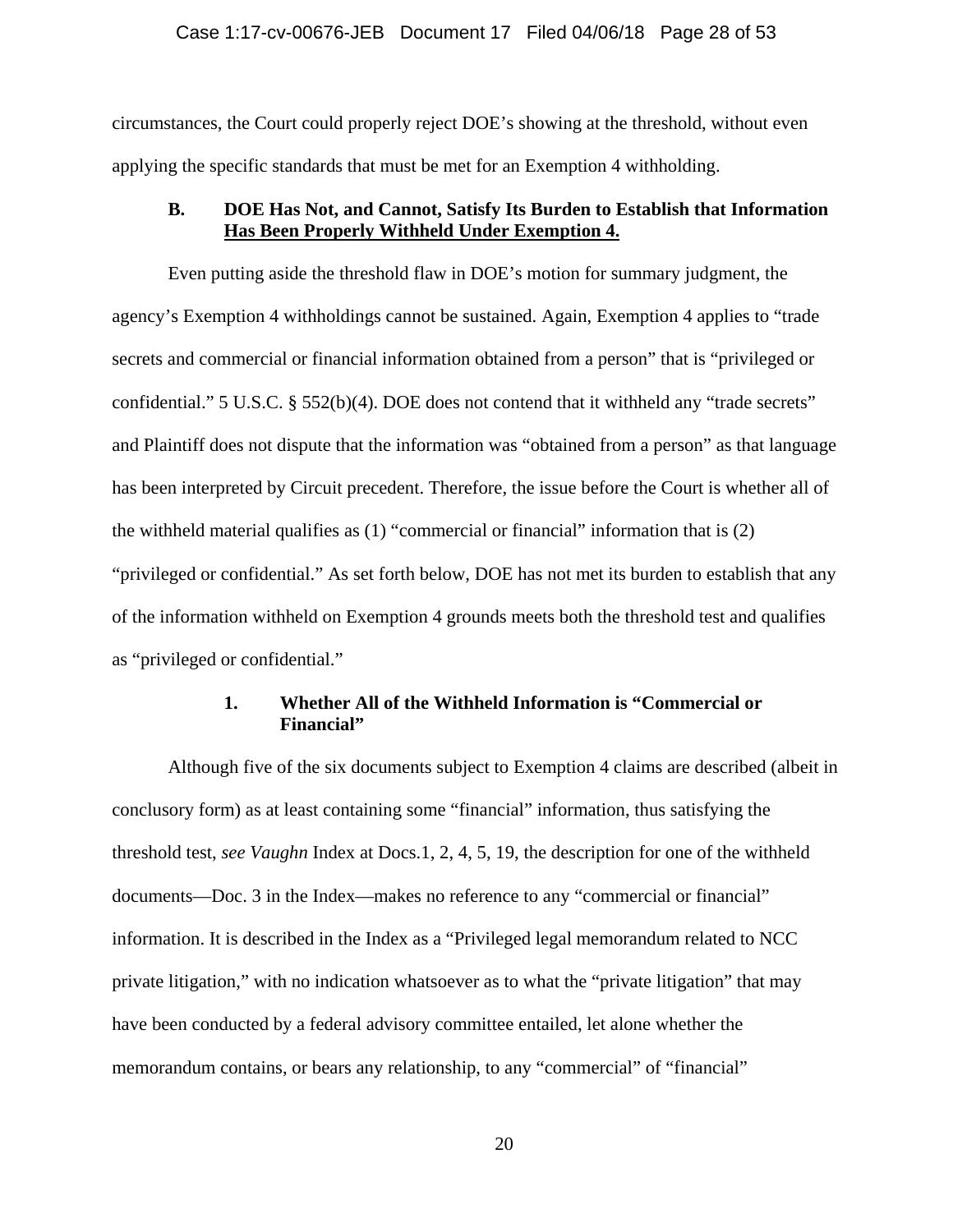# Case 1:17-cv-00676-JEB Document 17 Filed 04/06/18 Page 29 of 53

information. Likewise, the "justification" for the withholding makes no reference to commercial or financial information but, rather, asserts that the "legal memorandum was redacted in full and concerns confidential, privileged legal advice on potential legal strategies for NCC, Inc. regarding private litigation related to NCC, Inc." Index at Doc. 3.

Plainly, "legal advice" relating to "litigation" conducted by a federal advisory committee—whatever that litigation might concern, which is not elucidated at all in the *Vaughn*  Index or accompanying Declaration—may have nothing to do with financial or commercial information. Consequently, as to this document, which has been "redacted in full," *Vaughn* Index at Doc. 3, DOE has not even demonstrated that the threshold requirement for invocation of Exemption 4 is satisfied. By the same token, one of two redactions from Document 1— "contain[ing] an agenda item referring to private litigation," Index at Doc. 1—is not described as having anything to do with financial or commercial information. The Court should therefore reject DOE's withholding of these materials without even considering whether they qualify as "confidential" or "privileged." *See Public Citizen v. U.S. Dep't of Health & Human Servs.*, 975 F. Supp. 2d 81, 104-05 (D.D.C. 2013) (rejecting Exemption 4 claim where agency asserted that documents were confidential within the meaning of the exemption but set forth no basis for finding that the documents even "contain commercial information" as a threshold matter).

# **2. Whether the Information is "Confidential": Which Legal Test Applies**

The Court of Appeals has developed two tests to determine whether information is "confidential" for purposes of Exemption 4; which test to apply depends on the manner in which the government agency obtained the information at issue. *Ctr. for Public Integrity v. U.S. Dep't of Energy*, 234 F. Supp. 3d 65, 74 (D.D.C. 2017) ("*Center for Public Integrity I*"*).* When an agency receives the information by way of a *mandatory* disclosure, the information is considered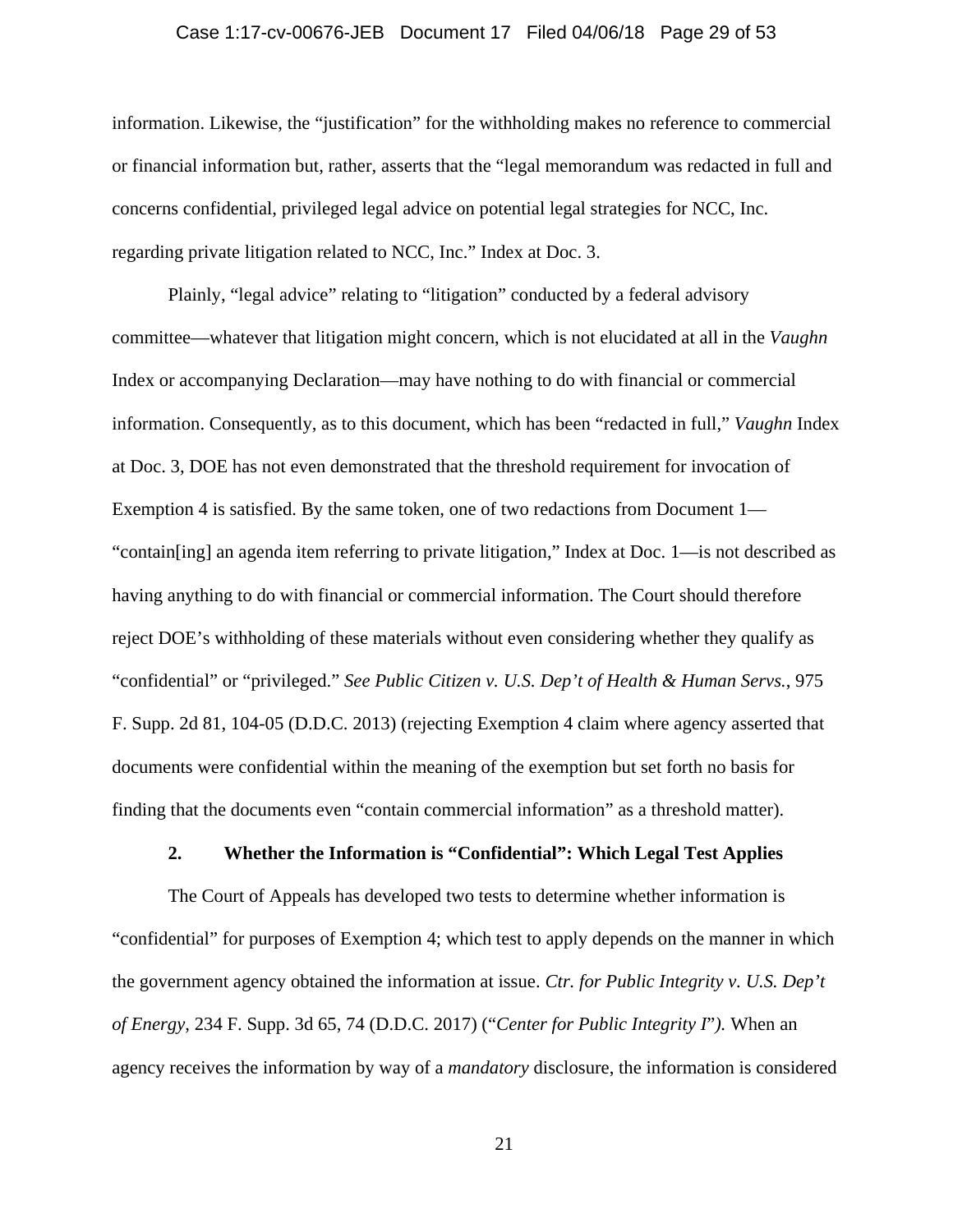#### Case 1:17-cv-00676-JEB Document 17 Filed 04/06/18 Page 30 of 53

confidential for purposes of FOIA Exemption 4 if the agency establishes that disclosure is likely to (1) impair the agency's ability to obtain the information in the future or (2) cause substantial harm to the competitive position of the source of the information. *Nat'l Parks Conservation Ass'n v. Morton*, 498 F.2d 765, 770 (D.C. Cir. 1974) (*Nat'l Parks I*"). A different test applies when the government has obtained information by way of an entirely *voluntary* disclosure; in that case, the information is "confidential" for purposes of Exemption 4 if it is "of a kind that would customarily not be released to the public by the person from whom it was obtained." *Critical Mass Energy Project v. Nuclear Regulatory Comm'n*, 975 F.2d 871, 879 (D.C. Cir. 1992) (en banc).

 The information at issue here was provided to DOE by a federal advisory committee and/or its non-profit alter ego—entities that exist *solely* to advise the federal government and could not perform that solitary function without a formal government charter that may be eliminated by DOE at any time and for any reason. Consequently, this is the classic example of information provided involuntarily to the government.

On the other hand, DOE has not adduced *any* facts from which the Court could infer a voluntary dissemination of information. In fact, DOE does not even begin to describe the specific circumstances under which it obtained the materials subject to the Exemption 4 claim. Instead, DOE merely asserts, in typically conclusory fashion, that the Council "provided these documents to DOE without the need for a subpoena, court order, or warrant." ECF No. 16 at 9-10; ECF No. 16-1 at ¶ 33 ("The National Coal Council provided these documents to DOE without the need of a subpoena, court order, or warrant."). However, that is *not* the legal test for whether materials were provided to an agency "voluntarily." That was made crystal-clear *to DOE* in a recent case in which DOE attempted, unsuccessfully, to assert an identical argument that, because particular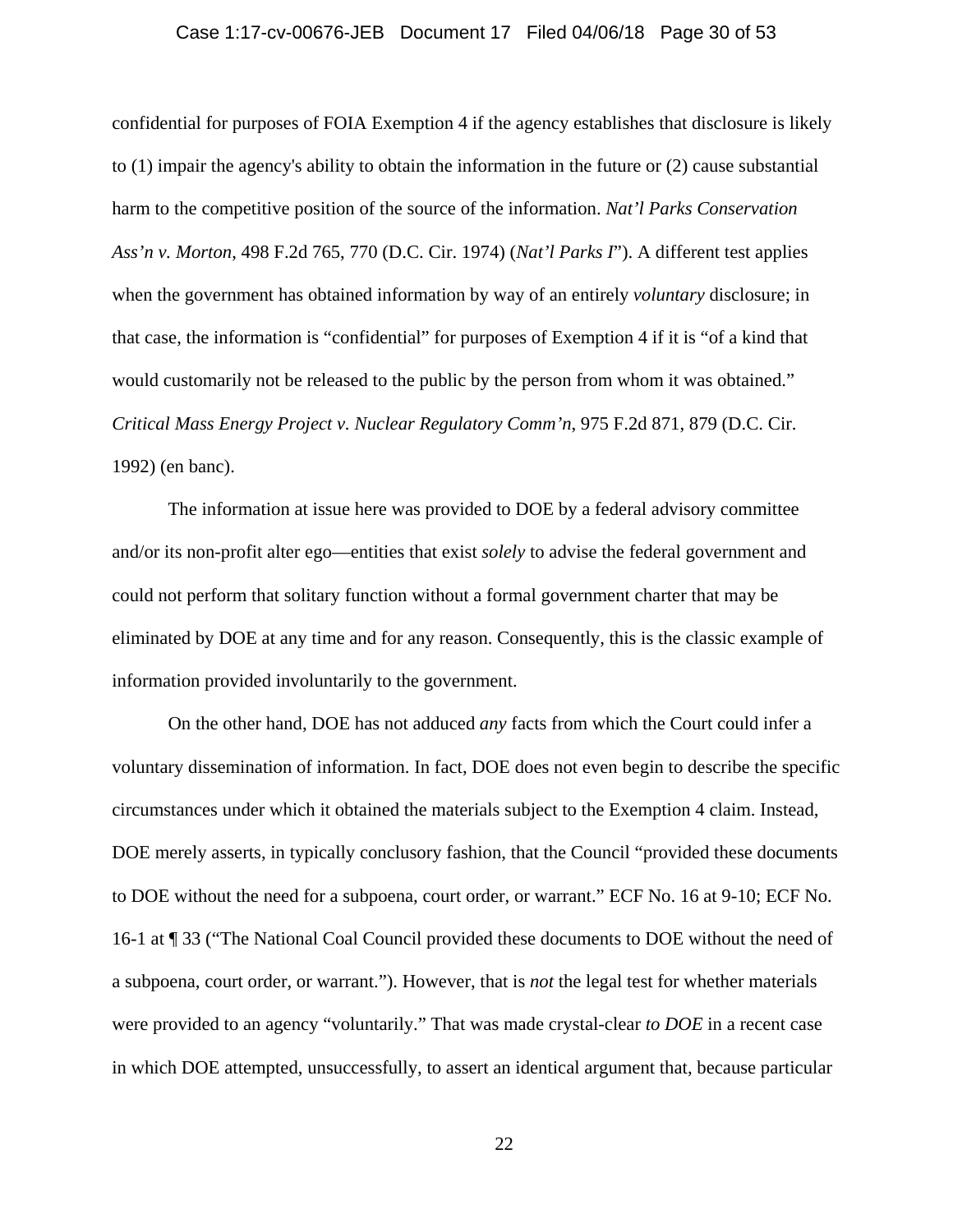# Case 1:17-cv-00676-JEB Document 17 Filed 04/06/18 Page 31 of 53

documents were provided to DOE "without the need of a subpoena, court order, or any warrant," it meant that the "information was submitted voluntarily and the *Critical Mass* test governs." *Center for Public Integrity I*, 234 F. Supp. 3d at 75.

This argument was rejected by Judge Mehta on the grounds that, under Circuit precedent, so long as the agency has the legal authority to insist that certain information be provided to the agency, it matters not whether the agency actually issued any "subpoena" or "warrant," or used any comparable legal process to obtain information. *Id*. ("When determining whether information is submitted voluntarily, courts look to the agency's 'actual legal authority' to compel the documents or information, rather than the 'parties' beliefs or intentions' about the agency's authority to do so.") (quoting *Ctr. for Auto Safety v. Nat'l Highway Traffic Safety Admin*., 244 F.3d 144, 149 (D.C. Cir. 2001)). The court held that, because the government was in a position to demand, and not merely request, that certain information be provided, the "very real specter of government compulsion render[ed] . . . production here involuntary for purposes of Exemption 4" and "[a]ccordingly, the *National Parks* test governs." *Id*.; *see also In Def. of Animals v. United States Dep't of Health and Human Services*, No. 99-3024, 2001 WL 34871354, at \*9 (D.D.C. Sept. 28, 2001) (holding that a private research facility's responses to a request for information regarding its financial condition, sent by a federal agency providing financial support to that facility, were involuntary even though the agency had merely requested production of the information, because the agency had the authority to compel production as a condition for continuing to provide financial support").

Further, it is also the "law of this Circuit" that "'for purposes of Exemption 4, information provided to the government because it is required for participation in a voluntary government program is treated as a mandatory, as opposed to a voluntary, submission of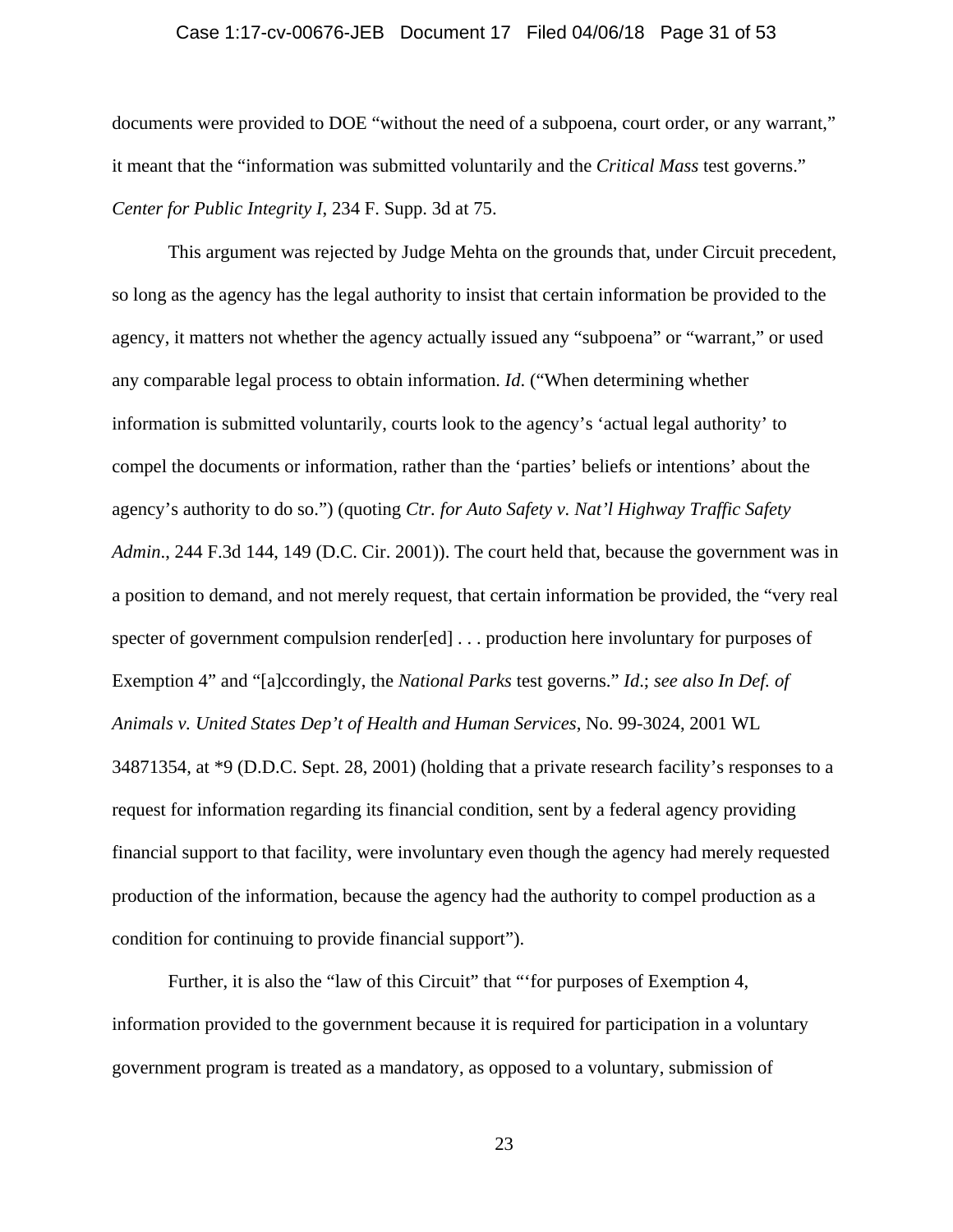# Case 1:17-cv-00676-JEB Document 17 Filed 04/06/18 Page 32 of 53

information'" for purposes of applying *National Parks* in lieu of *Critical Mass*. *See Public Citizen*, 975 F. Supp. 2d at 111 (quoting *Judicial Watch, Inc. v. U.S. Dep't of the Treasury*, 796 F. Supp. 2d 13, 35 n.8 (D.D.C. 2011)); *see also Ctr. for Auto Safety v. U.S. Dep't of Treasury*, 133 F. Supp. 3d 109, 120-21 (D.D.C. 2015) (holding that where information was submitted to the Treasury Department by auto manufacturers as part of their "efforts to secure funding" from the government, the "withheld documents are considered involuntarily submitted, and the ordinary *National Parks* standard must be applied").

 When the correct legal test is applied here, the inevitable conclusion is that there is nothing "voluntary" about the submission of the information at issue. Again, the Council is a chartered federal advisory that exists *entirely* at the mercy and pleasure of the federal government. The Council cannot discharge its functions, or even *meet*, without the consent of DOE. *See, e.g.*, Pl. Ex. R (request for the Secretary of Energy's "approval for the Council" to hold a meeting in Washington, D.C.).

In turn, DOE has its *own* statutory duties vis-à-vis compliance with FACA, which entails strict oversight of the Council's activities, including by taking the necessary steps to ensure, e.g., that the Council is not being "inappropriately influenced by . . . any special interest," 5 U.S.C. App. 2  $\S$  5(b)(3); that its membership is "fairly balanced in terms of the points of view represented and the function to be performed," *id*. § 5(b)(2); that it is complying with the "administrative guidelines and management controls" established by GSA, *id*. § 8; that it is complying with its government charter, *id*. § 9(c); and that it is abiding by FACA's broad requirements for public transparency. *Id*. § 10. When, in the discharge of these legal responsibilities and in its plenary oversight of the advisory committee under its jurisdiction, DOE obtains documents bearing on the Council's operations and activities, it would make no legal or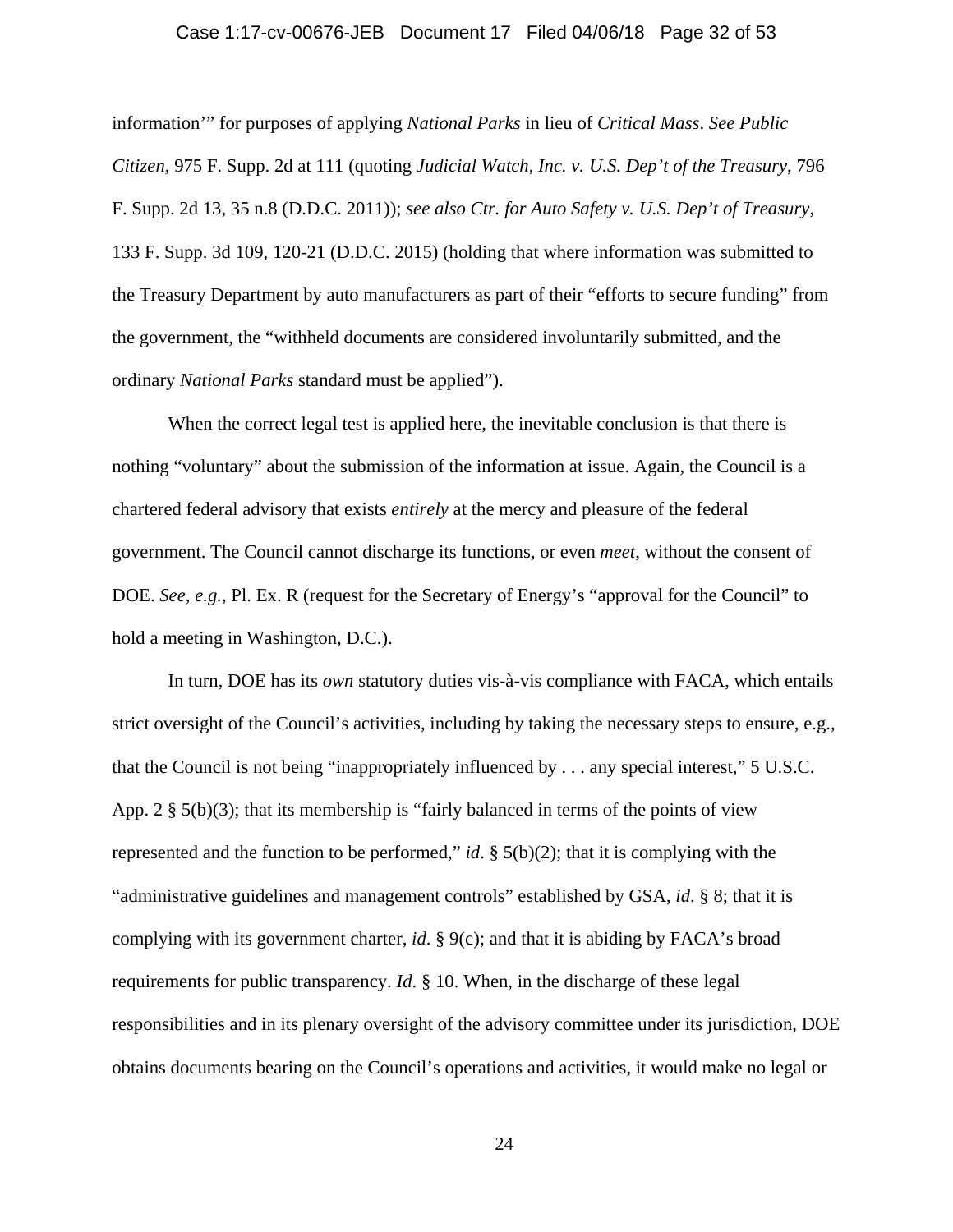# Case 1:17-cv-00676-JEB Document 17 Filed 04/06/18 Page 33 of 53

logical sense to describe that interaction as "voluntary." Indeed, in its own public pronouncements, the Council itself recognizes as much. *See, e.g.* Pl. Ex. B at 49 (statement by the Council's Secretary to its members that the "Federal Advisory Committee Act is our bible"; that "Everything we do here has to be in conformity with [FACA] or we can't do it"; that "this group's authority emanates from the charter which is granted by the DOE and the Secretary himself or herself"; and that the "Secretary appoints the members" and "[e]ach of you has received an official appointment"); *id*. at 53 (statement by Council's Secretary that "because we serve [DOE], we have to observe" DOE's instructions on all "policy question[s]").

# **3. The Withheld Information Does Not Satisfy the** *National Parks* **Test For Confidential Information.**

Where, as here the *National Parks* test for confidentiality applies, information is deemed "confidential" only "if disclosing it would either (1) 'cause substantial harm to the competitive position of the person from whom the information was obtained' or (2) 'impair the Government's ability to obtain necessary information in the future.'" *People for the Ethical Treatment of Animals v. U.S. Dep't of Health and Human Servs.*, 201 F. Supp. 3d 26, 36 (D.D.C. 2016) ("*PETA*") (quoting *National Parks I*, 498 F.2d at 770). The Court of Appeals has "cautioned that 'conclusory statements' are insufficient to meet the Government's burden on these issues." *PETA*, 201 F. Supp. 3d at 37 (quoting *Multi Ag. Media LLC v. Dep't of Agriculture*, 515 F.3d 1224, 1227 (D.C. Cir. 2008)). DOE's motion does not, and in fact hardly makes any effort to, satisfy either basis for withholding.

# **a. There is No Assertion, Let Alone Evidence, of Impairment of Government Information Gathering If the Records Are Released.**

As for impairment of the government's ability to obtain necessary information, "[a]s a general matter, an impairment claim 'is inherently weak'" where, as here, information has not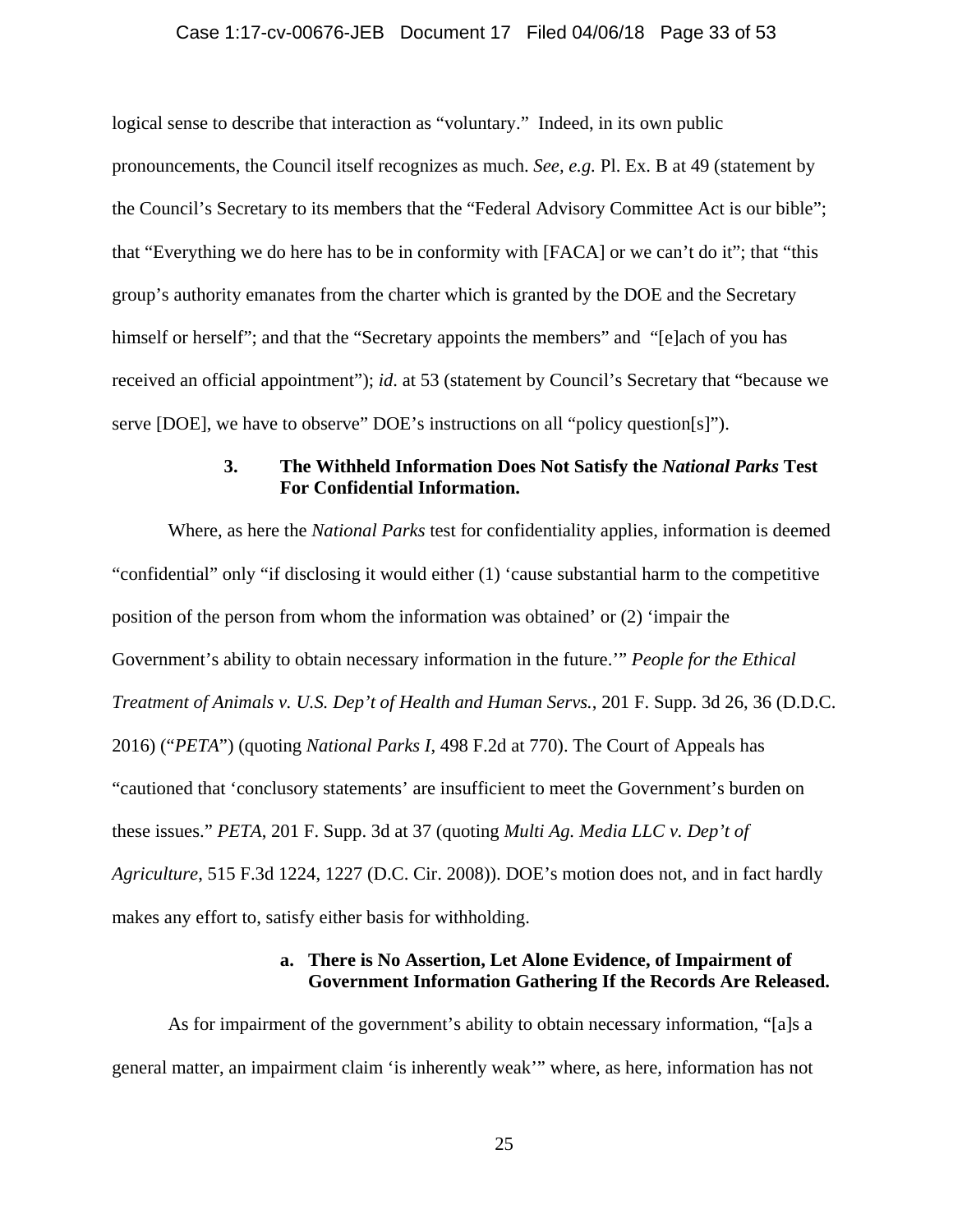# Case 1:17-cv-00676-JEB Document 17 Filed 04/06/18 Page 34 of 53

been provided to an agency voluntarily. *PETA*, 201 F. Supp. 2d at 47 (quoting *Niagara Mohawk Power Co. v. U.S. Dep't of Energy*, 169 F.3d 16, 18 (D.C. Cir. 1999)). There is "presumably no danger that public disclosure will impair the ability of the Government to obtain this information in the future" if it is "supplied pursuant to statute, regulation or some less formal mandate." *National Parks I*, 498 F.2d at 770; *see also Ctr. for Auto Safety*, 244 F.3d at 148 ("When the Government obtains information as part of a mandatory submission, the Government's access to the information normally is not seriously threatened by disclosure.").

This may explain why the government's brief does not even argue that impairment will occur. DOE's Declaration contains a single obscure assertion, unaccompanied by any explanation, that "disclosure may curtail companies from entering into contracts or other negotiations with the Government in the future." ECF No. 16-1 ¶ 34. The Court of Appeals has "more than once held that such conclusory and generalized assertions are not enough to establish the requisite risk of impairment." *Niagara*, 169 F.3d at 18.

Moreover, the assertion here is not only "conclusory and generalized," it appears to be a boilerplate statement with no discernible relationship to *this* case, which has nothing to do with any "company" entering into any "contract" or "negotiation" with the government. Again, this case deals with a chartered federal advisory committee that exists entirely at the pleasure of the government. If the Council were to refuse to supply DOE with any information that DOE needs or desires in the exercise of its authority over its own advisory committee, DOE could simply disband the committee and decline to afford its members with a preferential pathway for providing advice to the Secretary of Energy. That "potentially draconian penalty" is more than sufficient to ensure that DOE can obtain whatever information it deems necessary. *Public Citizen*, 975 F. Supp. 2d at 112; *see also Ctr. for Auto Safety*, 133 F. Supp. 3d at 127 (holding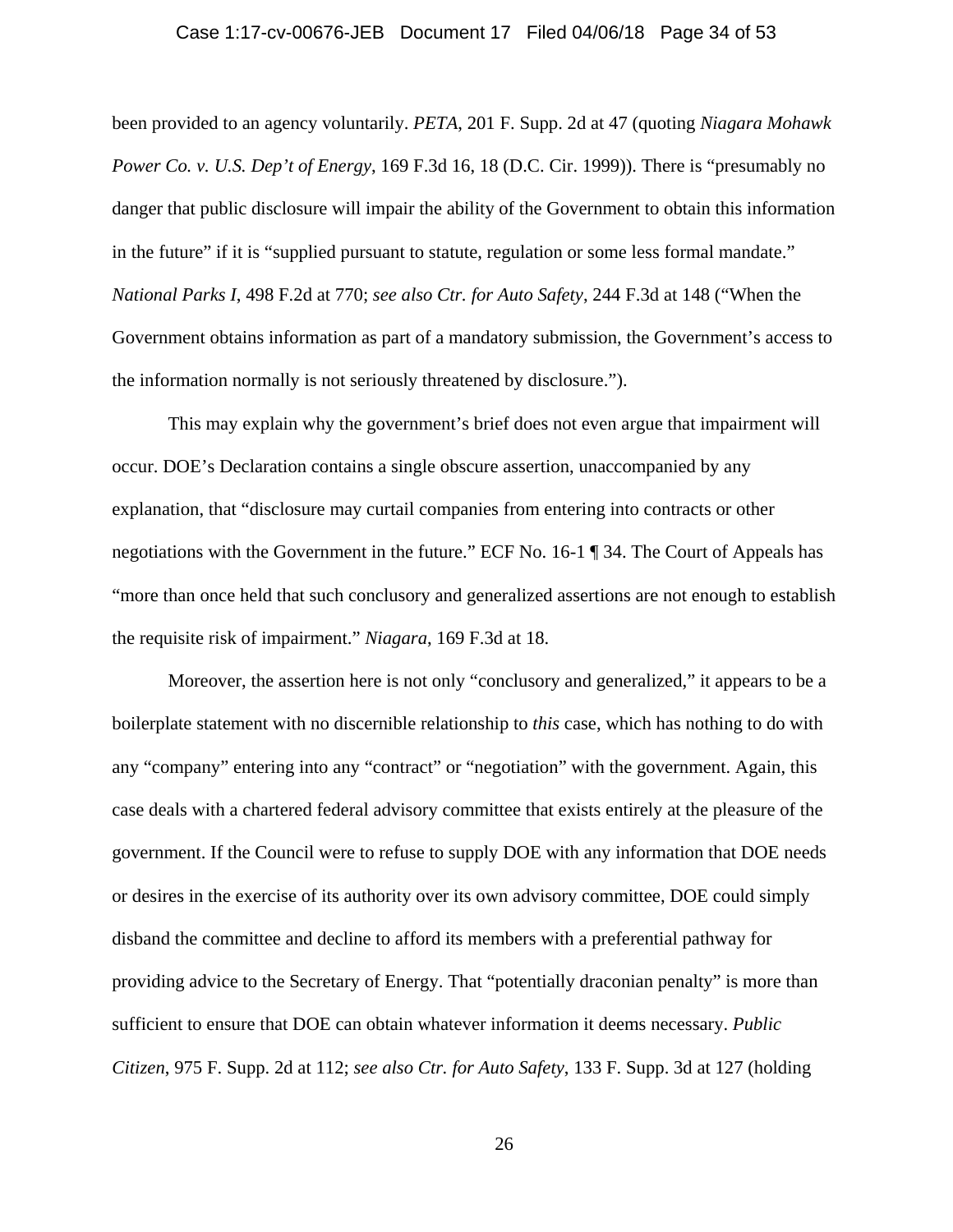### Case 1:17-cv-00676-JEB Document 17 Filed 04/06/18 Page 35 of 53

that there could be no impairment of access to information where the Treasury Department "will be able to obtain whatever information it demands from companies for participation in a government program providing significant benefits to the participants because, otherwise, the companies will be unable to participate").

The government's brief does not establish (or even argue) otherwise. Under these circumstances, there is no legal or factual basis for any finding that disclosure would meaningfully impair the government's ability to obtain "necessary" information in the future. *See, e.g.*, *Wash. Post Co. v. U.S. Dep't of Health and Human Servs.*, 690 F.2d 252, 269 (D.C. Cir. 1982) ("A minor impairment cannot overcome the disclosure mandate of FOIA."); *PETA*, 201 F. Supp. 2d at 48 (rejecting impairment argument as "unavailing and conclusory" where the agency had "not produced any evidence—or pointed to any factual or legal authorities suggesting that the Government's ability to obtain information in the future would be harmed by the release of the requested information").

# **b. There Is No Evidence that the Council Has Any "Competitors" Within the Meaning of Exemption 4, Let Alone that Disclosure Would Cause It "Substantial Competitive Injury."**

In order "for the government to preclude disclosure based on a competitive injury claim, it must prove that the submitters '(1) actually face competition, and (2) substantial competitive injury would likely result from disclosure.'" *Niagara*, 169 F.3d at 18 (quoting *Nat'l Parks & Conservation Ass'n v. Kleppe*, 547 F.2d 673, 679 (D.C. Cir. 1976)). DOE has not even attempted to prove either of these elements.

As for whether the Council "actually face[s] competition," DOE does not even intimate what relevant "competition" exists for a chartered federal advisory (or its non-profit alter ego) the only function of which is to advise the Secretary of Energy. Moreover, far from identifying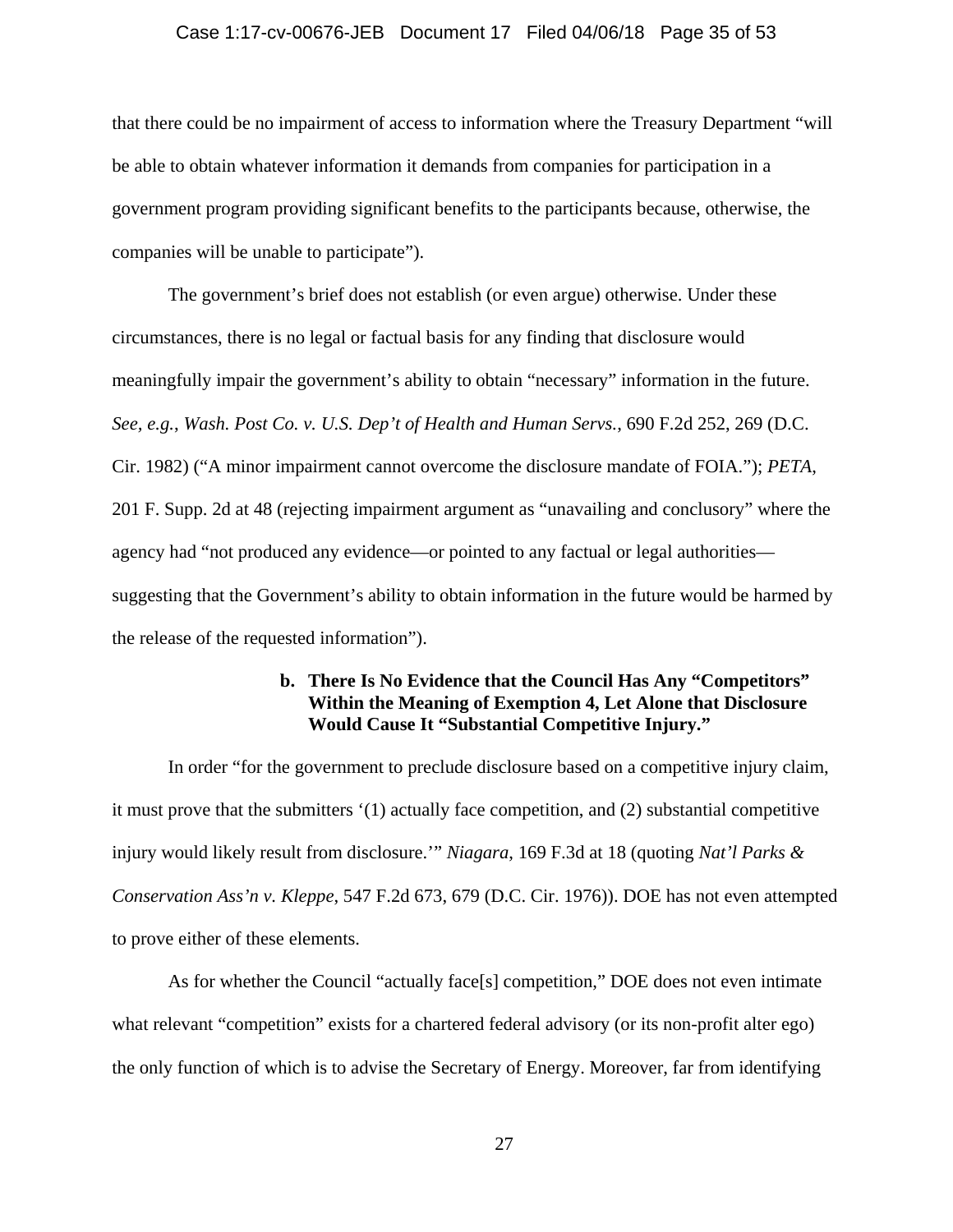#### Case 1:17-cv-00676-JEB Document 17 Filed 04/06/18 Page 36 of 53

any real-world competitors who might take advantage of any of the Council's financial information, DOE's documents confirm that the Council's/NCC, Inc.'s membership is a Who's Who of coal industry representatives and advocates. *See* Pl. Exs. D, E, J, K. In fact, the Council's composition is so laden with representatives of the coal industry that "[n]ow and then" the members have had to be warned that being a member of the Council and/or NCC, Inc. "does not give you in any way, shape or form any protection against violations of the federal antitrust laws." Pl. Ex. B at 53.

But even if DOE had attempted to establish that anyone is in any "actual competition" with the Council—which it did not—DOE has also presented no evidence whatsoever of "competitive injury," much less the kind of "*substantial* competitive injury mandated by Circuit precedent." *Niagara*, 169 F.3d at 18 (emphasis added). The Court of Appeals has held that the only kind of harm that may satisfy this test is that "flowing from the affirmative use of proprietary information *by competitors*." *Pub. Citizen Health Research Grp. v. Food & Drug Admin.*, 704 F.2d 1280, 1291 n.30 (D.C. Cir. 1983) (emphasis added). Accordingly, any "predictions of harm based on the potential use of information by non-competitors would not warrant the withholding of that information pursuant to FOIA Exemption 4." *PETA*, 201 F. Supp. 2d at 39 n.12 (citing *United Techs. Corp. v. U.S. Dep't of Def.*, 601 F.3d 557, 563 (D.C. Cir. 2010)); *see also Biles v. Dep't of Health and Human Servs.*, 931 F. Supp. 2d 211, 225 (D.D.C. 2013) ("the 'harm' aspect of 'competitive harm' is an *unfair* commercial disadvantage by way of exposure").

Further, "[c]ompetitive injury . . . should not be taken to mean simply any injury to competitive position, as might flow from customer or employee disgruntlement or from . . . embarrassing publicity.'" *Center for Public Integrity I*, 234 F. Supp. 2d at 76 (quoting *Pub.*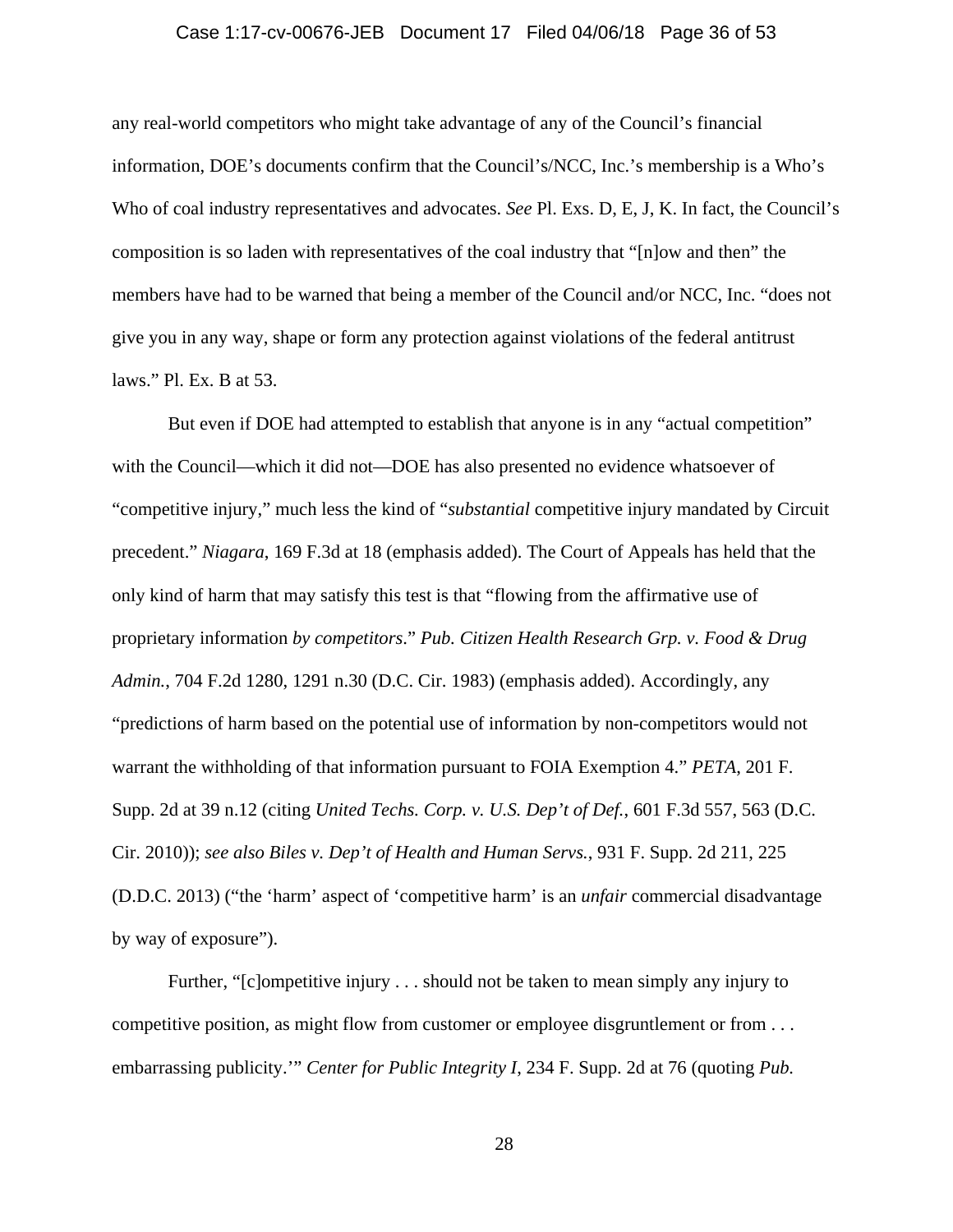### Case 1:17-cv-00676-JEB Document 17 Filed 04/06/18 Page 37 of 53

*Citizen Health Research Group*, 704 F.2d at 1291 n.30)); *Public Citizen*, 975 F. Supp. 2d at 113 ("[T]he D.C. Circuit has made clear that,'[i]n this inquiry, it is simply irrelevant that' confidential treatment of the documents would avoid disclosure of information 'that might be damaging to [the provider's] reputation.'") (quoting *Occidental Petroleum Corp. v. SEC*, 873 F.2d 325, 341 (D.C. Cir. 1989)); *In Def. of Animals v. U.S. Dep't of Agric.*, 656 F. Supp. 3d 68, 80 (D.D.C. 2009) ("[a]s the court of appeals has instructed, the competitive injury that matters is a competitor's affirmative use of proprietary information that could reap a windfall for the competitor, rather than the harm caused by a customer or other third party's negative reaction to disclosure").

 Neither DOE's Declaration, nor its *Vaughn* Index, make any serious effort to satisfy this stringent standard. The Declaration has a vague one-sentence assertion that disclosure "would cause substantial competitive harm to the National Coal Council, Inc.'s competitive interests because it would harm the National Coal Council Inc.'s transactions with third parties for memberships and membership fees, the ability to negotiate salary and benefits with staff, and the ability to make decisions regarding private litigation." ECF No. 16-1 ¶ 34. The Declaration contains no explanation as to how any of these "harm[s]" will purportedly occur from the release of the specific information at issue, or even what is meant by obscure phrases such as "transactions with third parties for memberships and membership fees" or "decisions regarding private litigation." The *Vaughn* Index is equally conclusory and uninformative. *See, e.g.*, Index at Doc. 2 (stating that the document "contains projected financial information" *from nine years ago*, the release of which would, in some totally unidentified manner, "cause competitive harm to NCC, Inc. in transactions with third parties for membership and membership fees"); *id.* at Doc. 4 (stating that the document contains a "strategic plan" for the "2008-2009 Term" with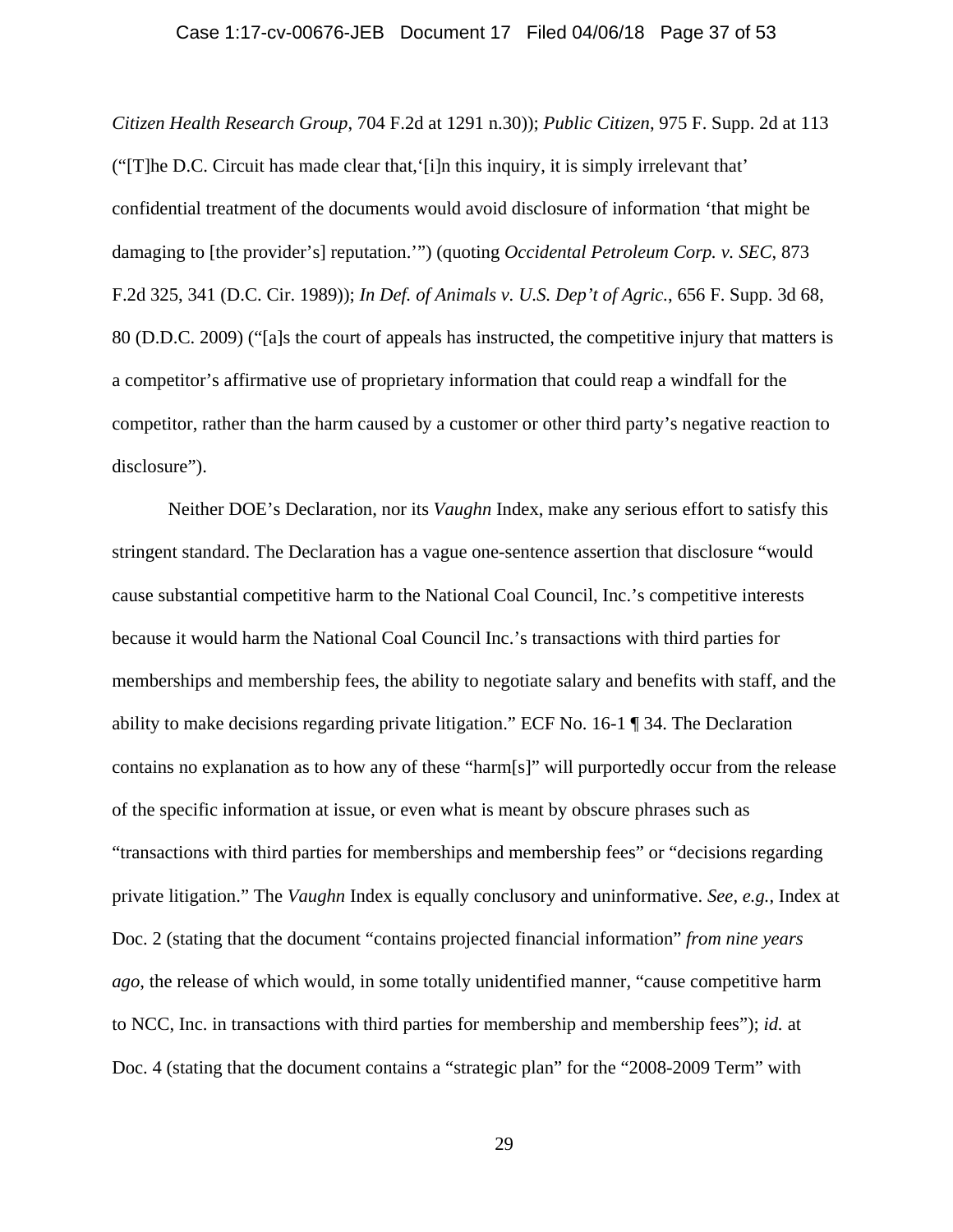### Case 1:17-cv-00676-JEB Document 17 Filed 04/06/18 Page 38 of 53

"sensitive commercial financial information" that would somehow "negatively impact . . . NCC Inc.'s ability to attract and maintain members"); *id*. at Doc. 19 (asserting that the release of "information about NCC's Inc.'s [sic] income, expenses, assets, and liabilities" "would cause substantial competitive harm" without explaining how).

 These are precisely the kinds of "[c]onclusory and generalized allegations" that courts in this Circuit routinely reject as a basis for finding substantial competitive injury. *See, e.g. Pub. Citizen Health Research Grp.*, 704 F.2d at 1290-91 ("Conclusory and generalized allegations of substantial competitive harm, of course, are unacceptable and cannot support an agency's decision to withhold requested documents"). The Declaration and Index merely "list[] the same boilerplate, ambiguous descriptions and reasons for withholding," which is "insufficient to sustain [DOE's] burden of showing a likelihood of substantial competitive harm." *Ctr. for Auto Safety*, 133 F. Supp. 2d at 131. Indeed, DOE's conclusory statements say nothing whatsoever about *how* release of the withheld information, much of which "now date[s] back to at least several years ago, would be used by competitors affirmatively to harm" the Council and/or NCC, Inc. *Public Citizen*, 975 F. Supp. 2d at 115. Controlling Circuit precedent dictates that this cannot suffice to sustain an Exemption 4 withholding.<sup>6</sup>

 $\overline{a}$ 

<sup>6</sup> *See also Occidental Petroleum*, 873 F.2d at 342 (requiring more than "conclusory statement" regarding competitive harm); *Center for Public Integrity I*, 234 F. Supp. 3d at 78 (holding that a "wholly conclusory statement that '[r]elease of such information would damage. . . business interests' . . . does not suffice" under *National Parks I*) (internal quotation omitted); *Ctr. for Auto Safety*, 133 F. Supp. 3d at 131 ("Merely conclusory statements about competitive harm, even if repeated numerous times, are not sufficient."); *Public Citizen*, 975 F. Supp. 2d at 114 (explaining that the "Court is mindful that merely conclusory statements about competitive harm, even if repeated numerous times, are not sufficient"); *Biles*, 931 F. Supp. 2d 211 at 223 ("[C]onclusory claims of commercial harm . . . are therefore insufficient to establish [the agency's] burden of proof."); *In Def. of Animals*, 656 F. Supp. 2d at 80 (rejecting Exemption 4 claim where "defendants' evidence provides no more than the '[c]onclusory and generalized allegations' that the court of appeals has rejected as insufficient to sustain a claimed exemption from disclosure") (quoting *Pub. Citizen Health Research Grp.*, 704 F.2d at 1291); *Delta Ltd. v.*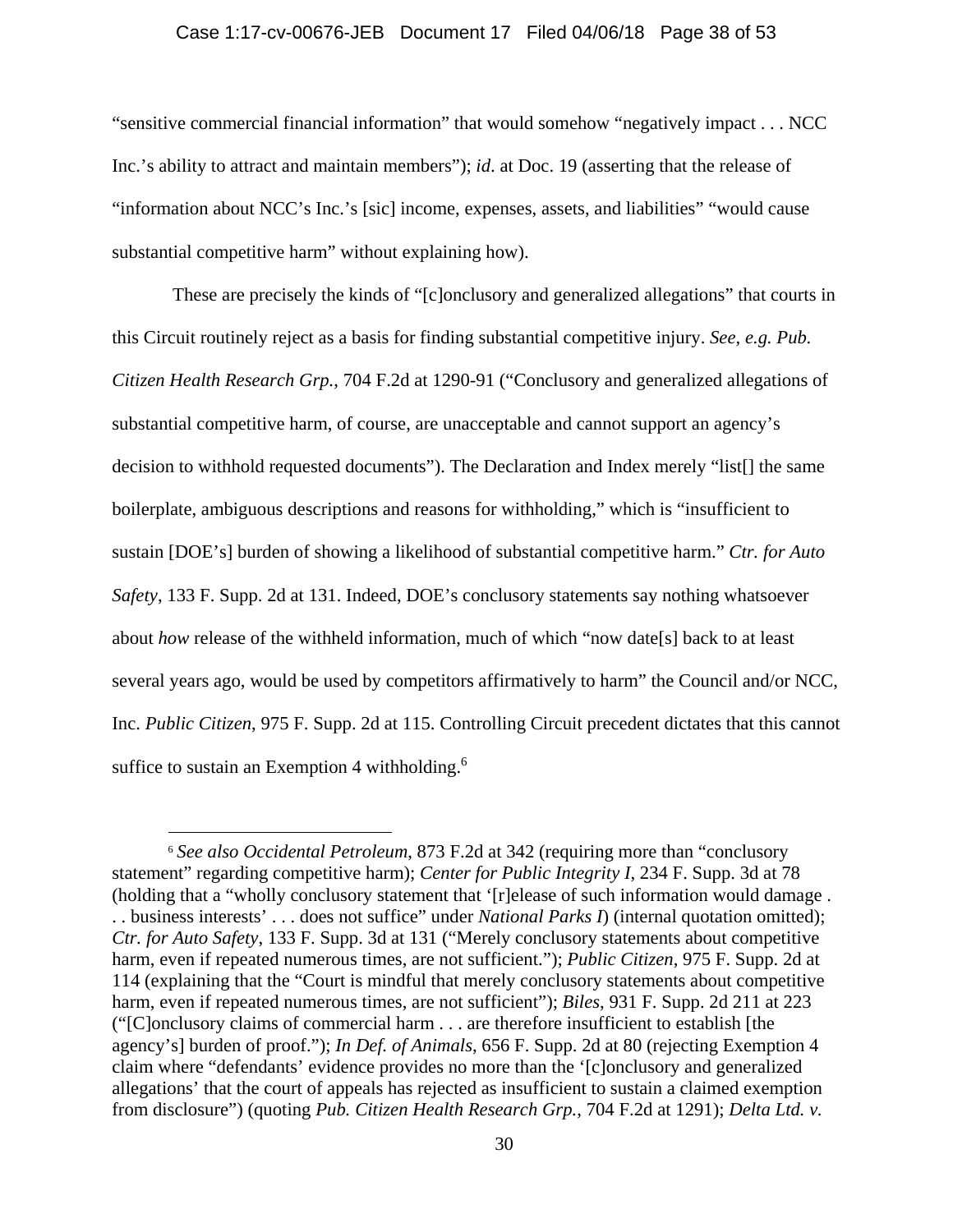### Case 1:17-cv-00676-JEB Document 17 Filed 04/06/18 Page 39 of 53

Not only are DOE's justifications for withholding entirely conclusory, but they also conflict with other information in the public domain. Much of the information that is being withheld relates to the "dues" and other financial support that members of the Council have been asked to pay in order to serve on the Council. *See*, *e.g.*, Pl. Ex. S (Redacted Docs. 2, 19) (deleting "contribution" information); Pl. Ex. T (Redacted Doc. 4) (deleting "dues" amounts paid by various members); *see also* Pl. Ex. I (solicitation of membership for 2016-17, explaining that a "willingness to commit time *and financial resources to support the NCC*" is required) (emphasis added). Information reflecting how much money coal industry representatives and other members of the Council are being asked, and are willing, to pay to serve on a chartered federal advisory committee with preferential access to the Secretary of Energy is, of course, a matter of substantial public interest, particularly in view of FACA's directive that "special interest[s]" not be permitted to "inappropriately influenc[e]" the work of federal advisory committees, 5 U.S.C. App. 2 § 5(b)(3), and Congress's recognition, in enacting FACA, of the "danger of allowing special interest groups to exert undue influence upon the government through the dominance of advisory committees which deal with matters in which they have vested interests." *See supra* at  $5-6.7$ 

More important for purposes of Exemption 4 analysis, there already are documents in the public domain indicating that the coal industry is heavily involved in funding the work of the

 $\overline{a}$ 

*U.S. Customs & Border Protection Bureau*, 393 F. Supp. 2d 15, 19 (D.D.C. 2005) ("The defendant must show exactly who [is likely to be] injured by the release of [the] information and explain the concrete injury.").<br><sup>7</sup> Hence, DOE's conclusory assertion that "the withheld material does not shed light on

Government operations," ECF No. 16-1 ¶ 7, is not only immaterial to whether DOE can withhold records under Exemption 4, but is also plainly wrong. It also contradicts DOE's own decision to grant a fee waiver to the Center on the grounds that "*the subject of the request relates to a government activity, and information about the activity could lead to greater understanding by the public about the matter*." Def. Ex. C at 2 (emphasis added).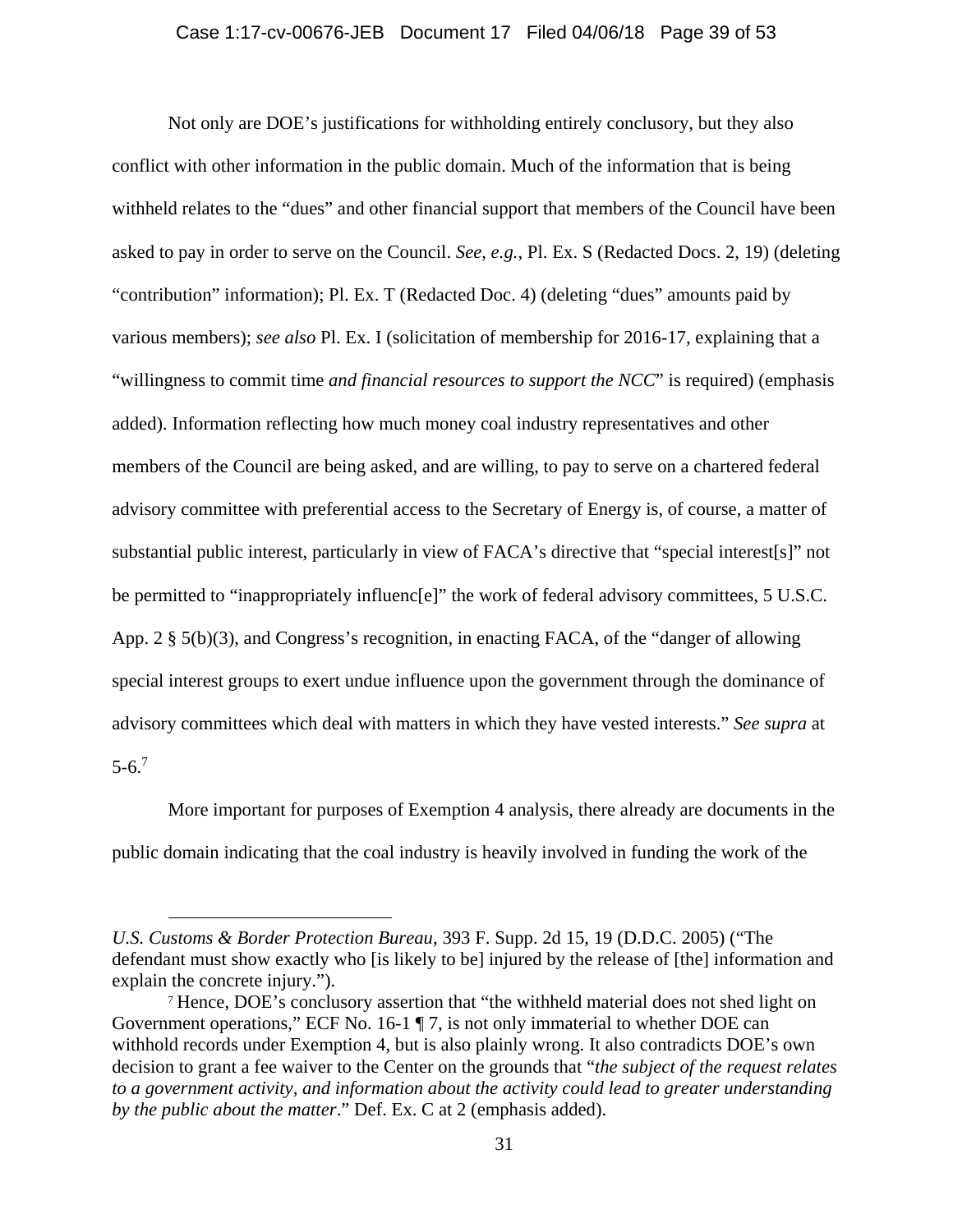# Case 1:17-cv-00676-JEB Document 17 Filed 04/06/18 Page 40 of 53

Council/NCC, Inc. *See, e.g.*, Pl. Ex. J (document entitled "Thank You NCC Supporters 2016!" and "thank[ing] the following for their support," including individuals from Great River Energy, Southern Company, Peabody Energy, Dominion Energy, etc.); Pl. Ex. L (identifying Soap Creek Energy and Southern Company as "event hosts" for the Council's 2016 annual Spring meeting). Even the redacted records at issue identify the Council's dues-paying members, *see* Pl. Ex. T, while (evidently) deleting exactly how much each member was responsible for and the status of their payment to serve on the federal advisory committee. Although the Council may prefer to keep this additional information from public scrutiny—although there is nothing before the Court even indicating that is the case—what is already in the public domain also undercuts any notion that further disclosure will somehow cause "substantial competitive injury" of the kind that Exemption 4 is designed to prevent. *See Ctr. for Auto Safety*, 133 F. Supp. 3d at 135 (rejecting Exemption 4 claim when the record reflected that the "availability of similar information" to that being withheld "belies the defendants' assertion about the risk of substantial competitive injury from the release of the documents"); *Nat'l Cmty. Reinvestment Coal. v. Nat'l Credit Union Admin.*, 290 F. Supp. 2d 124, 134 (D.D.C. 2003) ("[p]ublic availability of information defeats an argument that the disclosure of the information would likely cause competitive harm"); *cf. Jurewicz v. U.S. Dep't of Agric.*, 891 F. Supp. 2d 147, 154 (D.D.C. 2012) (Boasberg, J.) (rejecting companies' claim of competitive injury in a "reverse-FOIA" case where the record reflected that "similar information was already in the public domain").

# **4. Alternatively, DOE Has Not Satisfied the** *Critical Mass* **Test for Confidential Information.**

Although the Court must apply the *National Parks* test under the circumstances here, even if the Court were to apply the more relaxed *Critical Mass* framework, DOE would still lose. Under *Critical Mass*, information must be a kind that "would customarily not be released to the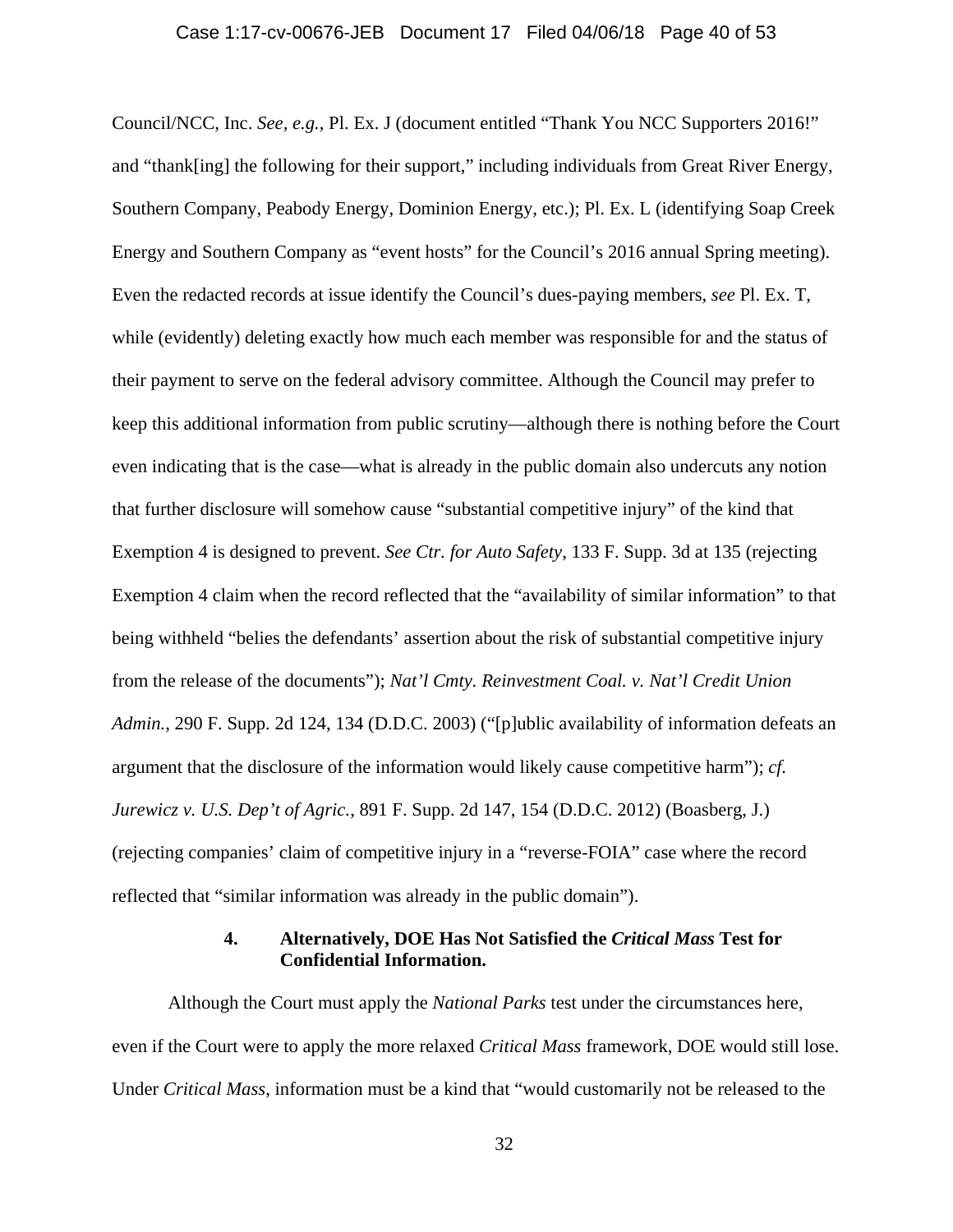#### Case 1:17-cv-00676-JEB Document 17 Filed 04/06/18 Page 41 of 53

public by the person from whom it was obtained" in order to qualify as "confidential" for purposes of Exemption 4. *Critical Mass*, 975 F.2d at 879. "[I]n assessing customary disclosure, the court will consider how the particular party customarily treats the information, not how the industry as a whole treats the information." *Ctr. for Auto Safety v. Nat'l Traffic Safety Admin.*, 244 F.3d 144, 148 (D.C. Cir. 2001).

DOE has proffered no evidence from the Council/NCC, Inc. (or from anywhere else) regarding how the kind of information at issue is "customarily treat[ed]," or if there even *is* a customary practice. Hence, DOE's Exemption 4 claim is without any factual foundation regardless of which test the Court applies.

# **5. None of the Information is "Privileged"**

The government asserts that "DOE has appropriately protected NCC documents subject to the attorney client and work product privileges," ECF No. 16 at 10, but advances no further argument as to how any of the withheld materials may be withheld under Exemption 4 on this basis. Although information that both satisfies the threshold test for Exemption 4 coverage—i.e., that it is "commercial or financial"—*and* that is properly subject to a claim of attorney-client or work-product privilege may be withheld pursuant to the exemption, *e.g.*, *Wash. Post Co.*, 690 F.2d at 267 n.50; *Indian Law Resource Center v. Dep't of the Interior*, 477 F. Supp. 144, 148-49 (D.D.C. 1979), that is not the case here.

 DOE's Declaration does not even mention the attorney-client or work-product privilege, let alone explain on what basis (or even by who) those privileges are purportedly being asserted. However, as noted previously, the *Vaughn* Index summarily refers to one five-page document (dated November 13, 2017) as being withheld "in full" on the grounds that it contains "potential legal strategies for NCC, Inc. regarding private litigation," Index at Doc. 3, and one "agenda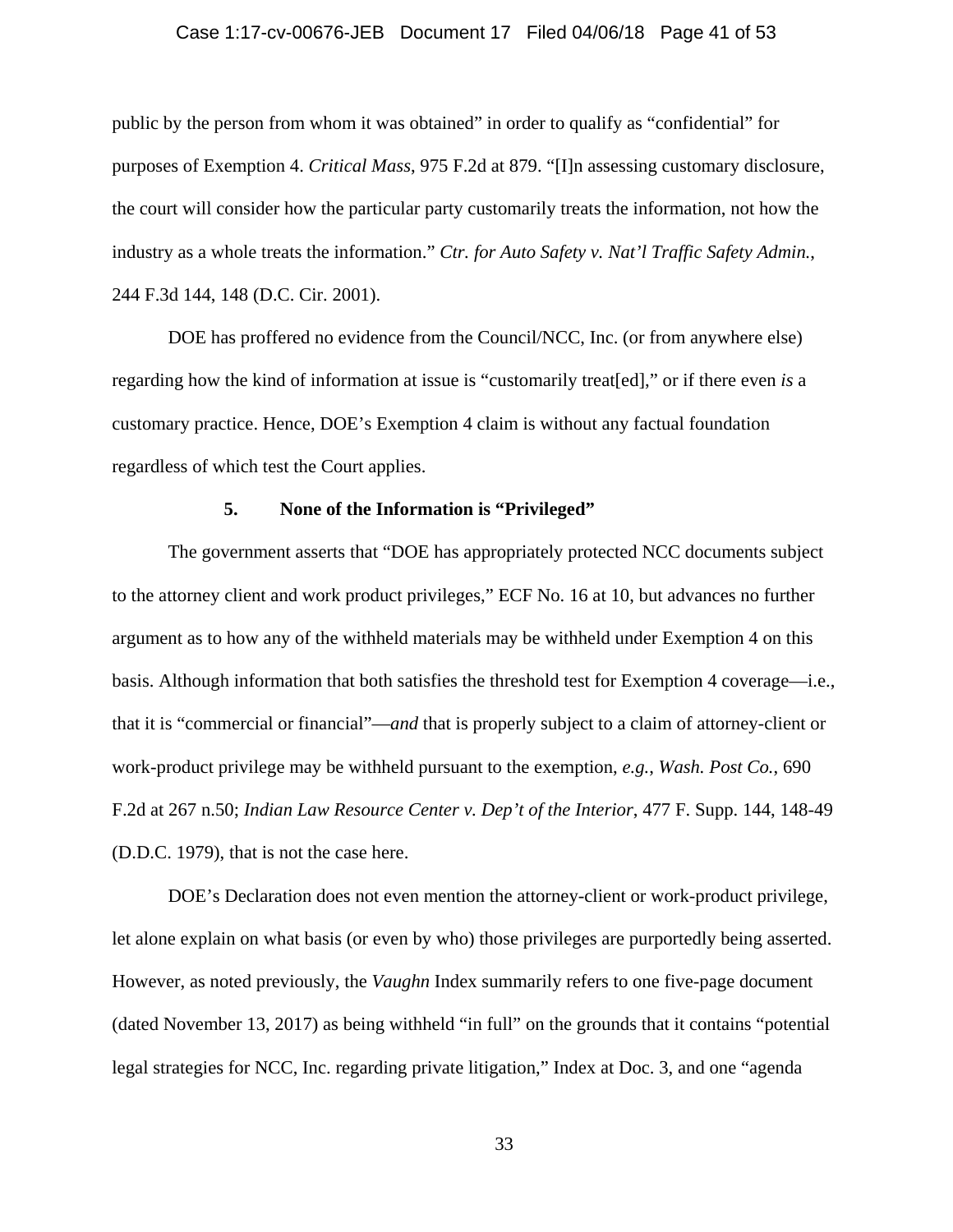# Case 1:17-cv-00676-JEB Document 17 Filed 04/06/18 Page 42 of 53

item" from a 2008 "Meeting Agenda" "referring to private litigation." *Id*. at Doc. 1. There is no further explanation as to what "private litigation" the federal advisory committee was purportedly engaged in, whether DOE had any involvement in the litigation, the status of the litigation, the subject matter of the redacted material, the circumstances under which the material was provided to DOE, whether anyone associated with the Council/NCC, Inc. has even asserted privilege or asked DOE to do so on its behalf, or anything else relating to the factual context that might allow the Court to evaluate a claim of attorney-client or work-product privilege *by the Council/NCC, Inc.*

 As explained earlier, the assertion of Exemption 4 for this material must fail at the outset because there is no basis on which the Court could conclude that it even satisfies the threshold "commercial or financial" test. *See supra* at 34. But even putting that problem aside, the cursory claim of privilege under the circumstances here must be rejected because the Declaration from DOE's FOIA Officer in no way demonstrates that the information is in fact privileged. "The attorney-client privilege applies only if, *inter alia*, the communication relates to a fact of which the attorney was informed . . . by his client . . . for the purpose of securing primarily either (i) an opinion on law; or (ii) legal services or (iii) assistance in some legal proceeding.'" *In re Grand Jury*, 475 F.3d 1299, 1304 (D.C. Cir. 2007) (alterations in original) (quoting *In re Sealed Case*, 737 F.2d 94, 98-99 (D.C. Cir. 1984)). The privilege cannot be invoked "if the party asserting the privilege has previously disclosed the communications such that they waive the privilege." *Center for Public Integrity I*, 234 F. Supp. 3d at 77 (citing *In re Kellogg Brown & Root*, *Inc.*, 796 F.3d 137, 145 (D.C. Cir. 2015)).

 Here, the Declaration from DOE's FOIA Officer "fall[s] well short of establishing the attorney-client privilege." *Center for Public Integrity I*, 234 F. Supp. 3d at 77. It is "entirely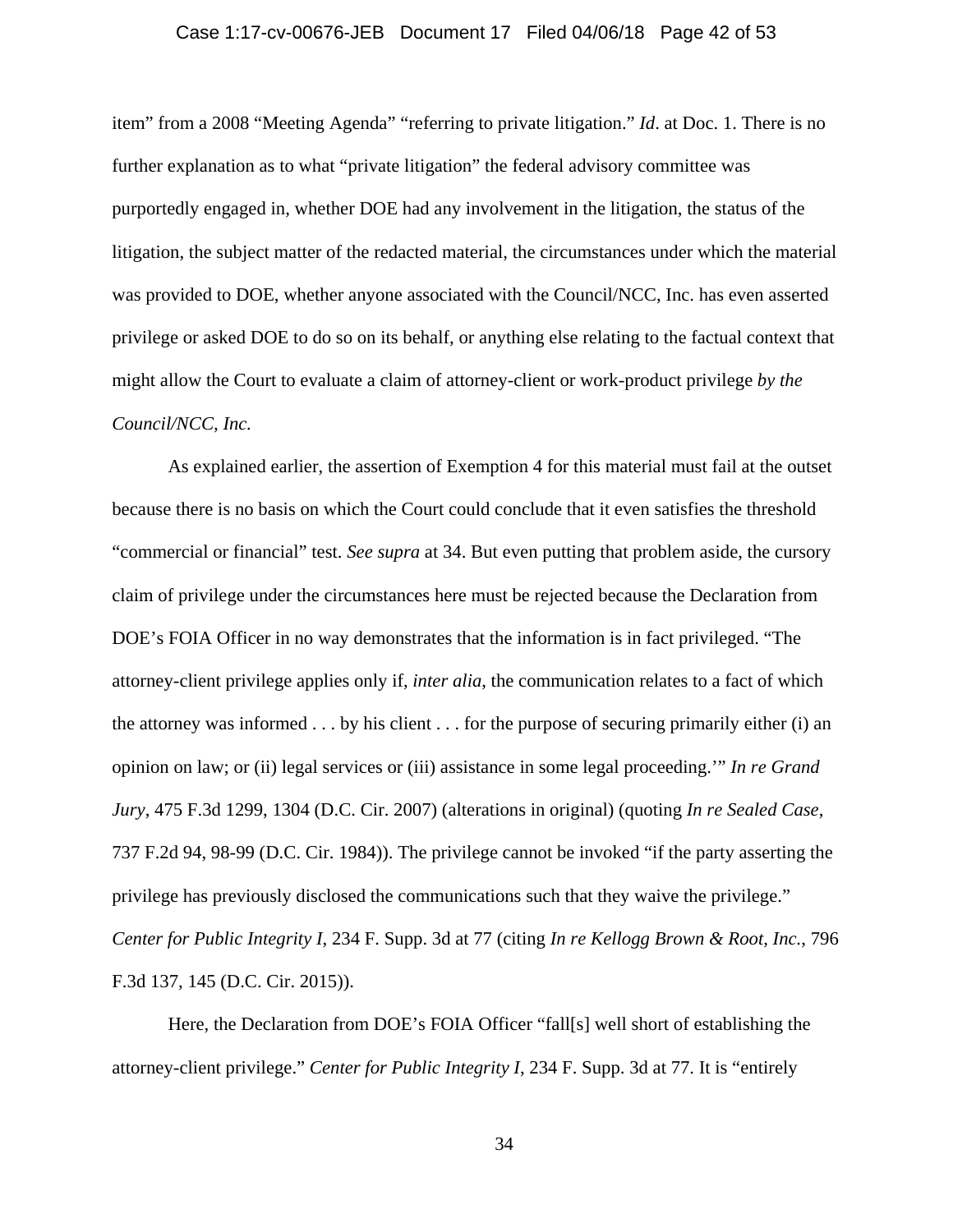# Case 1:17-cv-00676-JEB Document 17 Filed 04/06/18 Page 43 of 53

conclusory," *id*., and does not even reflect any invocation of privilege by the Council itself, let alone set forth *any* of the specific elements required under Circuit precedent for an invocation of the attorney-client privilege. In any case, DOE's own Declaration *forecloses* any assertion of the privilege because it asserts that the purportedly privileged information was provided *to DOE* in the absence of any judicially compelled disclosure by the agency through subpoena or otherwise, *see* ECF No. 16-1 at ¶ 33; under Circuit precedent that is alone sufficient to waive any assertion of the attorney-client privilege. *See Permian Corp. v. United States*, 665 F.2d 1214, 1219 (D.C. Cir. 1981) (holding that a company "destroyed the confidential status" of purportedly attorneyclient communications "by permitting their disclosure" to the Securities and Exchange Commission); *see also Ctr. for Public Integrity v. U.S. Dep't of Energy*, No. 15-cv-01314, 2018 WL 401225, at \*\*4-5 (D.D.C. Jan. 12, 2018) (*Center for Public Integrity II*") (holding in a FOIA case that a DOE contactor had waived the attorney-client privilege, and hence foreclosed the invocation of Exemption 4, by disclosing documents to the government without judicial compulsion; explaining that the "D.C. Circuit adheres to a 'strict rule on waiver' of the attorneyclient privilege" under which the privilege is deemed waived unless the disclosure to a federal agency was "'judicially compelled'") (citing *Permian* and quoting *SEC v. Lavin*, 111 F.3d 921, 929 (D.C. Cir. 1997) (other internal quotation omitted)); *Jordan v. U.S. Dep't of Justice*, 273 F. Supp. 3d 214, 233 (D.D.C. 2017) ("Courts in this district recognize that 'disclosure of documents inconsistent with the confidential nature of the attorney-client relationship waives the attorneyclient privilege with respect to 'all other communications related to the same subject matter.'") (quoting *In re United Mine Workers of Am. Employee Benefit Plans Litig.*, 159 F.R.D. 307, 310 (D.D.C. 1994)); *cf. United States v. Massachusetts Institute of Technology*, 129 F.3d 681, 686 (1st Cir. 1997) (holding that MIT's disclosure of documents to a federal agency waived the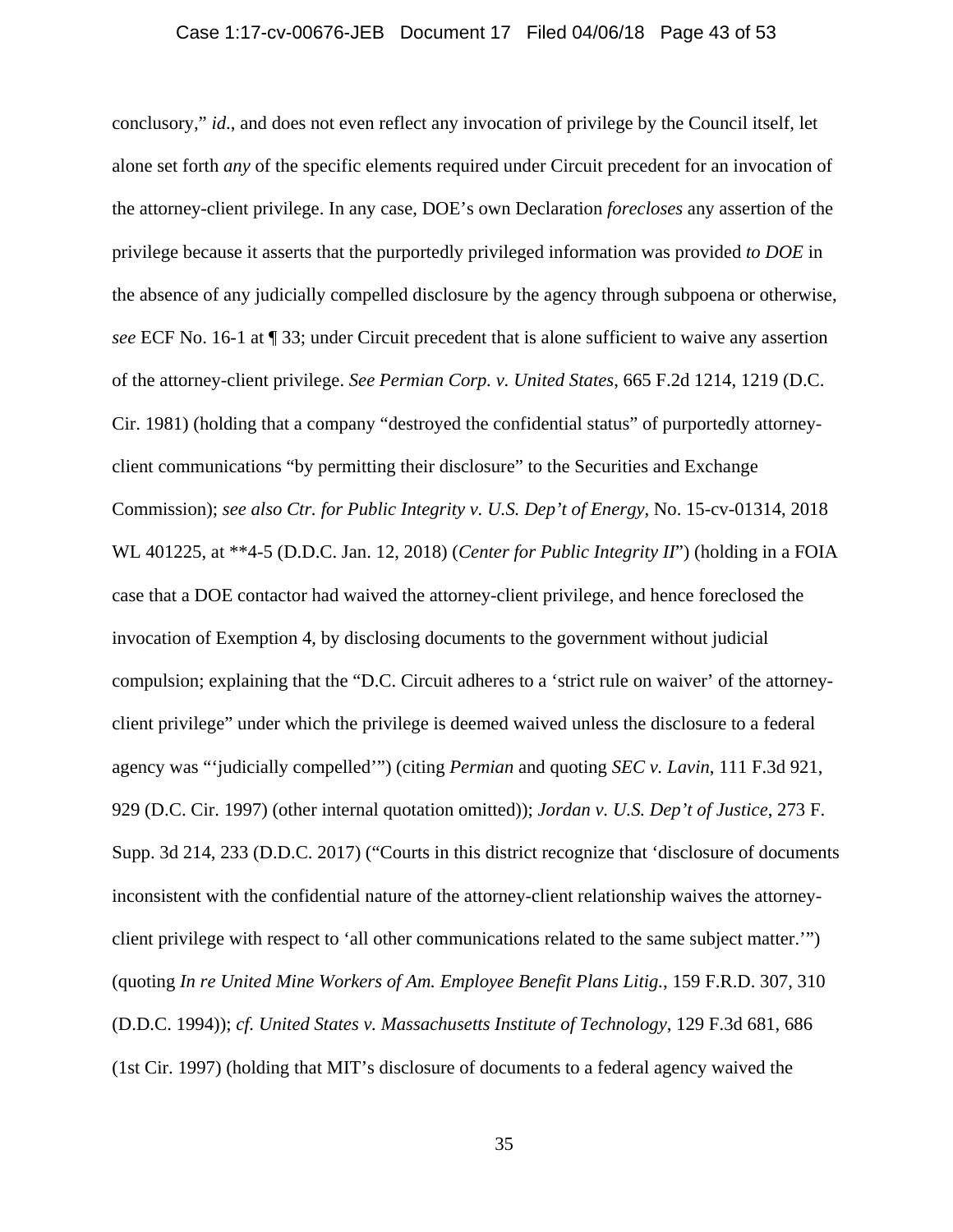# Case 1:17-cv-00676-JEB Document 17 Filed 04/06/18 Page 44 of 53

attorney-client privilege because the disclosure "resulted from [MIT's] own voluntary choice, even if that choice was made at the time it became a defense contractor and subjected itself to the alleged obligation of disclosure.").

Nor does DOE provide any basis for finding that the information withheld as "privileged" is subject to the attorney work-product privilege. Such a claim of privilege applies only to specific material prepared by an attorney (or someone working under the attorney's direction) "in anticipation of litigation," Fed. R. Civ. P. 26(b)(3). The work-product privilege "'does not exist to protect a confidential relationship, but rather to promote the adversary system by safeguarding the fruits of an attorney's trial preparation from the discovery attempts of the opponent." *Permian Corp.*, 665 F.2d at 1219 (quoting *United States v. AT & T*, 642 F.2d 1285, 1299 (D.C. Cir. 1980)). "In ascertaining whether a document was prepared in anticipation of litigation," the Court of Appeals "applie[s] a 'because of' test, asking whether, in light of the nature of the document and the factual situation in the particular case, the document can fairly be said to have been prepared or obtained because of the prospect of litigation.'" *National Ass'n of Criminal Defense Lawyers v. Dep't of Justice Executive Office for U.S. Attorneys*, 844 F.3d 246, 252-53 (D.C. Cir. 2016) (quoting *United States v. Deloitte LLP*, 610 F.3d 129, 137 (D.C. Cir. 2010)); other internal quotation omitted)). For that standard to be met, "the attorney who created the document must have "had a subjective belief that litigation was a real possibility, and that subjective belief must have been objectively reasonable." *National Ass'n of Criminal Defense Lawyers*, 844 F.3d at 252-53.

Here, other than a conclusory reference to "private litigation related to NCC, Inc.," Index at Doc. 3, and an "agenda item referring to private litigation," *id*. at Doc. 1, there is no explanation as to *what* litigation DOE is even referring to that a federal advisory committee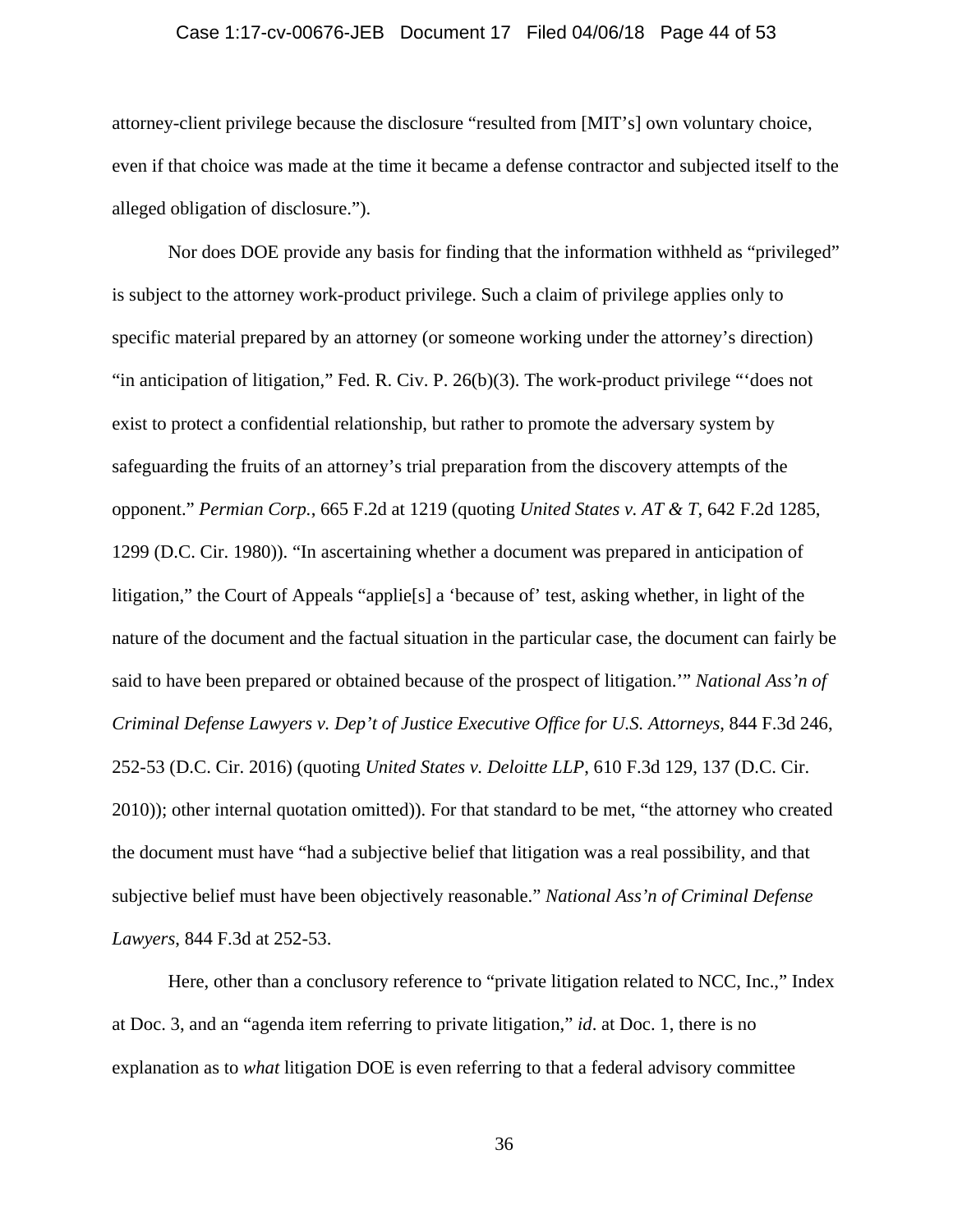### Case 1:17-cv-00676-JEB Document 17 Filed 04/06/18 Page 45 of 53

might have been involved in or was anticipating (which is not privileged information), and what specific role the withheld information played in anticipation of such litigation. Such a flimsy basis for an invocation of privilege is not sufficient in *any* civil litigation context, and surely not where there is a "strong presumption in favor of disclosure." *Nat'l Ass'n of Home Builders v. Norton,* 309 F.3d 26, 32 (D.C.Cir.2002) (internal quotation omitted); *cf. Am. Immigration Council*, 950 F. Supp. 2d at 242 (holding that agency's generic assertion that "materials were drafted by attorneys in contemplation of litigation" was insufficient to invoke the work-product privilege in the context of an Exemption 5 claim, because "the work-product prong of Exemption 5 requires that agencies make a good-faith effort to describe the nature of each individual document and the particular circumstances that make its use in litigation foreseeable").

# **6. Even If Any of the Information Is Subject to Exemption 4, DOE Has Not Demonstrated that All Segregable Non-Exempt Information Has Been Disclosed.**

As the foregoing makes clear, DOE has fallen woefully short of its burden to establish that *any* of the withheld materials fall within the scope of Exemption 4. The FOIA Officer's Declaration and accompanying *Vaughn* index do not set forth the "'justifications for nondisclosure with reasonably specific detail'" and they also do not "'demonstrate that the information withheld logically falls within the claimed exemption.'" *Wisdom*, 232 F. Supp. 3d at 112 (quoting *Military Audit Project v. Casey*, 656 F.2d 724, 738 (D.C. Cir. 1981)). To the contrary, the Declaration and Index are completely conclusory, they do not begin to establish the facts necessary to sustain an Exemption 4 claim, and the information at issue—concerning the operation of a federal advisory body whose sole legal raison d'etre is to advise the Secretary of Energy—does not "logically" fall within an exemption designed to safeguard confidential business information. *Id.*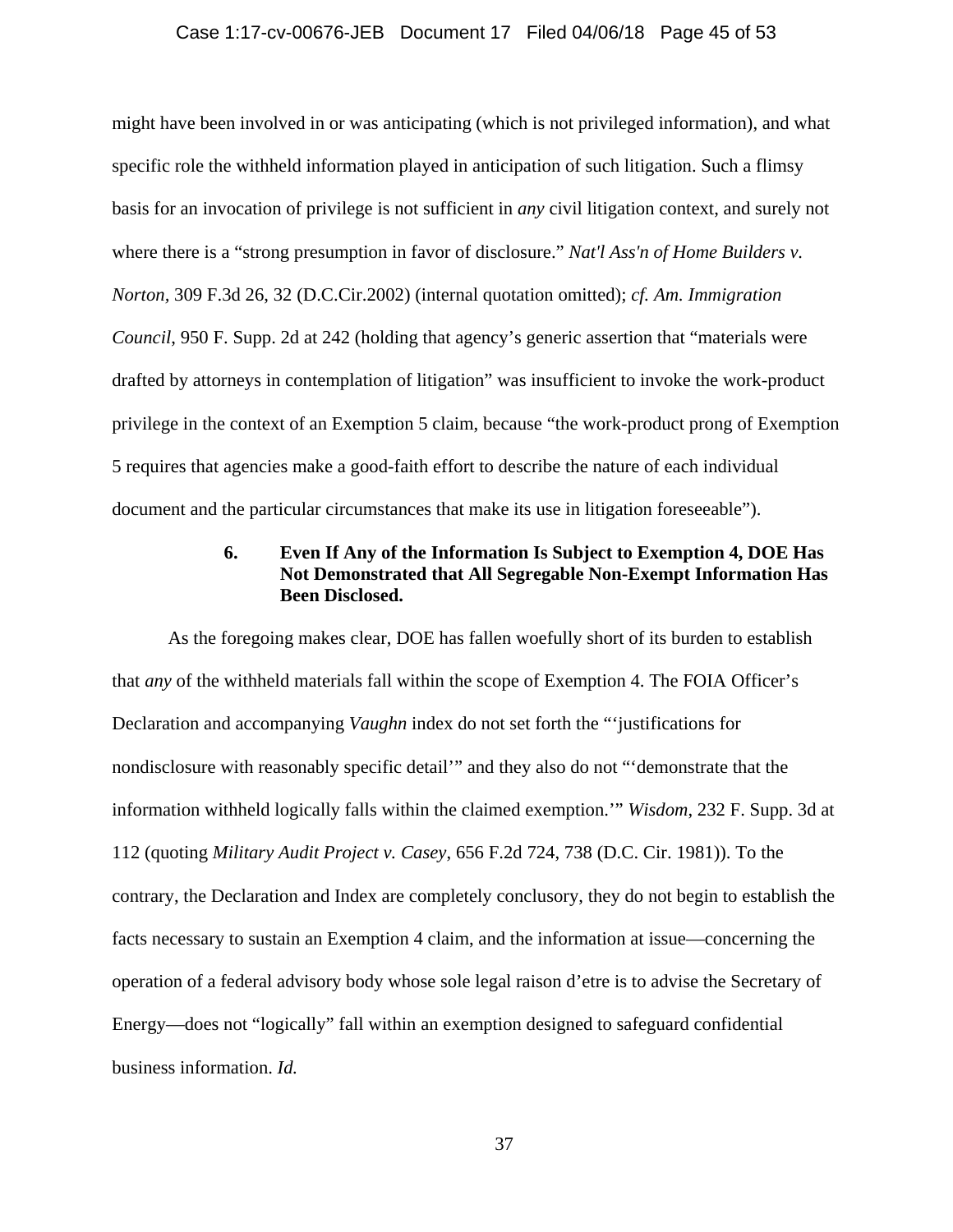### Case 1:17-cv-00676-JEB Document 17 Filed 04/06/18 Page 46 of 53

 However, even if DOE had established that *some* of the material at issue could be withheld under Exemption 4—which it did not—it also has not even endeavored to demonstrate that all *segregable* non-exempt information has been produced. "An agency must 'disclose all reasonably segregable, nonexempt portions of the requested record[s].'" *Parker v. U.S. Dep't of Justice, Office of Prof. Resp.*, 278 F. Supp. 3d 446, 452 (D.D.C. 2017) (Boasberg, J.) (quoting *Assassination Archives & Research Ctr. v. CIA*, 334 F.3d 55, 58 (D.C. Cir. 2003)). Indeed, this Court would, in any case, have an "affirmative duty to consider the segregability issue *sua sponte*," *Elliott v. USDA*, 596 F.3d 842, 851 (D.C. Cir. 2010), and in Exemption 4 cases, "[a]s with other exemptions, 'if the government can segregate and disclose non-privileged ... information within a document, it must.'" *Parker*, 278 F. Supp. 3d at 453 (quoting *Coastal States Gas Corp. v. Dep't of Energy*, 617 F.2d 854, 867 (D.C. Cir. 1980)); *see also STS Energy Partners LP v. Federal Energy Regulatory Comm.,* 582 F.Supp.3d 323, 330 (D.D.C. 2015) ("Beyond showing that Exemption 4 applies to these contested documents, FERC must also prove that there is no 'reasonably segregable' material in the withheld documents that can be released to the public."); *cf. Wisdom*, 232 F. Supp. 3d at 129 (sustaining an agency's segregability showing where the "agency has shown that it went line-by-line to determine whether any of the information contained therein was subject to the cited exemption").

Here, the government's motion says nothing about DOE's effort to segregate all nonexempt information, while asserting in conclusory fashion that the "withheld information concerns a litigation matter, dues amounts, financial projections, strategic plans, employee compensation, and information about NCC's income, expenses, assets, and liabilities." ECF No. 16 at 10. DOE's Declaration says little more, asserting, with no accompanying explanation, that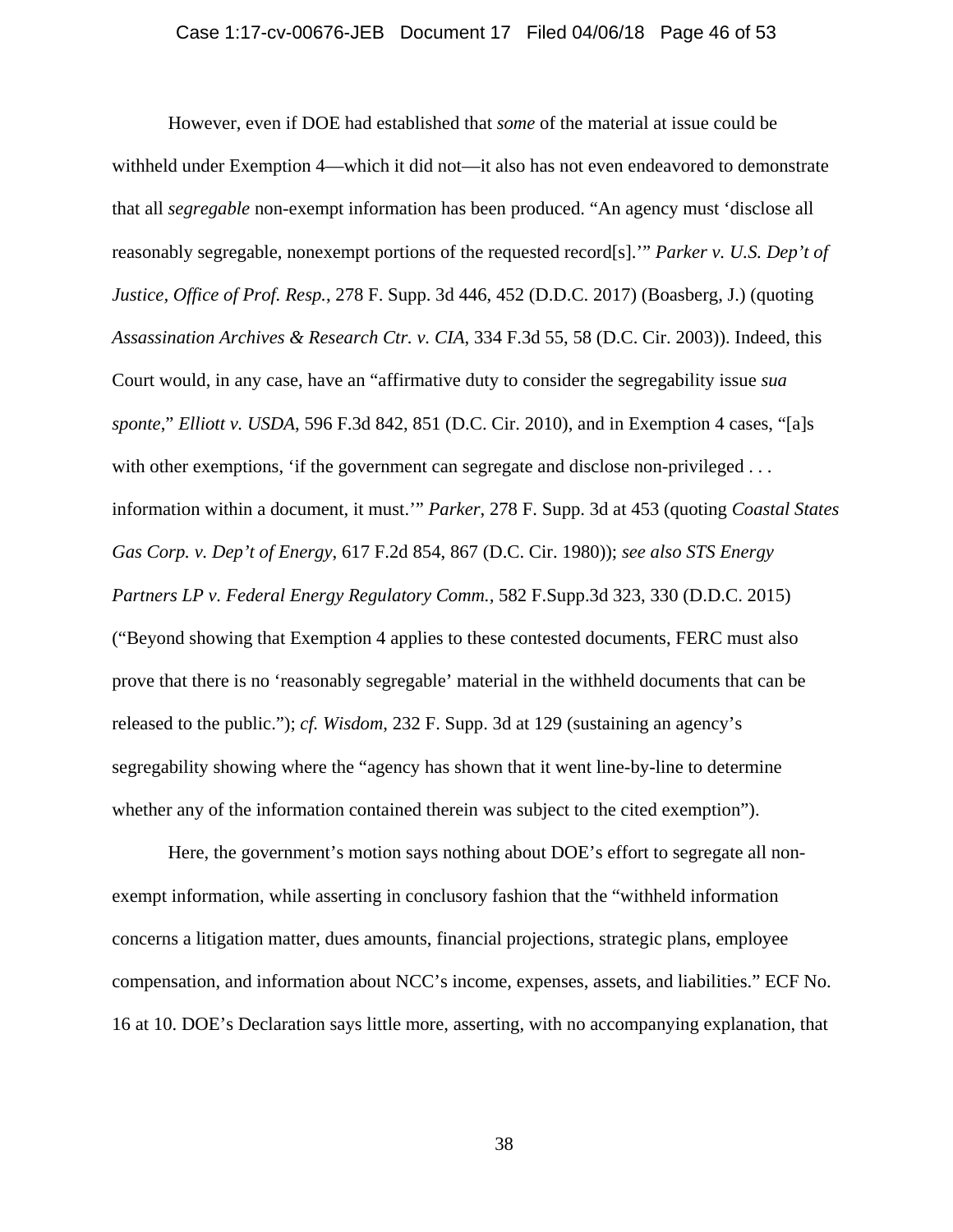#### Case 1:17-cv-00676-JEB Document 17 Filed 04/06/18 Page 47 of 53

the "information and withheld pursuant to Exemption 4 has been reviewed to ensure that all reasonably segregable information has been released to Plaintiff." ECF No. 16-1 ¶ 35. Such "conclusory statement" on segregability do not pass muster. *STS Energy Partners*, 582 F. Supp. 3d at 331 (holding that an agency "baldly" asserting that "'[t]here is no additional segregable factual information that could be released without revealing protected information' . . . "will not suffice" to meet the agency's burden); *see also Mead Data Cent., Inc. v. U.S. Dep't of Air Force,* 566 F.2d 242, 260 (D.C. Cir. 1977) (rejecting affidavit which claimed only that "there 'were no factual portions . . . which could be reasonably segregated'") (alteration in original)).

# **II. DOE HAS NOT CONDUCTED A REASONABLE SEARCH.**

 As explained previously, DOE "bears the burden to demonstrate that it has conducted a reasonable search" for responsive documents. *Wisdom*, 232 F. Supp. 3d at 116; *see supra* at 4. "The government must describe a search with sufficient detail that the reviewing court can determine whether the search was reasonable." *Am. Immigration Council*, 950 F. Supp. 2d at 231. DOE has fallen far short of meeting its burden. To the contrary, DOE's own Declaration, along with other materials before the Court, conclusively establish that DOE did *not* conduct a search reasonably calculated to locate all relevant materials.

 First, DOE concedes that it searched only within a single office within the entire Department—the Office of Fossil Energy ("FE")—without providing any reasonable explanation as to why that would be the *only* place within all of DOE where responsive records would be likely to be found. *See Rodriguez v. FBI*, No. 16-cv-02465, 2018 WL 999908, at \*3 (D.D.C. Feb. 21, 2018) (refusing to uphold agency's search where the agency failed to "explain why 'the only reasonable place to look for' the documents was within [one specific office] or why 'no other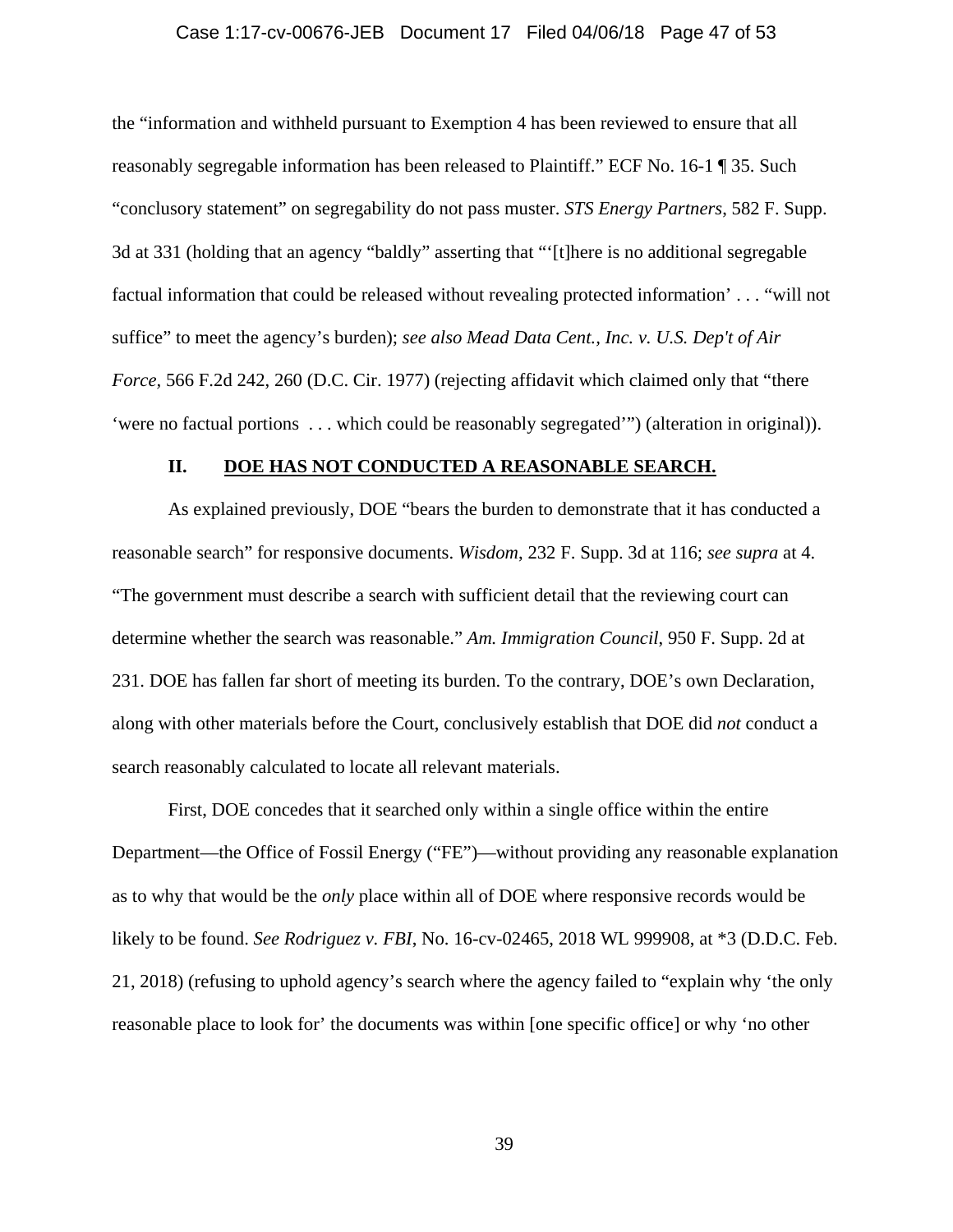### Case 1:17-cv-00676-JEB Document 17 Filed 04/06/18 Page 48 of 53

record systems are reasonably likely to contain' responsive records") (quoting *Aguiar v. Drug Enf't Admin*., 865 F.3d 730, 739 (D.C. Cir. 2017)).

 In explaining DOE's sole focus on the Office of Fossil Energy, the government's declarant merely states that "FE is the program office within the Department of Energy that is designated by the National Coal Council charter to provide *primary* support to its organization." ECF No. 16-1 at ¶ 16 (emphasis added). But that hardly means that FE is the *only* office where responsive records are likely to be found. Most obviously, DOE inexplicably failed to search the Office of the Secretary of Energy notwithstanding the fact that, by virtue of its charter, the Council "provides advice and recommendations *to the Secretary of Energy* on general policy matters relating to coal and the coal industry." Pl. Ex. C at 1 (emphasis added); *see also* Pl. Ex. Q (letter from Council to DOE Secretary proposing a Council "study on the value and use of coal in a carbon constrained energy market"). Simply put, a search cannot be deemed complete when it ignores an obvious location where responsive records will likely, if not inevitably, be located—particularly the office of the ultimate federal official with direct involvement in the matter at hand. *See, e.g.*, *Reporter's Comm. for Freedom of the Press v. FBI*, 877 F.3d 399, 407 (D.C. Cir. 2017) (holding that the FBI failed to conduct a reasonable search when it failed to search the offices of the FBI Director although the "record unmistakably establishe[d]" the Director's involvement in the subject matter); *Friends of Blackwater*, 391 F. Supp. 2d at 121 (finding search unlawfully narrow where the agency failed to search the Office of the Secretary of the Interior where, given the nature of the request, it was "reasonable to conclude that responsive documents [were] likely to be maintained there").

 Second, DOE's Declaration also demonstrates that DOE failed to conduct a reasonable search even within the Office of Fossil Energy. According to DOE's declarant, DOE personnel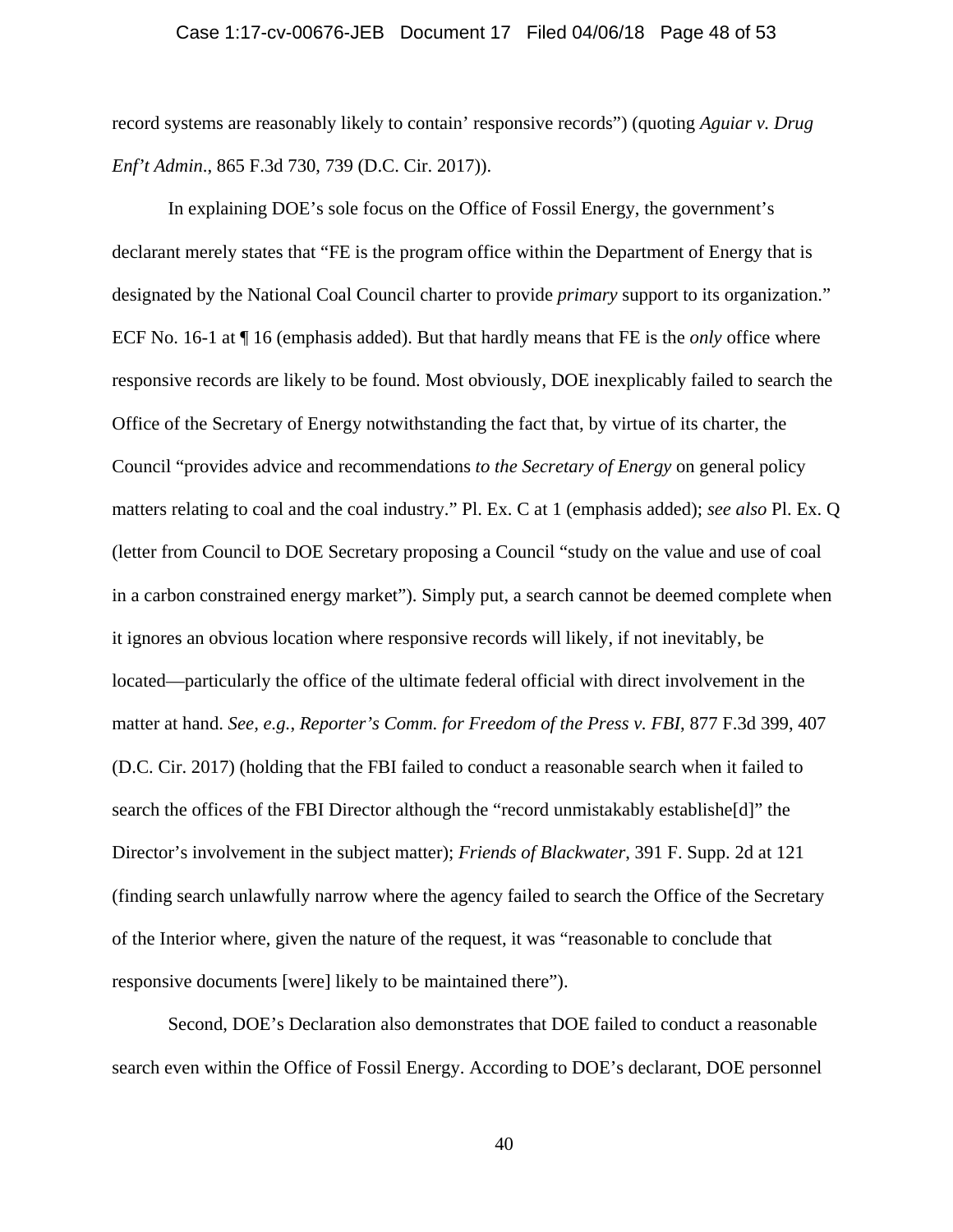# Case 1:17-cv-00676-JEB Document 17 Filed 04/06/18 Page 49 of 53

conducted searches of "physical files" within the Office of Fossil Energy, which "included locating files containing *'National Coal Council*' and the names of working groups and subgroups, announcements, press releases, membership lists, charters, studies, agendas, newsletters, meetings, and audio and written transcripts . . . ." ECF No. 16-1 ¶¶ 16, 25 (emphasis added). These categories of *Council* documents parallel only the first five (of the 13) categories in the Center's request. *See* Pl. Ex. O at 1-2 (requesting Council membership lists, names of subgroups and working groups, reports or studies, newsletters, announcements, press releases, agendas, transcripts, and meetings).

However, DOE's declarant makes no comparable representation regarding the search of "physical files" within the Office of Fossil Energy for documents specifically pertaining to the Counsel's alter ego, NCC, Inc. As explained, "[b]ecause the [Council] (perhaps uniquely among federal advisory committees) appears to have been incorporated," the Center's FOIA request was expressly crafted so as to obtain documents pertaining to "both" NCC and NCC, Inc., and hence eight of the categories enumerated in the request specifically mention NCC, Inc. materials, including all "documents relating to the decision to incorporate NCC, Inc.," all "documents describing the relationship between NCC and NCC, Inc.," and all "documents describing NCC, Inc. income and expenditures, including the sources of all such income and the recipients of all such expenditures." Pl. Ex. O at 2.

Yet DOE's Declaration makes no mention of the use of "NCC, Inc."—or any comparable search term—in searching for, locating, and reviewing physical files. Nor does the Declaration contain any statement that DOE specifically searched for records falling within categories 6-13 in Plaintiff's request—a statement that is especially conspicuous by omission in light of DOE's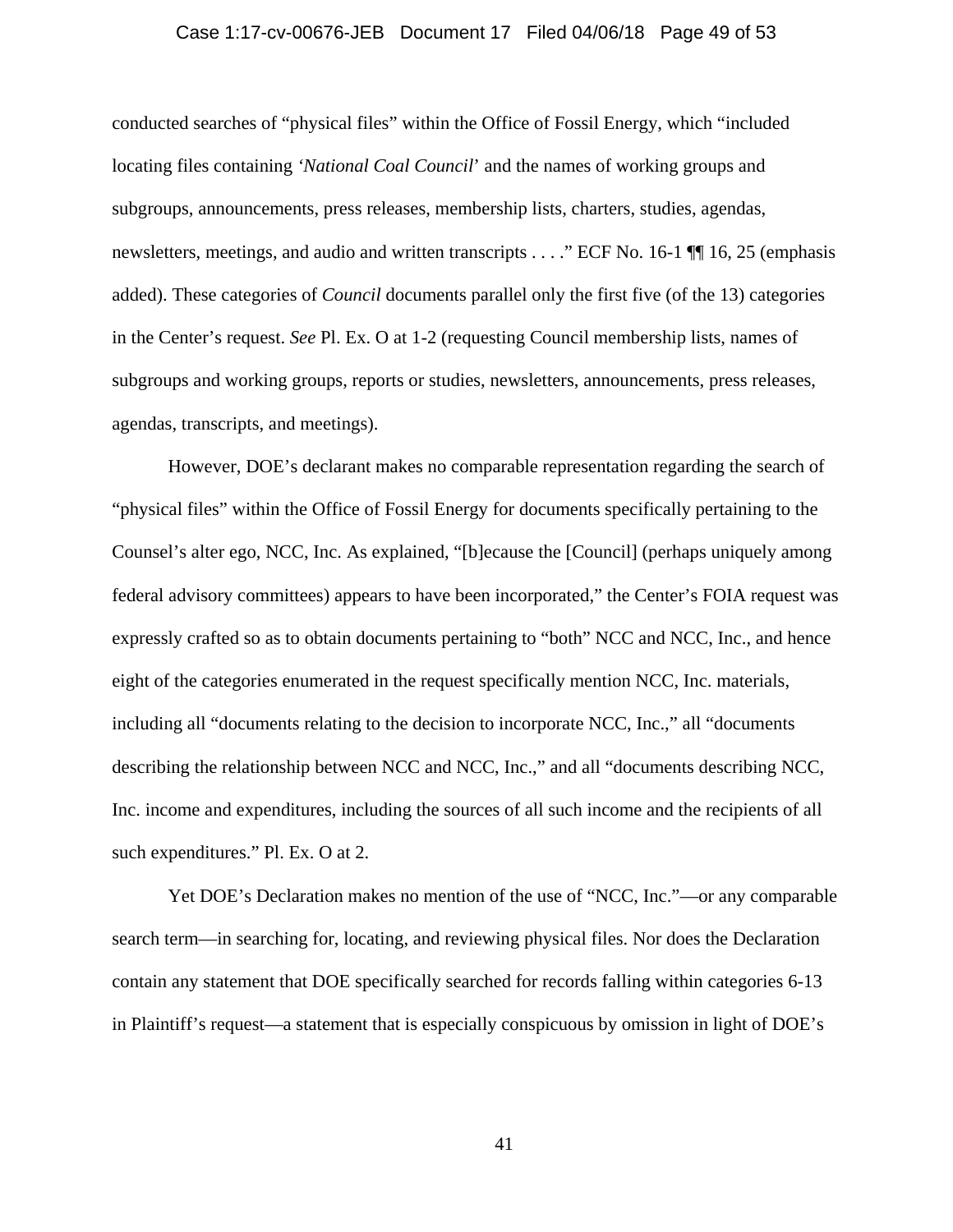# Case 1:17-cv-00676-JEB Document 17 Filed 04/06/18 Page 50 of 53

concession to the Center that its search had failed to locate a single document responsive to four of the categories in the Center's request specifically pertaining to NCC, Inc. *See* ECF No. 16-1 ¶ 31 (explaining that DOE's September 13, 2017 "response noted FE did not locate any documents responsive to parts 6, 7, 9, and 13 of Plaintiff's request").

 DOE's search for electronic records is equally deficient, as described by DOE itself. According to DOE's declarant, the DOE "staff manually searched their staff records, maintained within a FE shared central depository that is accessible only to FE employees to upload and save documents . . . ." ECF No. 16-1 ¶ 16. Again, however, DOE's Declaration indicates that DOE only searched such "shared" files "for any records containing 'National Coal Council'" and the first five categories in the Center's request. *Id*. The Declaration says nothing about searching electronic records for records containing "NCC, Inc." or, for that matter, any other search term designed to locate records in categories 6-13. Such a facially flawed search cannot pass legal muster. *See, e.g., Debrew v. Atwood*, 792 F.3d 118, 122 (D.C. Cir. 2015) ("[a] reasonably detailed affidavit, setting forth the search terms and type of search performed . . . is necessary to afford a FOIA requester an opportunity to challenge the adequacy of the search"); *Friends of Blackwater*, 391 F. Supp. 2d at 120 (rejecting adequacy of search where the agency declaration "fail[ed] to enumerate any specific search terms used in examining the agency's electronic files").

 Even further, DOE's search for emails, in particular, is described in DOE's Declaration itself as being woefully incomplete. The Declaration describes a search for "email correspondence" for only a *single employee* (Robert Wright, the "previous Designated Federal Officer" for the Committee), while acknowledging that "other FE employees . . . worked on matters with the Coal Council . . . ." ECF No. 16-1 ¶ 16. DOE provides no explanation as to why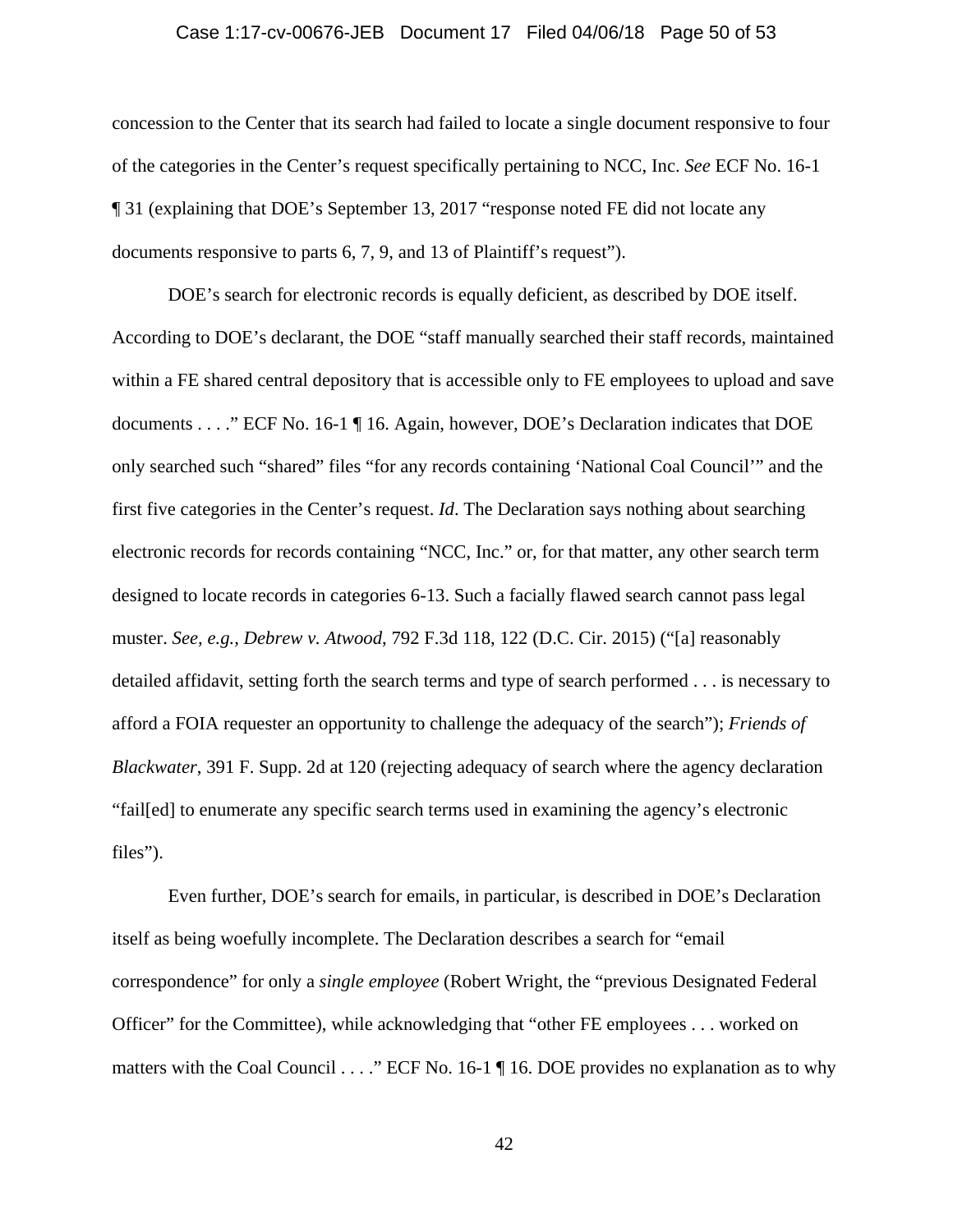# Case 1:17-cv-00676-JEB Document 17 Filed 04/06/18 Page 51 of 53

email correspondence was not searched for any other DOE employees (including, apparently, the *current* Designated Federal Officer overseeing the committee's work). In addition, even for Mr. Wright, the Declaration describes a clearly inadequate search, indicating that the "[s]earch terms National Coal Council" and "NCC" were used but, once again, inexplicably omitting at least one other obvious search term: "NCC, Inc." This demonstrably anemic search for email communications, seemingly designed to locate as little as possible, explains why DOE did not turn over even a single DOE email to the Center in response to its request. *See* Pl. Ex. P ¶ 3.

 Third, in addition to being unduly narrow from a location and subject matter standpoint, DOE's search is also impossible to justify from the vantage point of the time frame encompassed by the documents provided by DOE. Although DOE's Declarant represents that DOE searched for documents "for all years since 1986," ECF No. 16-1 ¶¶ 16, 25, in fact DOE did not release (or account for) any documents preceding *2008*. *See Vaughn* Index; Pl. Ex. P ¶ 2. DOE offers no explanation for this glaring discrepancy—i.e., why it has not located any documents encompassing 22 years of the Council's existence—which also calls the thoroughness of its search into serious question. *See, e.g.*, *Defenders of Wildlife v. United States Dep't of Interior*, 314 F. Supp. 2d 1, 10 (D.D.C. 2004) ("An agency may not ignore 'positive indications of overlooked materials'") (quoting *Valencia-Lucena v. United States Coast Guard*, 180 F.3d 321, 326 (D.C. Cir. 1999)).

#### **CONCLUSION**

 "Consistent with [FOIA's] statutory mandate, federal courts have jurisdiction to order the production of records that an agency improperly withholds." *Wisdom*, 232 F. Supp. 3d at 112; *AIC*, 950 F. Supp. 2d at 235 ("[T]he reviewing court must bear in mind that FOIA mandates a 'strong presumption in favor of disclosure'" and "[t]his Court, accordingly, can compel the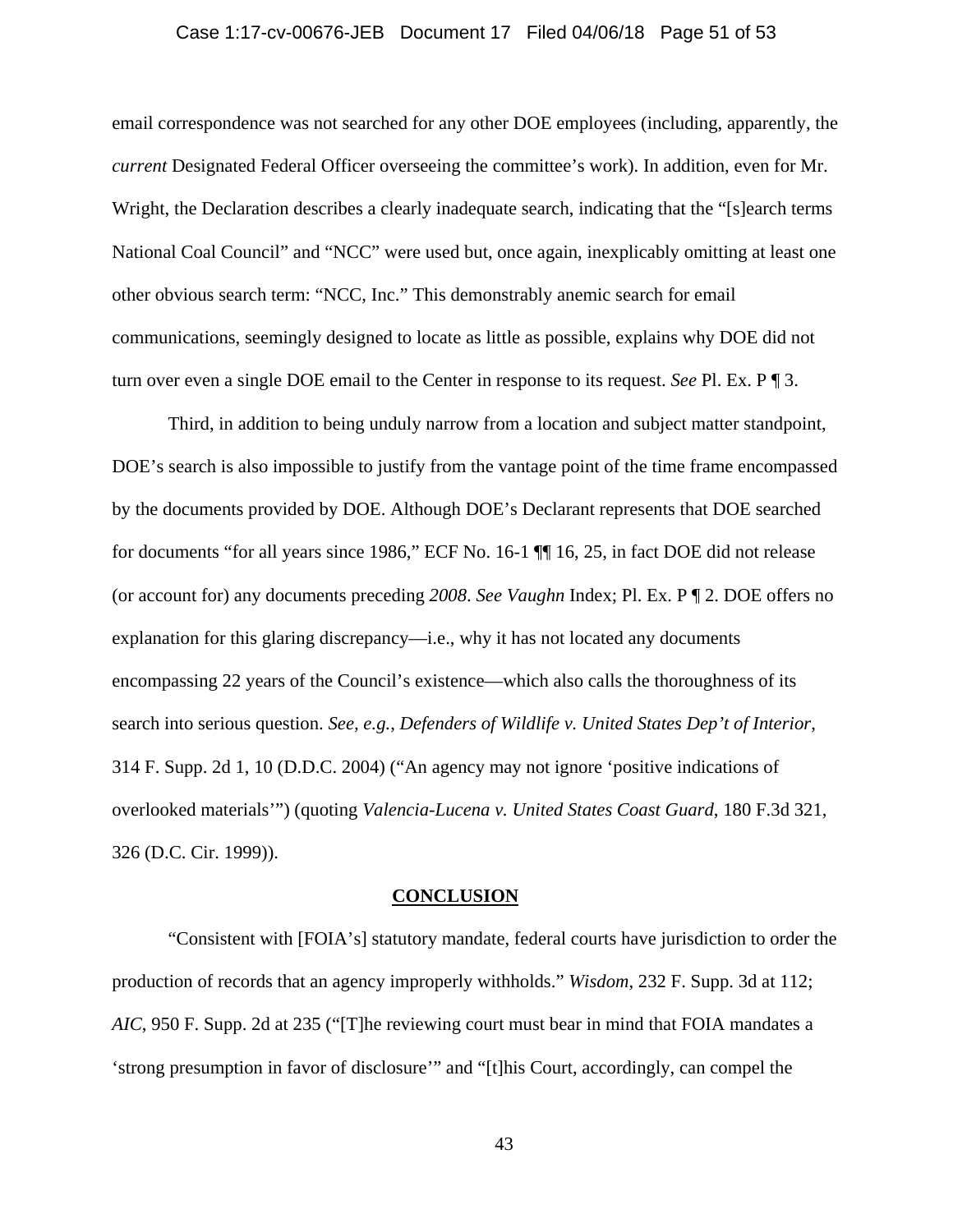### Case 1:17-cv-00676-JEB Document 17 Filed 04/06/18 Page 52 of 53

release of any records that do not satisfy the requirements of at least one exemption") (quoting *U.S. Dep't of State v. Ray*, 502 U.S. 164, 173 (1991)). Thus, to avoid such relief and "satisfy FOIA, an agency must demonstrate both that it adequately searched for responsive records and that it turned over all such records not subject to a specific exemption." *Wisdom*, 232 F. Supp. 3d at 113.

Here, DOE has done neither: it has not demonstrated that the materials withheld pursuant to Exemption 4 have been properly withheld; nor has it demonstrated that it conducted a search reasonably calculated to locate all responsive records. Consequently, the Court should deny DOE's motion for summary judgment, and grant Plaintiff's motion. *See Friends of Blackwater*, 391 F. Supp. 2d at 122 (granting the plaintiff's motion for summary judgment and as relief ordering an "adequate search" after finding that the agency's search was not reasonably calculated to locate all responsive records). As relief, as set forth in the accompanying Proposed Order, Plaintiffs respectfully request that the Court order that DOE (1) promptly disclose the material withheld on Exemption 4 grounds; and (2) promptly conduct a new search that comports with Circuit precedents for what constitutes such a search. This relief is not only entirely warranted as a matter of FOIA jurisprudence, but is especially appropriate in this case, in which an industry-dominated federal advisory committee with special and ongoing access to the Secretary of Energy has sought, including through the creation of a highly unusual alter ego, to avoid legitimate public scrutiny of its activities, financial arrangements, and funding.